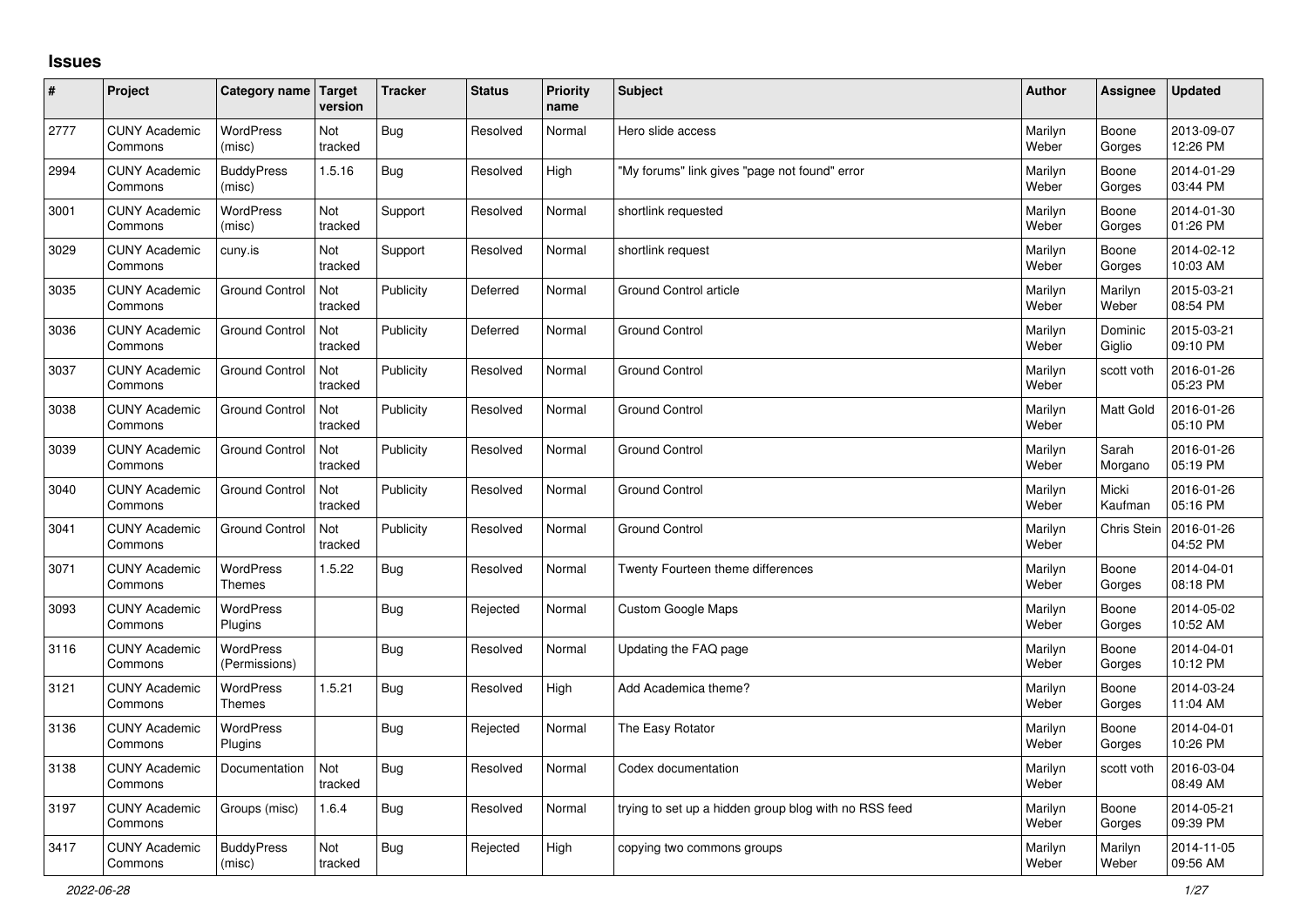| $\sharp$ | Project                         | Category name   Target            | version        | <b>Tracker</b> | <b>Status</b> | <b>Priority</b><br>name | <b>Subject</b>                                        | <b>Author</b>    | Assignee              | <b>Updated</b>         |
|----------|---------------------------------|-----------------------------------|----------------|----------------|---------------|-------------------------|-------------------------------------------------------|------------------|-----------------------|------------------------|
| 3466     | <b>CUNY Academic</b><br>Commons | Membership                        | 1.6.16         | Feature        | Resolved      | Normal                  | restricting undergrad registration                    | Marilyn<br>Weber | Boone<br>Gorges       | 2014-09-18<br>12:02 AM |
| 3530     | <b>CUNY Academic</b><br>Commons | Server                            | Not<br>tracked | Bug            | Resolved      | High                    | Commons running very slowly/ "connection lost"        | Marilyn<br>Weber | <b>Matt Gold</b>      | 2014-10-08<br>09:34 AM |
| 3533     | <b>CUNY Academic</b><br>Commons | Group<br>Invitations              | 1.7.8          | <b>Bug</b>     | Resolved      | Low                     | Trying to invite member to a new group                | Marilyn<br>Weber | Boone<br>Gorges       | 2015-04-01<br>09:13 PM |
| 3592     | <b>CUNY Academic</b><br>Commons | <b>WordPress</b><br>(Permissions) | Not<br>tracked | Publicity      | Resolved      | Normal                  | Oops - Announcing 1.6!                                | Marilyn<br>Weber | Boone<br>Gorges       | 2014-10-22<br>03:03 PM |
| 3593     | <b>CUNY Academic</b><br>Commons | Registration                      | 1.7.2          | Bug            | Resolved      | High                    | registration problems                                 | Marilyn<br>Weber | Boone<br>Gorges       | 2014-11-01<br>02:57 PM |
| 3620     | <b>CUNY Academic</b><br>Commons | Groups (misc)                     | Not<br>tracked | Bug            | Resolved      | Normal                  | admins of The Group for Group Admins                  | Marilyn<br>Weber |                       | 2014-11-03<br>08:38 AM |
| 3673     | <b>CUNY Academic</b><br>Commons |                                   |                | Bug            | Rejected      | Normal                  | CBox pagination issue with the Wiki                   | Marilyn<br>Weber |                       | 2014-11-20<br>04:08 PM |
| 3674     | <b>CUNY Academic</b><br>Commons |                                   |                | Bug            | Rejected      | Normal                  | CBox pagination issue with the Wiki                   | Marilyn<br>Weber |                       | 2014-11-20<br>05:03 PM |
| 4012     | <b>CUNY Academic</b><br>Commons |                                   | 1.7.20         | Bug            | Resolved      | Normal                  | Two users reporting same Forbidden 403 error message. | Marilyn<br>Weber |                       | 2015-05-01<br>08:13 PM |
| 4013     | <b>CUNY Academic</b><br>Commons |                                   |                | Bug            | Duplicate     | Normal                  | Math question?                                        | Marilyn<br>Weber |                       | 2015-04-22<br>04:05 PM |
| 4102     | <b>CUNY Academic</b><br>Commons | User<br>Experience                | 1.8.1          | Design/UX      | Resolved      | Normal                  | Username rules                                        | Marilyn<br>Weber | Samantha<br>Raddatz   | 2015-06-01<br>01:23 PM |
| 4340     | <b>CUNY Academic</b><br>Commons | WordPress -<br>Media              | 1.8.14         | Feature        | Resolved      | Normal                  | embedding a video                                     | Marilyn<br>Weber | Daniel<br>Jones       | 2015-10-20<br>12:01 AM |
| 4496     | <b>CUNY Academic</b><br>Commons | cuny.is                           | 1.8.9          | Bug            | Resolved      | Normal                  | Quick links broken?                                   | Marilyn<br>Weber | Boone<br>Gorges       | 2015-08-28<br>10:39 AM |
| 4542     | <b>CUNY Academic</b><br>Commons | WordPress<br>Plugins              | 1.8.10         | Bug            | Resolved      | Normal                  | Emailing group users problem                          | Marilyn<br>Weber | Boone<br>Gorges       | 2015-09-11<br>11:16 AM |
| 4577     | <b>CUNY Academic</b><br>Commons | Registration                      | Not<br>tracked | Bug            | Resolved      | Normal                  | New users are not getting their email verification    | Marilyn<br>Weber | Boone<br>Gorges       | 2016-01-26<br>03:30 PM |
| 4649     | <b>CUNY Academic</b><br>Commons | Registration                      | Not<br>tracked | Bug            | Resolved      | Urgent                  | Submit button has disappeared                         | Marilyn<br>Weber | Boone<br>Gorges       | 2015-09-22<br>11:47 AM |
| 4657     | <b>CUNY Academic</b><br>Commons | Group Forums                      | 1.8.18         | Bug            | Resolved      | High                    | Submit button disappears in new post mode in forum    | Marilyn<br>Weber | Raymond<br><b>Hoh</b> | 2015-12-01<br>11:15 PM |
| 4734     | <b>CUNY Academic</b><br>Commons | <b>BuddyPress</b><br>Docs         | 1.8.13         | Bug            | Resolved      | High                    | Problems with "Create New Doc"                        | Marilyn<br>Weber | Boone<br>Gorges       | 2015-10-09<br>07:53 AM |
| 4831     | <b>CUNY Academic</b><br>Commons | <b>Public Portfolio</b>           | 1.9.4          | Bug            | Resolved      | Normal                  | User cannot update profile                            | Marilyn<br>Weber | Boone<br>Gorges       | 2016-01-11<br>10:46 PM |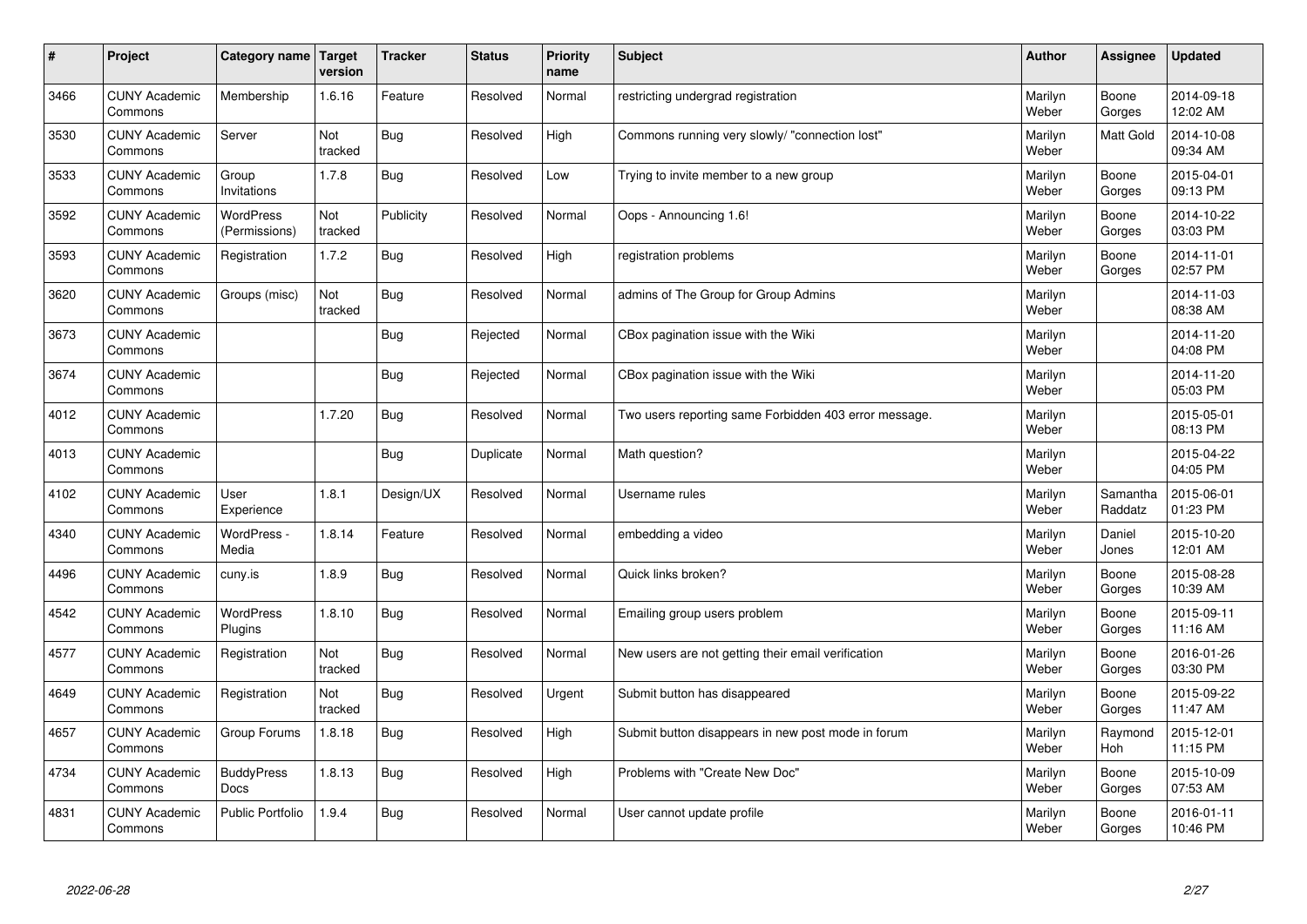| #    | Project                         | Category name                | <b>Target</b><br>version | <b>Tracker</b> | <b>Status</b> | <b>Priority</b><br>name | <b>Subject</b>                                                                                                                                  | Author           | Assignee            | <b>Updated</b>         |
|------|---------------------------------|------------------------------|--------------------------|----------------|---------------|-------------------------|-------------------------------------------------------------------------------------------------------------------------------------------------|------------------|---------------------|------------------------|
| 4834 | <b>CUNY Academic</b><br>Commons | <b>Blogs</b><br>(BuddyPress) |                          | Bug            | Resolved      | Normal                  | Admin invite problem                                                                                                                            | Marilyn<br>Weber | Boone<br>Gorges     | 2015-11-13<br>12:25 PM |
| 4880 | <b>CUNY Academic</b><br>Commons | Password<br>Reset            | Not<br>tracked           | Support        | Resolved      | High                    | CUNY Central person having password trouble                                                                                                     | Marilyn<br>Weber |                     | 2015-11-10<br>12:40 PM |
| 4881 | <b>CUNY Academic</b><br>Commons | ZenDesk                      | Not<br>tracked           | <b>Bug</b>     | Resolved      | Normal                  | ZenDesk emails not being sent                                                                                                                   | Marilyn<br>Weber |                     | 2015-12-07<br>01:34 AM |
| 4918 | <b>CUNY Academic</b><br>Commons | ZenDesk                      | Not<br>tracked           | <b>Bug</b>     | Resolved      | High                    | <b>Re-directing Help Requests</b>                                                                                                               | Marilyn<br>Weber | Raymond<br>Hoh      | 2015-11-23<br>11:15 AM |
| 4962 | <b>CUNY Academic</b><br>Commons | Events                       | 1.8.18                   | Bug            | Resolved      | High                    | Problems with text entry field in the Events Calendar                                                                                           | Marilyn<br>Weber | Raymond<br>Hoh      | 2015-12-01<br>06:57 PM |
| 4965 | <b>CUNY Academic</b><br>Commons | WordPress<br>Themes          | Not<br>tracked           | Feature        | Resolved      | Normal                  | Theme requested                                                                                                                                 | Marilyn<br>Weber | Boone<br>Gorges     | 2016-02-24<br>09:46 PM |
| 4997 | <b>CUNY Academic</b><br>Commons | <b>WordPress</b><br>Plugins  | 1.9.4                    | Feature        | Resolved      | Normal                  | ability to embed maps from StoryMapJS?                                                                                                          | Marilyn<br>Weber | Boone<br>Gorges     | 2016-01-07<br>12:34 PM |
| 5019 | <b>CUNY Academic</b><br>Commons | Registration                 | Not<br>tracked           | Support        | Resolved      | Normal                  | Forgotten password for user with new email address                                                                                              | Marilyn<br>Weber | Marilyn<br>Weber    | 2015-12-11<br>04:18 PM |
| 5036 | <b>CUNY Academic</b><br>Commons | WordPress<br>Plugins         | 1.9.1.1                  | Feature        | Resolved      | Normal                  | Embeds request                                                                                                                                  | Marilyn<br>Weber | Boone<br>Gorges     | 2015-12-18<br>10:12 PM |
| 5037 | <b>CUNY Academic</b><br>Commons | Registration                 | Not<br>tracked           | Support        | Resolved      | Normal                  | Another Forgotten password for user with new email address                                                                                      | Marilyn<br>Weber | Boone<br>Gorges     | 2015-12-22<br>05:24 PM |
| 5050 | <b>CUNY Academic</b><br>Commons | Social Paper                 | Future<br>release        | Feature        | <b>New</b>    | Low                     | Making comments visible in SP editing mode (SP suggestion #1)                                                                                   | Marilyn<br>Weber | Samantha<br>Raddatz | 2019-09-17<br>11:10 PM |
| 5051 | <b>CUNY Academic</b><br>Commons | Social Paper                 |                          | Feature        | Rejected      | Low                     | Visual cues for comments (SP suggestion #2)                                                                                                     | Marilyn<br>Weber | Samantha<br>Raddatz | 2016-02-10<br>10:01 AM |
| 5052 | <b>CUNY Academic</b><br>Commons | Social Paper                 | Future<br>release        | Feature        | <b>New</b>    | Low                     | Sentence by sentence or line by line comments (SP suggestion #3)                                                                                | Marilyn<br>Weber | Boone<br>Gorges     | 2016-02-11<br>10:24 PM |
| 5053 | <b>CUNY Academic</b><br>Commons | Social Paper                 | Future<br>release        | Feature        | <b>New</b>    | Low                     | Scrollable menu to add readers (SP suggestion #4)                                                                                               | Marilyn<br>Weber | Samantha<br>Raddatz | 2016-04-21<br>05:21 PM |
| 5058 | <b>CUNY Academic</b><br>Commons | Social Paper                 | Future<br>release        | Feature        | <b>New</b>    | Low                     | Can there be a clearer signal that even when comments have already<br>been made you add comments by clicking on the side? (SP suggestion<br>#5) | Marilyn<br>Weber | Samantha<br>Raddatz | 2016-02-11<br>10:24 PM |
| 5059 | <b>CUNY Academic</b><br>Commons |                              | Not<br>tracked           | Bug            | Resolved      | Normal                  | Instagram embed?                                                                                                                                | Marilyn<br>Weber |                     | 2016-01-26<br>12:05 AM |
| 5072 | <b>CUNY Academic</b><br>Commons |                              |                          | Feature        | Duplicate     | Normal                  | redirect shortcode handler                                                                                                                      | Marilyn<br>Weber | Boone<br>Gorges     | 2016-01-07<br>12:34 PM |
| 5083 | <b>CUNY Academic</b><br>Commons | WordPress<br>Plugins         | 1.9.5                    | Support        | Rejected      | Normal                  | creating a shortcode for the iframe code of the google form                                                                                     | Marilyn<br>Weber | Marilyn<br>Weber    | 2016-01-12<br>04:25 PM |
| 5176 | <b>CUNY Academic</b><br>Commons | Public Portfolio             | 1.9.6                    | Bug            | Resolved      | Normal                  | Widgets in Profile not saving                                                                                                                   | Marilyn<br>Weber | Boone<br>Gorges     | 2016-02-01<br>11:07 AM |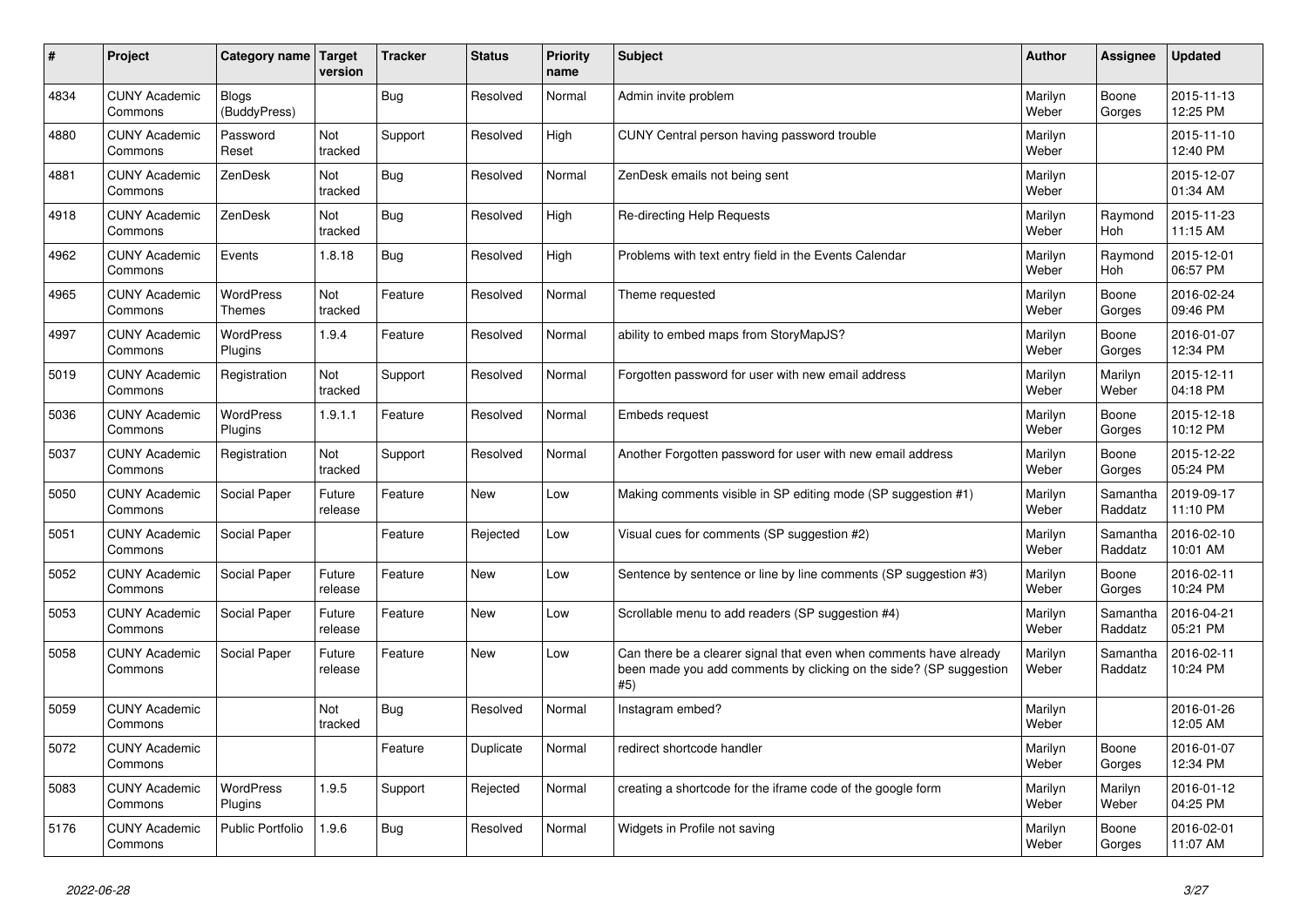| $\sharp$ | Project                         | Category name   Target      | version           | <b>Tracker</b> | <b>Status</b> | <b>Priority</b><br>name | <b>Subject</b>                                                  | <b>Author</b>    | Assignee              | <b>Updated</b>         |
|----------|---------------------------------|-----------------------------|-------------------|----------------|---------------|-------------------------|-----------------------------------------------------------------|------------------|-----------------------|------------------------|
| 5177     | <b>CUNY Academic</b><br>Commons | Toolbar                     | 1.9.6             | Bug            | Resolved      | Normal                  | No "My Papers" tab                                              | Marilyn<br>Weber | Raymond<br>Hoh        | 2016-01-29<br>08:37 AM |
| 5184     | <b>CUNY Academic</b><br>Commons | Social Paper                |                   | Bug            | Rejected      | Normal                  | Problem linking SP to a group                                   | Marilyn<br>Weber | Boone<br>Gorges       | 2016-02-21<br>12:27 PM |
| 5199     | <b>CUNY Academic</b><br>Commons | Social Paper                | Future<br>release | Feature        | New           | Normal                  | add tables to the SP editor                                     | Marilyn<br>Weber |                       | 2016-10-24<br>11:27 AM |
| 5205     | <b>CUNY Academic</b><br>Commons | Social Paper                | Future<br>release | Feature        | <b>New</b>    | Normal                  | Social Paper folders                                            | Marilyn<br>Weber |                       | 2016-02-11<br>10:24 PM |
| 5282     | <b>CUNY Academic</b><br>Commons | Social Paper                | Future<br>release | Bug            | <b>New</b>    | Normal                  | Replying via email directs to paper but not individual comment. | Marilyn<br>Weber | Raymond<br>Hoh        | 2016-03-02<br>01:48 PM |
| 5302     | <b>CUNY Academic</b><br>Commons | WordPress<br>Plugins        | 1.9.10            | Feature        | Resolved      | Normal                  | request for WP Gallery Custom Links plug-in                     | Marilyn<br>Weber | Boone<br>Gorges       | 2016-03-11<br>09:20 PM |
| 5319     | <b>CUNY Academic</b><br>Commons |                             | Not<br>tracked    | <b>Bug</b>     | Resolved      | Normal                  | <b>Broken URL</b>                                               | Marilyn<br>Weber | Marilyn<br>Weber      | 2017-11-15<br>05:46 PM |
| 5345     | <b>CUNY Academic</b><br>Commons | Social Paper                | 1.9.17            | Feature        | Rejected      | Normal                  | Plus symbol problem in SP                                       | Marilyn<br>Weber | Christian<br>Wach     | 2016-05-27<br>04:26 AM |
| 5346     | <b>CUNY Academic</b><br>Commons | Toolbar                     | 1.9.11            | Bug            | Resolved      | Normal                  | possible dynamic HTML code bug?                                 | Marilyn<br>Weber | Boone<br>Gorges       | 2016-03-22<br>10:53 AM |
| 5396     | <b>CUNY Academic</b><br>Commons |                             |                   | Outreach       | Resolved      | Urgent                  | Add CUNY Central to the survey choices?                         | Marilyn<br>Weber | Samantha<br>Raddatz   | 2016-03-31<br>01:38 PM |
| 5397     | <b>CUNY Academic</b><br>Commons | Social Paper                | Future<br>release | Feature        | New           | Normal                  | frustrating to have to enable/disable in SP                     | Marilyn<br>Weber | Samantha<br>Raddatz   | 2016-04-20<br>03:39 PM |
| 5435     | <b>CUNY Academic</b><br>Commons |                             | Not<br>tracked    | <b>Bug</b>     | Resolved      | Urgent                  | Can't see the dashboard                                         | Marilyn<br>Weber |                       | 2016-04-12<br>11:33 AM |
| 5436     | <b>CUNY Academic</b><br>Commons |                             | Not<br>tracked    | Bug            | Resolved      | Normal                  | Trying to change email settings for                             | Marilyn<br>Weber | Boone<br>Gorges       | 2016-04-21<br>10:12 PM |
| 5448     | <b>CUNY Academic</b><br>Commons | Email<br>Notifications      | 1.10.2            | Bug            | Rejected      | Normal                  | garbled CAC activity digests                                    | Marilyn<br>Weber | Raymond<br><b>Hoh</b> | 2016-11-20<br>02:38 AM |
| 5522     | <b>CUNY Academic</b><br>Commons | <b>WordPress</b><br>Plugins | 1.9.15            | Feature        | Resolved      | Normal                  | plugin request                                                  | Marilyn<br>Weber | Boone<br>Gorges       | 2016-05-09<br>10:36 AM |
| 5621     | <b>CUNY Academic</b><br>Commons | WordPress<br>Plugins        | 1.9.17            | Feature        | Resolved      | Normal                  | Taxonomy plugin request                                         | Marilyn<br>Weber | Boone<br>Gorges       | 2016-06-01<br>11:28 PM |
| 5629     | <b>CUNY Academic</b><br>Commons | Public Portfolio            | 1.10.4            | Support        | Resolved      | Normal                  | Title field in profile can't be edited                          | Marilyn<br>Weber |                       | 2016-12-13<br>11:19 AM |
| 5630     | <b>CUNY Academic</b><br>Commons | WordPress<br><b>Themes</b>  | 1.9.17            | Feature        | Resolved      | Normal                  | Bavota magazine Pro theme                                       | Marilyn<br>Weber | Boone<br>Gorges       | 2016-06-02<br>12:09 AM |
| 5657     | <b>CUNY Academic</b><br>Commons | <b>WordPress</b><br>Plugins | 1.9.18            | Feature        | Resolved      | Normal                  | Plugin Request - Instagram Feed WD                              | Marilyn<br>Weber | Boone<br>Gorges       | 2016-06-08<br>12:36 PM |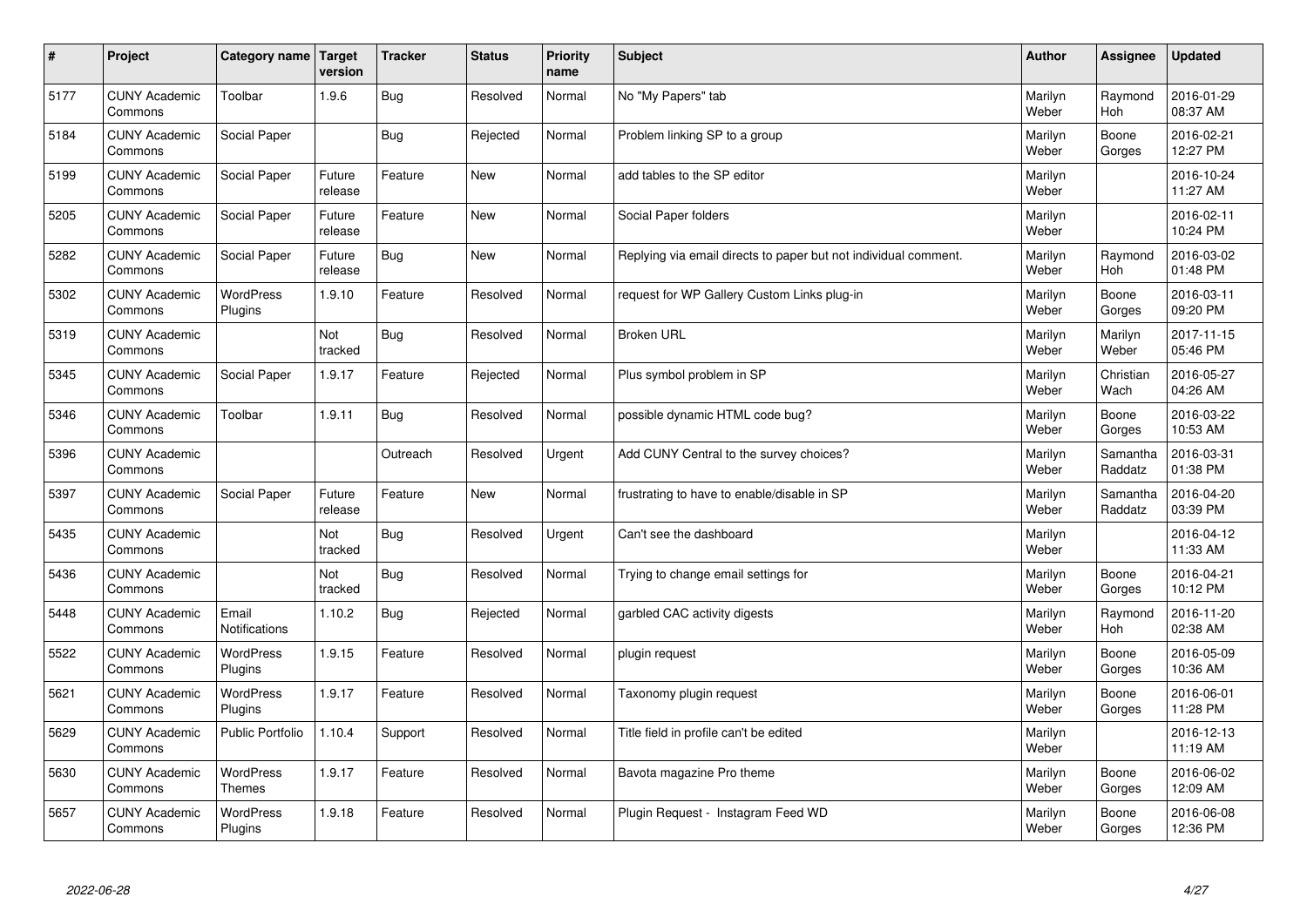| $\#$ | Project                         | Category name   Target       | version           | <b>Tracker</b> | <b>Status</b> | <b>Priority</b><br>name | <b>Subject</b>                                          | <b>Author</b>    | <b>Assignee</b>  | <b>Updated</b>         |
|------|---------------------------------|------------------------------|-------------------|----------------|---------------|-------------------------|---------------------------------------------------------|------------------|------------------|------------------------|
| 5667 | <b>CUNY Academic</b><br>Commons | <b>Public Portfolio</b>      | 1.9.18            | <b>Bug</b>     | Resolved      | Normal                  | publication section on my public portfolio won't update | Marilyn<br>Weber | Boone<br>Gorges  | 2016-06-12<br>10:19 AM |
| 5684 | <b>CUNY Academic</b><br>Commons | <b>Group Files</b>           | Not<br>tracked    | <b>Bug</b>     | Resolved      | Normal                  | Making Group files appear as Blog entries               | Marilyn<br>Weber | Boone<br>Gorges  | 2017-11-20<br>03:28 PM |
| 5713 | <b>CUNY Academic</b><br>Commons | <b>WordPress</b><br>(misc)   | Not<br>tracked    | Bug            | Abandoned     | High                    | Site freezing                                           | Marilyn<br>Weber | Boone<br>Gorges  | 2017-11-15<br>10:58 AM |
| 5753 | <b>CUNY Academic</b><br>Commons | <b>WordPress</b><br>(misc)   | Not<br>tracked    | Support        | Resolved      | Normal                  | merging blogs and groups                                | Marilyn<br>Weber | Boone<br>Gorges  | 2016-08-29<br>03:09 PM |
| 5772 | <b>CUNY Academic</b><br>Commons | Membership                   | Not<br>tracked    | Support        | Resolved      | Normal                  | User email change and forgotten password                | Marilyn<br>Weber | <b>Matt Gold</b> | 2017-11-15<br>06:18 PM |
| 5799 | <b>CUNY Academic</b><br>Commons | <b>Blogs</b><br>(BuddyPress) | Not<br>tracked    | Feature        | Resolved      | Normal                  | removing one's own access to sites?                     | Marilyn<br>Weber | Boone<br>Gorges  | 2016-07-26<br>01:55 PM |
| 5834 | <b>CUNY Academic</b><br>Commons |                              |                   | Bug            | Resolved      | Normal                  | My access to cdev                                       | Marilyn<br>Weber | Boone<br>Gorges  | 2016-07-25<br>03:12 PM |
| 5844 | <b>CUNY Academic</b><br>Commons |                              | Not<br>tracked    | Support        | Resolved      | Normal                  | edit Host Files on Windows 10 problems                  | Marilyn<br>Weber |                  | 2016-07-27<br>09:08 AM |
| 5872 | <b>CUNY Academic</b><br>Commons | Server                       | Not<br>tracked    | <b>Bug</b>     | Resolved      | Immediate               | Whole Commons is down                                   | Marilyn<br>Weber | Boone<br>Gorges  | 2016-08-12<br>12:04 AM |
| 5875 | <b>CUNY Academic</b><br>Commons | <b>WordPress</b><br>Plugins  | Not<br>tracked    | <b>Bug</b>     | Resolved      | Normal                  | Events Calendar garbled in IE                           | Marilyn<br>Weber | Marilyn<br>Weber | 2017-11-15<br>05:45 PM |
| 5968 | <b>CUNY Academic</b><br>Commons | Membership                   | Not<br>tracked    | Bug            | Resolved      | Normal                  | Deleting account without knowing password               | Marilyn<br>Weber | <b>Matt Gold</b> | 2017-11-15<br>06:19 PM |
| 5969 | <b>CUNY Academic</b><br>Commons | Registration                 | 1.9.27            | <b>Bug</b>     | Resolved      | Normal                  | Queens students unable to join                          | Marilyn<br>Weber | Boone<br>Gorges  | 2016-09-04<br>09:41 PM |
| 5985 | <b>CUNY Academic</b><br>Commons | Support                      | Not<br>tracked    | Support        | Resolved      | Normal                  | change user's email address (she cannot access old)     | Marilyn<br>Weber | Boone<br>Gorges  | 2016-09-07<br>01:43 PM |
| 5988 | <b>CUNY Academic</b><br>Commons | Support                      |                   | Support        | Rejected      | Normal                  | Forbidden error when trying to join                     | Marilyn<br>Weber | Boone<br>Gorges  | 2016-09-08<br>01:42 PM |
| 5991 | <b>CUNY Academic</b><br>Commons | Email<br>Notifications       | Future<br>release | Support        | Resolved      | Normal                  | change format of autogenerated blog emails              | Marilyn<br>Weber | Paige<br>Dupont  | 2018-01-12<br>02:55 PM |
| 5992 | <b>CUNY Academic</b><br>Commons | Email<br>Notifications       | Future<br>release | Feature        | <b>New</b>    | Normal                  | Changing the From line of autogenerated blog emails     | Marilyn<br>Weber |                  | 2018-09-27<br>05:19 PM |
| 6025 | <b>CUNY Academic</b><br>Commons | Search                       | Not<br>tracked    | Bug            | Resolved      | Normal                  | Search function not working                             | Marilyn<br>Weber | Boone<br>Gorges  | 2016-10-12<br>09:41 AM |
| 6039 | <b>CUNY Academic</b><br>Commons | Membership                   | 1.9.28            | Bug            | Resolved      | High                    | User cannot change her email                            | Marilyn<br>Weber |                  | 2016-09-19<br>03:03 PM |
| 6091 | <b>CUNY Academic</b><br>Commons | Group<br>Invitations         | Not<br>tracked    | Bug            | Resolved      | Normal                  | User cannot re-join a group                             | Marilyn<br>Weber | Boone<br>Gorges  | 2016-09-28<br>01:47 PM |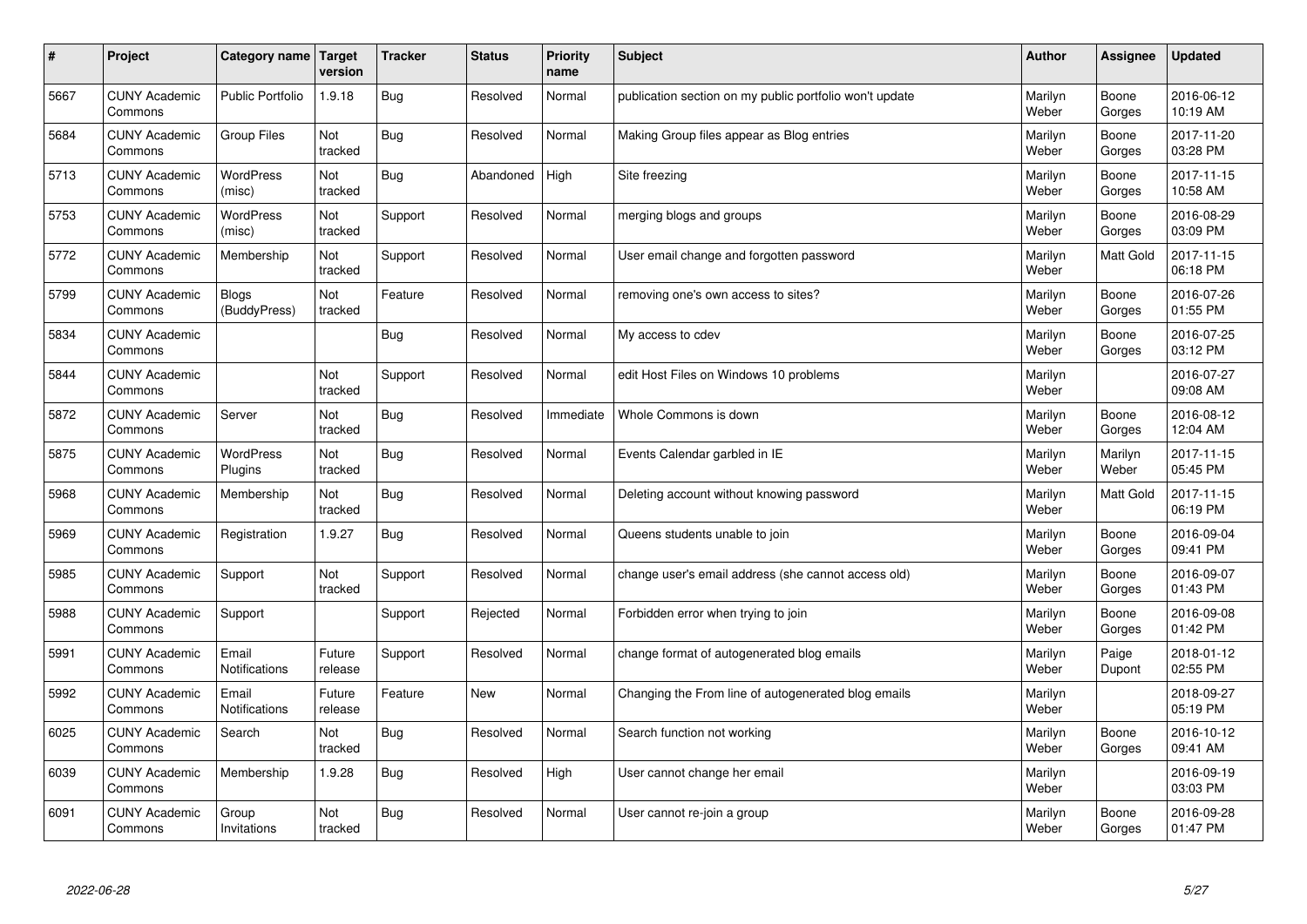| $\sharp$ | Project                         | Category name   Target        | version           | <b>Tracker</b> | <b>Status</b> | <b>Priority</b><br>name | <b>Subject</b>                                    | <b>Author</b>    | Assignee          | <b>Updated</b>         |
|----------|---------------------------------|-------------------------------|-------------------|----------------|---------------|-------------------------|---------------------------------------------------|------------------|-------------------|------------------------|
| 6101     | <b>CUNY Academic</b><br>Commons | <b>Public Portfolio</b>       |                   | Bug            | Resolved      | High                    | Profile update problems                           | Marilyn<br>Weber | Boone<br>Gorges   | 2016-12-01<br>03:50 PM |
| 6106     | <b>CUNY Academic</b><br>Commons | Server                        | Not<br>tracked    | Bug            | Resolved      | Normal                  | 504 error                                         | Marilyn<br>Weber |                   | 2017-11-15<br>01:55 PM |
| 6107     | <b>CUNY Academic</b><br>Commons |                               |                   | Bug            | Resolved      | High                    | site redirect?                                    | Marilyn<br>Weber | Boone<br>Gorges   | 2016-09-29<br>03:45 PM |
| 6118     | <b>CUNY Academic</b><br>Commons | cuny.is                       |                   | Feature        | Resolved      | Normal                  | Cuny. Is request from Javier Otero Peña           | Marilyn<br>Weber | Sarah<br>Morgano  | 2016-10-04<br>07:02 PM |
| 6175     | <b>CUNY Academic</b><br>Commons | Account<br>settings           |                   | Support        | Resolved      | Normal                  | Email address (user cannot access old)            | Marilyn<br>Weber | <b>Matt Gold</b>  | 2016-11-29<br>06:31 PM |
| 6286     | <b>CUNY Academic</b><br>Commons | Groups (misc)                 | Not<br>tracked    | Bug            | Resolved      | Immediate               | Groups pages not displaying at all!               | Marilyn<br>Weber | Boone<br>Gorges   | 2017-11-15<br>10:57 AM |
| 6313     | <b>CUNY Academic</b><br>Commons | Groups (misc)                 |                   | Bug            | Duplicate     | Normal                  | group member no longer in group, can't rejoin.    | Marilyn<br>Weber |                   | 2016-10-14<br>09:27 PM |
| 6338     | <b>CUNY Academic</b><br>Commons |                               |                   | <b>Bug</b>     | Rejected      | Normal                  | Multiple email notifications for each blog post   | Marilyn<br>Weber | Boone<br>Gorges   | 2016-10-18<br>08:45 PM |
| 6410     | <b>CUNY Academic</b><br>Commons |                               |                   | Bug            | Duplicate     | Immediate               | Cannot log in - gives privacy error               | Marilyn<br>Weber | Boone<br>Gorges   | 2016-10-24<br>10:01 AM |
| 6533     | <b>CUNY Academic</b><br>Commons | WordPress<br>Plugins          | Future<br>release | Support        | Duplicate     | Low                     | very old plugins?                                 | Marilyn<br>Weber | <b>Tahir Butt</b> | 2018-10-04<br>12:27 PM |
| 6575     | <b>CUNY Academic</b><br>Commons | Groups (misc)                 |                   | <b>Bug</b>     | Rejected      | Normal                  | No papers link for the group "social paper"       | Marilyn<br>Weber |                   | 2016-11-02<br>10:39 PM |
| 6599     | <b>CUNY Academic</b><br>Commons | ZenDesk                       | 1.10              | <b>Bug</b>     | Duplicate     | Urgent                  | Accept Friend button not working                  | Marilyn<br>Weber | Raymond<br>Hoh    | 2016-11-04<br>06:35 PM |
| 6602     | <b>CUNY Academic</b><br>Commons | ZenDesk                       | 1.10              | Bug            | Resolved      | High                    | Add Friend button not working                     | Marilyn<br>Weber | Raymond<br>Hoh    | 2016-11-04<br>12:14 PM |
| 6626     | <b>CUNY Academic</b><br>Commons | Group Files                   | 1.10.1            | Bug            | Resolved      | Normal                  | Files from non-member showing up in private group | Marilyn<br>Weber | Boone<br>Gorges   | 2016-11-07<br>03:54 PM |
| 6656     | <b>CUNY Academic</b><br>Commons | Support                       | Not<br>tracked    | Support        | Resolved      | Normal                  | Remove user profile                               | Marilyn<br>Weber | Matt Gold         | 2016-11-10<br>02:18 PM |
| 6800     | <b>CUNY Academic</b><br>Commons |                               |                   | Bug            | Rejected      | Immediate               | Is something going on?                            | Marilyn<br>Weber |                   | 2016-11-18<br>04:40 PM |
| 6812     | <b>CUNY Academic</b><br>Commons |                               | Not<br>tracked    | Support        | Resolved      | Normal                  | User cannot change email                          | Marilyn<br>Weber | Matt Gold         | 2016-12-01<br>06:24 PM |
| 6815     | <b>CUNY Academic</b><br>Commons | Password<br>Reset             | Not<br>tracked    | Support        | Resolved      | Normal                  | password reset requested                          | Marilyn<br>Weber | <b>Matt Gold</b>  | 2016-11-22<br>10:30 AM |
| 6818     | <b>CUNY Academic</b><br>Commons | Email<br><b>Notifications</b> | 1.10.3            | Support        | Resolved      | Normal                  | No more email notifications?                      | Marilyn<br>Weber |                   | 2016-11-22<br>02:51 PM |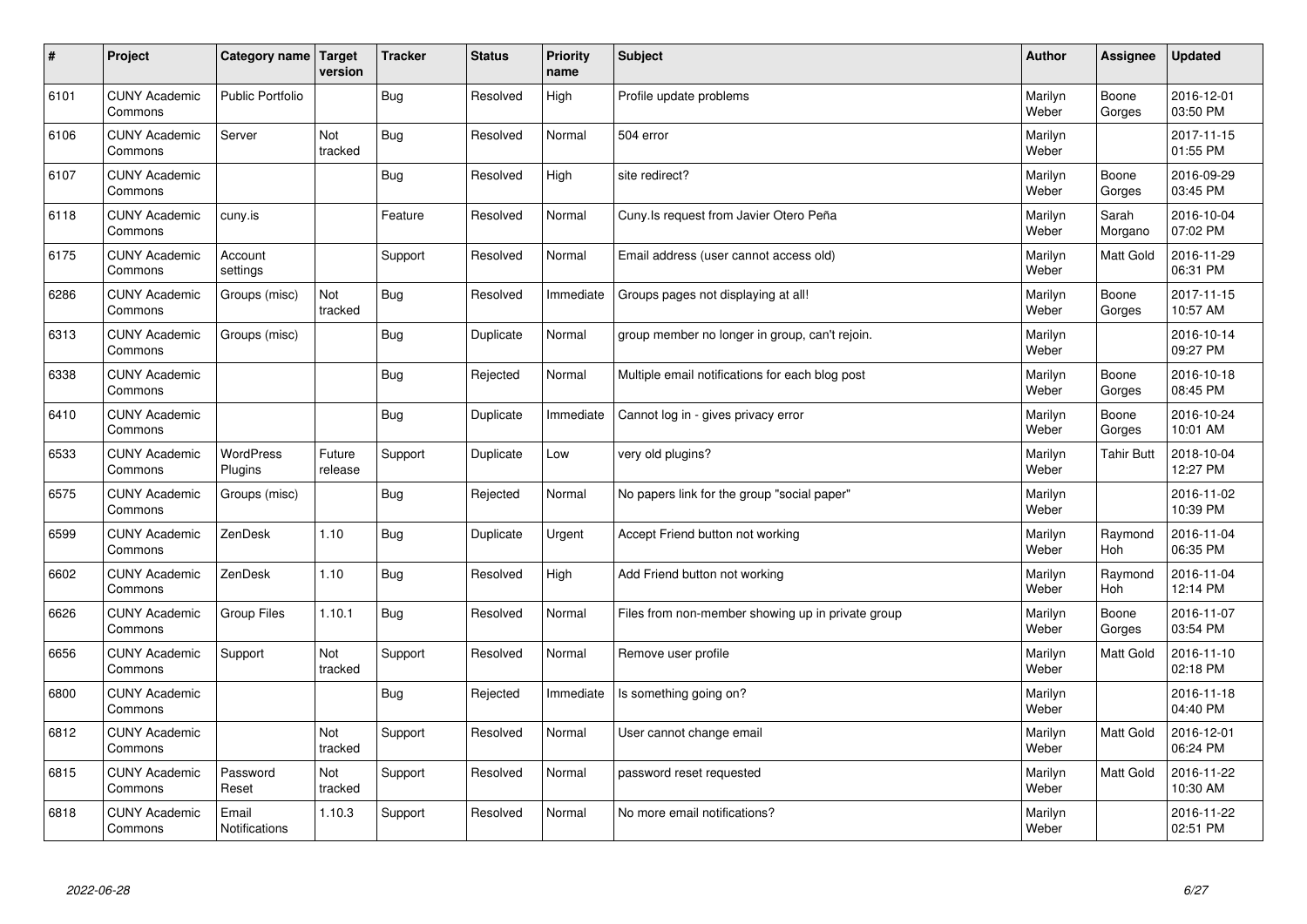| $\sharp$ | Project                         | Category name                 | Target<br>version | <b>Tracker</b> | <b>Status</b> | <b>Priority</b><br>name | <b>Subject</b>                                                              | <b>Author</b>    | <b>Assignee</b>  | <b>Updated</b>         |
|----------|---------------------------------|-------------------------------|-------------------|----------------|---------------|-------------------------|-----------------------------------------------------------------------------|------------------|------------------|------------------------|
| 6851     | <b>CUNY Academic</b><br>Commons | Redmine                       | Not<br>tracked    | Support        | Resolved      | Normal                  | How do I help users join Redmine?                                           | Marilyn<br>Weber | <b>Matt Gold</b> | 2016-11-28<br>10:16 AM |
| 6857     | <b>CUNY Academic</b><br>Commons | Blogs<br>(BuddyPress)         | Not<br>tracked    | Support        | Resolved      | Normal                  | Committee on Religion website                                               | Marilyn<br>Weber | Boone<br>Gorges  | 2017-08-17<br>10:24 AM |
| 6860     | <b>CUNY Academic</b><br>Commons | User<br>Onboarding            | 1.12              | <b>Bug</b>     | Resolved      | Normal                  | Invitation to join a group is appearing as an invitiation to join the site! | Marilyn<br>Weber | Boone<br>Gorges  | 2017-10-30<br>10:03 AM |
| 6866     | <b>CUNY Academic</b><br>Commons |                               | Not<br>tracked    | Support        | Resolved      | Normal                  | User would like to have her account deleted                                 | Marilyn<br>Weber | Matt Gold        | 2017-11-15<br>05:49 PM |
| 6893     | <b>CUNY Academic</b><br>Commons | Group Forums                  |                   | <b>Bug</b>     | Resolved      | Normal                  | Forum for CUNY Academic Commons Team is gone                                | Marilyn<br>Weber | Boone<br>Gorges  | 2016-12-01<br>08:08 AM |
| 6899     | <b>CUNY Academic</b><br>Commons | Account<br>settings           | Not<br>tracked    | Support        | Resolved      | Normal                  | New user has misspelled her own name                                        | Marilyn<br>Weber | Boone<br>Gorges  | 2016-12-01<br>05:10 PM |
| 7100     | <b>CUNY Academic</b><br>Commons | <b>WordPress</b><br>Plugins   | 1.10.5            | <b>Bug</b>     | Resolved      | High                    | Cincopa plugin problem                                                      | Marilyn<br>Weber | Boone<br>Gorges  | 2016-12-19<br>10:32 AM |
| 7223     | <b>CUNY Academic</b><br>Commons | Membership                    | Not<br>tracked    | Bug            | Resolved      | Normal                  | User with two profiles would like to merge them                             | Marilyn<br>Weber | Boone<br>Gorges  | 2017-01-10<br>02:07 PM |
| 7226     | <b>CUNY Academic</b><br>Commons | Registration                  | Not<br>tracked    | <b>Bug</b>     | Abandoned     | Normal                  | Community college student cannot register?                                  | Marilyn<br>Weber |                  | 2017-11-15<br>01:55 PM |
| 7310     | <b>CUNY Academic</b><br>Commons |                               | 1.10.7            | Bug            | Resolved      | Normal                  | Friendship request mystery.                                                 | Marilyn<br>Weber | Boone<br>Gorges  | 2017-01-05<br>03:12 PM |
| 7328     | <b>CUNY Academic</b><br>Commons | <b>WordPress</b><br>Plugins   | Not<br>tracked    | Bug            | Resolved      | Normal                  | technical issue with the Events Manager plugin                              | Marilyn<br>Weber | Raymond<br>Hoh   | 2017-11-15<br>06:19 PM |
| 7337     | <b>CUNY Academic</b><br>Commons | Membership                    | Not<br>tracked    | <b>Bug</b>     | Resolved      | Normal                  | User with new email                                                         | Marilyn<br>Weber |                  | 2017-01-06<br>11:05 AM |
| 7349     | <b>CUNY Academic</b><br>Commons | Membership                    | Not<br>tracked    | Bug            | Resolved      | Normal                  | <b>LACUNY</b> Institute website                                             | Marilyn<br>Weber | Boone<br>Gorges  | 2017-01-11<br>04:26 PM |
| 7376     | <b>CUNY Academic</b><br>Commons | Email<br><b>Notifications</b> |                   | <b>Bug</b>     | Rejected      | Normal                  | automatic forwarding of blog posts not working                              | Marilyn<br>Weber | Boone<br>Gorges  | 2017-05-01<br>10:36 PM |
| 7460     | <b>CUNY Academic</b><br>Commons | WordPress<br><b>Themes</b>    | 1.10.8            | Support        | Resolved      | Normal                  | install Independent Publisher theme?                                        | Marilyn<br>Weber | Boone<br>Gorges  | 2017-01-21<br>09:34 PM |
| 7486     | <b>CUNY Academic</b><br>Commons | Membership                    | Not<br>tracked    | Support        | Resolved      | Normal                  | changed email address                                                       | Marilyn<br>Weber |                  | 2017-01-24<br>10:00 PM |
| 7607     | <b>CUNY Academic</b><br>Commons | <b>WordPress</b><br>(misc)    | Not<br>tracked    | Feature        | Resolved      | Normal                  | mp4 files                                                                   | Marilyn<br>Weber |                  | 2017-02-15<br>07:37 PM |
| 7608     | <b>CUNY Academic</b><br>Commons | Registration                  | Not<br>tracked    | Feature        | Resolved      | Normal                  | create an account                                                           | Marilyn<br>Weber |                  | 2017-02-15<br>10:45 PM |
| 7613     | <b>CUNY Academic</b><br>Commons | Registration                  | Not<br>tracked    | Support        | Resolved      | Normal                  | non-matriculated students                                                   | Marilyn<br>Weber | Boone<br>Gorges  | 2017-11-15<br>11:03 AM |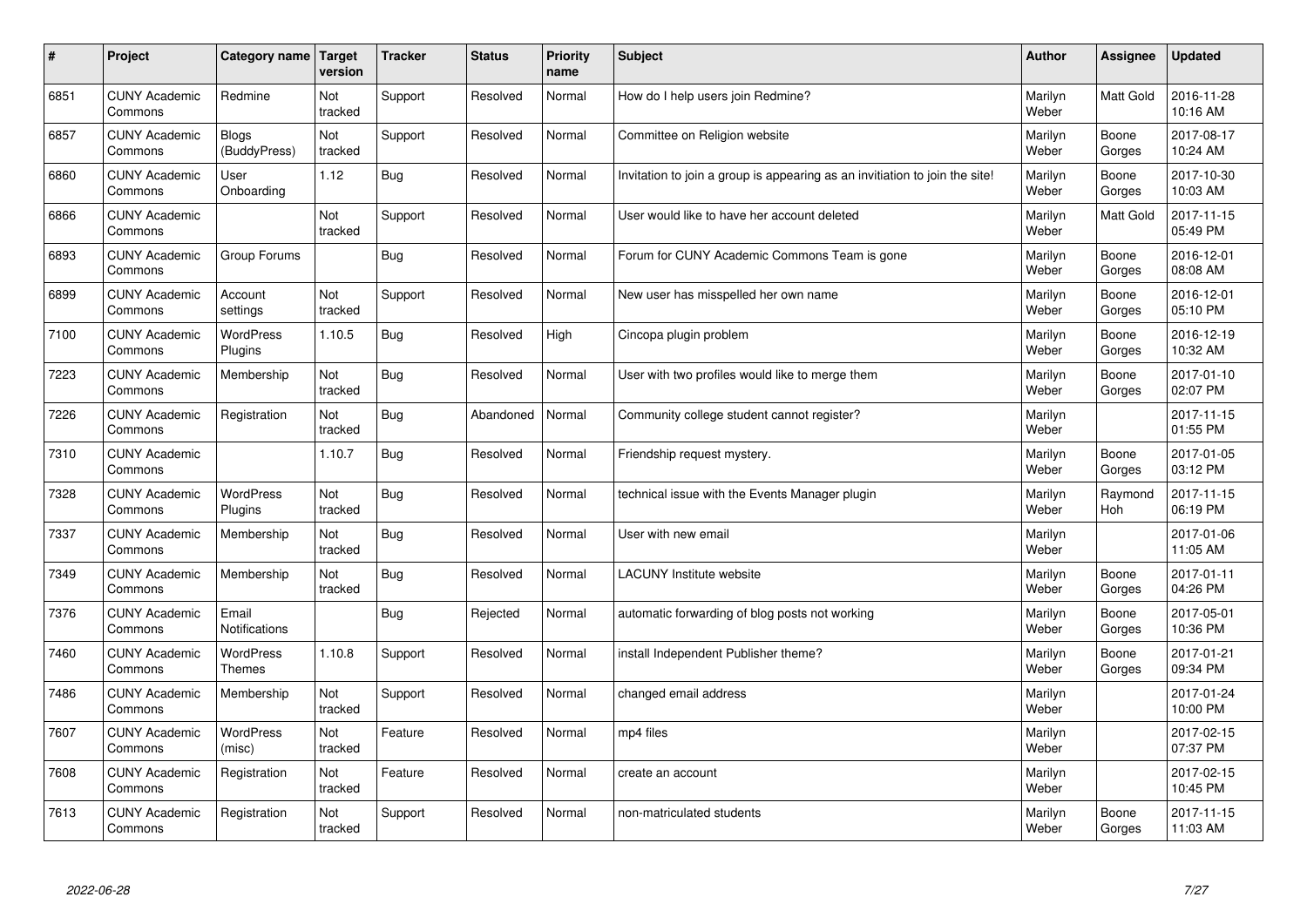| #    | Project                         | Category name   Target      | version        | <b>Tracker</b> | <b>Status</b> | <b>Priority</b><br>name | <b>Subject</b>                               | <b>Author</b>    | <b>Assignee</b>       | <b>Updated</b>         |
|------|---------------------------------|-----------------------------|----------------|----------------|---------------|-------------------------|----------------------------------------------|------------------|-----------------------|------------------------|
| 7619 | <b>CUNY Academic</b><br>Commons | Membership                  | Not<br>tracked | Support        | Resolved      | Normal                  | outside users for a site that isn't a class? | Marilyn<br>Weber | <b>Matt Gold</b>      | 2017-11-15<br>06:18 PM |
| 7668 | <b>CUNY Academic</b><br>Commons | WordPress<br>Plugins        |                | Support        | Rejected      | Normal                  | Iframes question                             | Marilyn<br>Weber |                       | 2017-04-11<br>09:29 PM |
| 7678 | <b>CUNY Academic</b><br>Commons | Groups (misc)               | Not<br>tracked | Support        | Resolved      | Normal                  | add admin to student group                   | Marilyn<br>Weber | Boone<br>Gorges       | 2017-02-15<br>11:58 AM |
| 7684 | <b>CUNY Academic</b><br>Commons | Reply By Email              | 1.10.12        | Bug            | Resolved      | High                    | trying to post too often error               | Marilyn<br>Weber | Raymond<br><b>Hoh</b> | 2017-02-28<br>12:43 PM |
| 7685 | <b>CUNY Academic</b><br>Commons | Password<br>Reset           | Not<br>tracked | Support        | Resolved      | Normal                  | temporary password                           | Marilyn<br>Weber | Boone<br>Gorges       | 2017-02-15<br>07:36 PM |
| 7700 | <b>CUNY Academic</b><br>Commons |                             | Not<br>tracked | Support        | Abandoned     | Normal                  | slow loading Page on site                    | Marilyn<br>Weber | Boone<br>Gorges       | 2017-11-15<br>11:02 AM |
| 7724 | <b>CUNY Academic</b><br>Commons |                             | Not<br>tracked | Support        | Abandoned     | Normal                  | User name confusion                          | Marilyn<br>Weber | Boone<br>Gorges       | 2017-11-15<br>11:12 AM |
| 7745 | <b>CUNY Academic</b><br>Commons | WordPress<br><b>Plugins</b> | 1.10.13        | Support        | Resolved      | Normal                  | Featured Video Plus plugin requested         | Marilyn<br>Weber |                       | 2017-03-03<br>01:51 PM |
| 7767 | <b>CUNY Academic</b><br>Commons |                             | Not<br>tracked | <b>Bug</b>     | Resolved      | Normal                  | Site loading problems                        | Marilyn<br>Weber |                       | 2017-03-21<br>09:57 PM |
| 7770 | <b>CUNY Academic</b><br>Commons | <b>WordPress</b><br>Plugins | Not<br>tracked | <b>Bug</b>     | Abandoned     | Normal                  | Timeline.js problem                          | Marilyn<br>Weber |                       | 2017-11-15<br>01:43 PM |
| 7771 | <b>CUNY Academic</b><br>Commons | Membership                  | Not<br>tracked | Support        | Resolved      | Normal                  | User would like to be uncoupled from sites   | Marilyn<br>Weber | Boone<br>Gorges       | 2017-03-09<br>12:38 PM |
| 7775 | <b>CUNY Academic</b><br>Commons | Membership                  | Not<br>tracked | Support        | Resolved      | Normal                  | Email change                                 | Marilyn<br>Weber |                       | 2017-03-08<br>10:09 PM |
| 7785 | <b>CUNY Academic</b><br>Commons |                             | Not<br>tracked | Support        | Resolved      | Normal                  | ftp access or files?                         | Marilyn<br>Weber | Boone<br>Gorges       | 2017-03-13<br>02:34 PM |
| 7803 | <b>CUNY Academic</b><br>Commons |                             |                | <b>Bug</b>     | Resolved      | Normal                  | user email change                            | Marilyn<br>Weber |                       | 2017-03-16<br>11:58 AM |
| 7836 | <b>CUNY Academic</b><br>Commons | Social Paper                | Not<br>tracked | Support        | Resolved      | Normal                  | missing Social Paper                         | Marilyn<br>Weber |                       | 2017-11-15<br>01:31 PM |
| 7922 | <b>CUNY Academic</b><br>Commons | Membership                  | Not<br>tracked | Support        | Resolved      | Normal                  | add me as an admin to the MALs alumni site?  | Marilyn<br>Weber |                       | 2017-04-06<br>05:19 PM |
| 7972 | <b>CUNY Academic</b><br>Commons |                             | Not<br>tracked | Support        | Resolved      | Normal                  | expand the memory limit for videos?          | Marilyn<br>Weber |                       | 2017-04-20<br>10:07 AM |
| 7994 | <b>CUNY Academic</b><br>Commons | <b>WordPress</b><br>(misc)  | 1.10.17        | Bug            | Resolved      | Urgent                  | Comments not appearing                       | Marilyn<br>Weber |                       | 2017-04-20<br>11:16 AM |
| 7995 | <b>CUNY Academic</b><br>Commons | Domain<br>Mapping           | Not<br>tracked | Bug            | Resolved      | Urgent                  | http://on.socialpaper.gc.cuny.edu down?      | Marilyn<br>Weber |                       | 2017-04-21<br>11:07 AM |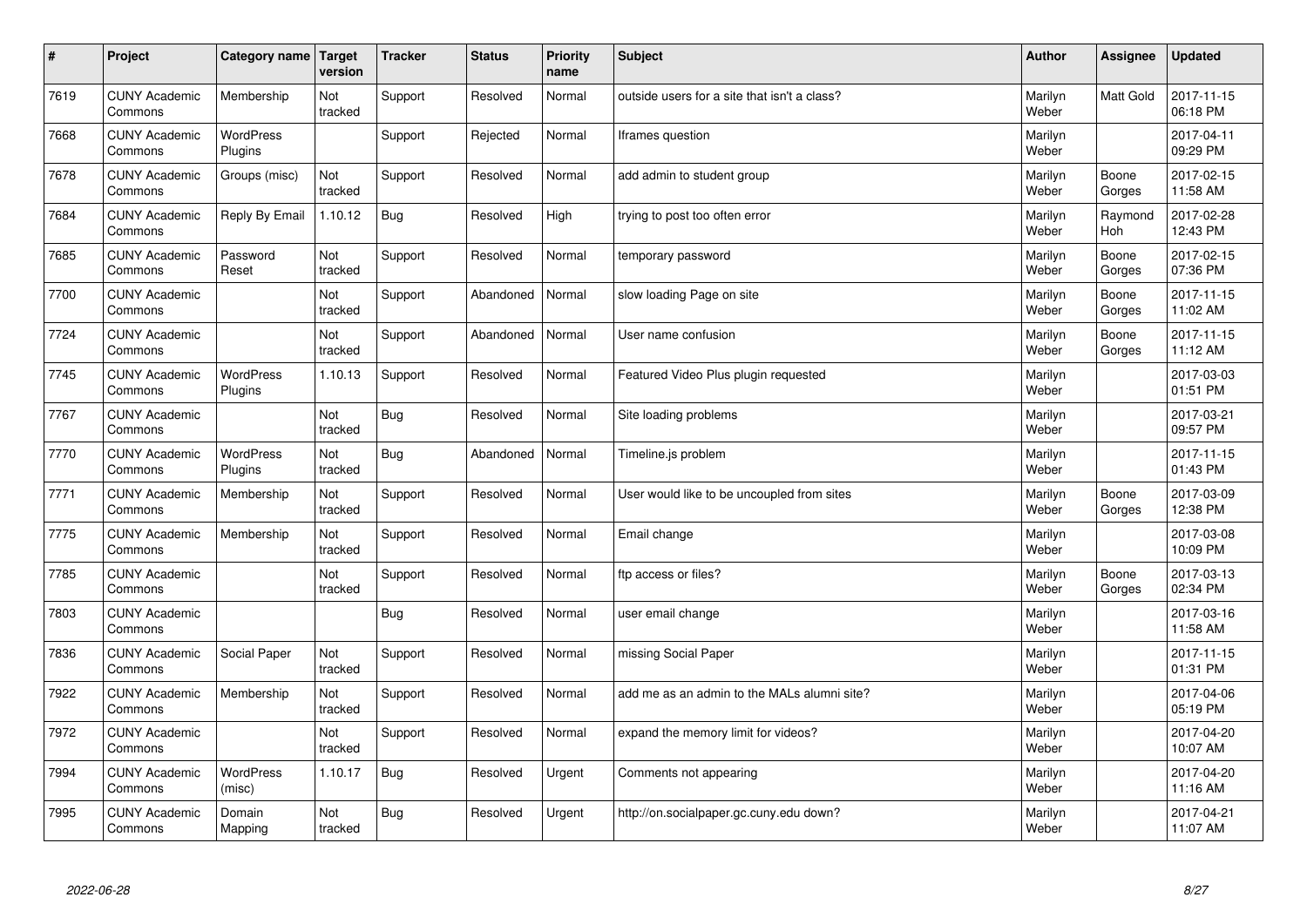| #    | Project                         | Category name                     | Target<br>version | <b>Tracker</b>     | <b>Status</b> | <b>Priority</b><br>name | <b>Subject</b>                                                                          | <b>Author</b>    | Assignee        | <b>Updated</b>         |
|------|---------------------------------|-----------------------------------|-------------------|--------------------|---------------|-------------------------|-----------------------------------------------------------------------------------------|------------------|-----------------|------------------------|
| 8071 | <b>CUNY Academic</b><br>Commons | <b>WordPress</b><br>Plugins       | Not<br>tracked    | Support            | Rejected      | Normal                  | Anthologize                                                                             | Marilyn<br>Weber |                 | 2017-05-10<br>10:15 AM |
| 8098 | <b>CUNY Academic</b><br>Commons | Public Portfolio                  | Not<br>tracked    | Bug                | Abandoned     | Normal                  | Widget in profile not working                                                           | Marilyn<br>Weber |                 | 2017-11-15<br>01:28 PM |
| 8120 | <b>CUNY Academic</b><br>Commons | Membership                        | Not<br>tracked    | Support            | Resolved      | Normal                  | add me as an admin to https://nyslavery.commons.gc.cuny.edu                             | Marilyn<br>Weber |                 | 2017-05-10<br>02:19 PM |
| 8125 | <b>CUNY Academic</b><br>Commons | <b>WordPress</b><br><b>Themes</b> | 1.10.19           | <b>Bug</b>         | Resolved      | High                    | careerplan admin page failing to load with "currently unable to handle<br>this request" | Marilyn<br>Weber |                 | 2017-07-13<br>12:54 PM |
| 8131 | <b>CUNY Academic</b><br>Commons | <b>WordPress</b><br>Plugins       | 1.11              | Bug                | Resolved      | Normal                  | Newsletters plug-in                                                                     | Marilyn<br>Weber | Boone<br>Gorges | 2017-05-11<br>09:42 PM |
| 8195 | <b>CUNY Academic</b><br>Commons |                                   |                   | Support            | Rejected      | Normal                  | possible to make the Profile pic semi-hidden?                                           | Marilyn<br>Weber |                 | 2017-05-24<br>11:00 PM |
| 8200 | <b>CUNY Academic</b><br>Commons | Groups (misc)                     | Not<br>tracked    | <b>Bug</b>         | Resolved      | Normal                  | Announcements has disappeared                                                           | Marilyn<br>Weber | Boone<br>Gorges | 2017-05-26<br>04:04 PM |
| 8222 | <b>CUNY Academic</b><br>Commons | Membership                        | Not<br>tracked    | Support            | Resolved      | Normal                  | Admin for iletc.commons.gc.cuny.edu                                                     | Marilyn<br>Weber | Boone<br>Gorges | 2017-06-08<br>10:06 AM |
| 8259 | <b>CUNY Academic</b><br>Commons |                                   | Not<br>tracked    | Bug                | Resolved      | Normal                  | missing dashboard                                                                       | Marilyn<br>Weber |                 | 2017-11-15<br>01:28 PM |
| 8289 | <b>CUNY Academic</b><br>Commons |                                   | Not<br>tracked    | Support            | Resolved      | Normal                  | removing my access to sites                                                             | Marilyn<br>Weber | Luke<br>Waltzer | 2017-06-19<br>12:40 PM |
| 8308 | <b>CUNY Academic</b><br>Commons | <b>WordPress</b><br>Plugins       | Not<br>tracked    | Support            | Resolved      | Normal                  | WP Migration plugin                                                                     | Marilyn<br>Weber |                 | 2017-11-15<br>01:27 PM |
| 8379 | <b>CUNY Academic</b><br>Commons |                                   | Not<br>tracked    | Support            | Resolved      | Normal                  | request for site build help                                                             | Marilyn<br>Weber |                 | 2017-07-01<br>10:48 AM |
| 8401 | <b>CUNY Academic</b><br>Commons | Membership                        | Not<br>tracked    | Support            | Resolved      | Normal                  | add me as an admin                                                                      | Marilyn<br>Weber | Boone<br>Gorges | 2017-07-11<br>11:40 AM |
| 8429 | <b>CUNY Academic</b><br>Commons | Membership                        | Not<br>tracked    | Support            | Resolved      | Normal                  | Please make me an admin of https://arc.commons.gc.cuny.edu                              | Marilyn<br>Weber | Boone<br>Gorges | 2017-07-24<br>03:33 PM |
| 8446 | <b>CUNY Academic</b><br>Commons | <b>WordPress</b><br>Plugins       | 1.11.14           | Support            | Resolved      | Normal                  | request for multiple accordion menu plugins                                             | Marilyn<br>Weber |                 | 2018-05-07<br>09:57 PM |
| 8459 | <b>CUNY Academic</b><br>Commons |                                   | Not<br>tracked    | Documentatio<br>n. | Resolved      | Normal                  | comprehensive list of plugins?                                                          | Marilyn<br>Weber |                 | 2017-10-11<br>11:24 AM |
| 8464 | <b>CUNY Academic</b><br>Commons |                                   | Not<br>tracked    | Support            | Resolved      | Normal                  | WP UI                                                                                   | Marilyn<br>Weber |                 | 2017-10-11<br>11:23 AM |
| 8471 | <b>CUNY Academic</b><br>Commons |                                   | Not<br>tracked    | Support            | Resolved      | Normal                  | admin at https://commons.gc.cuny.edu/                                                   | Marilyn<br>Weber |                 | 2017-09-06<br>01:50 PM |
| 8481 | <b>CUNY Academic</b><br>Commons | Membership                        | Not<br>tracked    | Support            | Resolved      | Normal                  | admin of http://swipanalytic.org/organizers/                                            | Marilyn<br>Weber |                 | 2019-02-19<br>01:58 PM |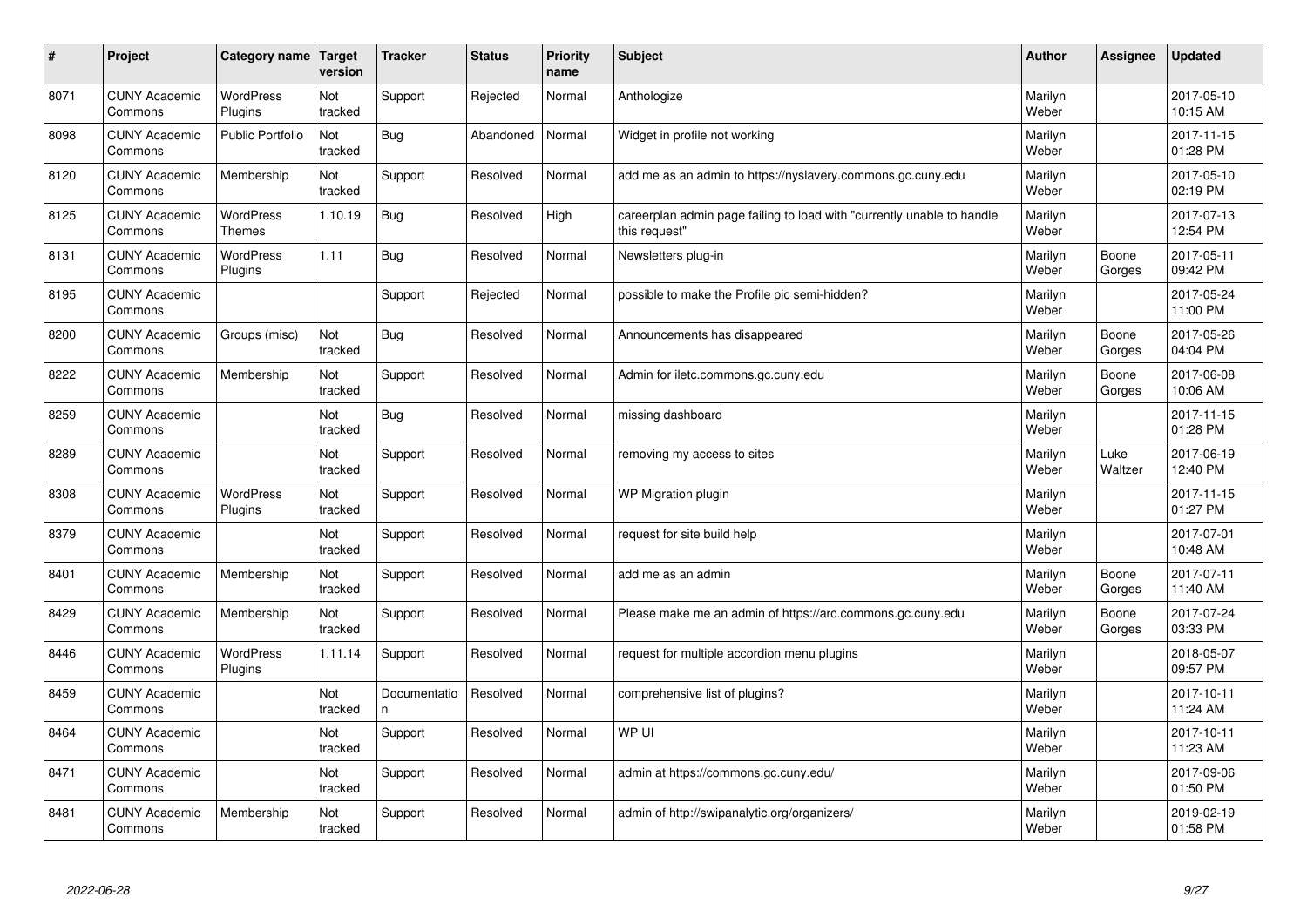| $\vert$ # | Project                         | Category name               | Target<br>version | <b>Tracker</b> | <b>Status</b> | <b>Priority</b><br>name | <b>Subject</b>                                           | <b>Author</b>    | Assignee              | <b>Updated</b>         |
|-----------|---------------------------------|-----------------------------|-------------------|----------------|---------------|-------------------------|----------------------------------------------------------|------------------|-----------------------|------------------------|
| 8529      | <b>CUNY Academic</b><br>Commons |                             | Not<br>tracked    | Support        | Resolved      | Normal                  | Iframe regiest?                                          | Marilyn<br>Weber |                       | 2017-08-16<br>04:40 PM |
| 8531      | <b>CUNY Academic</b><br>Commons | Membership                  | Not<br>tracked    | Support        | Resolved      | Normal                  | admin of https://admissions.commons.gc.cuny.edu          | Marilyn<br>Weber |                       | 2017-08-15<br>04:20 PM |
| 8552      | <b>CUNY Academic</b><br>Commons | <b>WordPress</b><br>Plugins | 1.11.10           | Bug            | Resolved      | Normal                  | Events Calendar problem                                  | Marilyn<br>Weber |                       | 2017-08-18<br>04:36 PM |
| 8553      | <b>CUNY Academic</b><br>Commons |                             | Not<br>tracked    | Support        | Resolved      | Normal                  | storage limits?                                          | Marilyn<br>Weber |                       | 2017-08-18<br>04:36 PM |
| 8566      | <b>CUNY Academic</b><br>Commons | Membership                  | Not<br>tracked    | Support        | Resolved      | Normal                  | user email change                                        | Marilyn<br>Weber |                       | 2017-11-15<br>01:27 PM |
| 8576      | <b>CUNY Academic</b><br>Commons | WordPress<br>Plugins        | 1.11.11           | Support        | Resolved      | Normal                  | Digital Measures plugin request                          | Marilyn<br>Weber |                       | 2017-09-01<br>03:44 PM |
| 8577      | <b>CUNY Academic</b><br>Commons | Membership                  | Not<br>tracked    | Support        | Resolved      | Normal                  | another user email change                                | Marilyn<br>Weber |                       | 2017-08-25<br>10:23 AM |
| 8607      | <b>CUNY Academic</b><br>Commons |                             | Not<br>tracked    | Support        | <b>New</b>    | Normal                  | Paypal?                                                  | Marilyn<br>Weber | <b>Matt Gold</b>      | 2018-05-15<br>01:37 PM |
| 8620      | <b>CUNY Academic</b><br>Commons | ZenDesk                     | 1.11.11           | Bug            | Resolved      | High                    | 'Send us a message" not working                          | Marilyn<br>Weber | Raymond<br><b>Hoh</b> | 2017-08-29<br>04:13 PM |
| 8630      | <b>CUNY Academic</b><br>Commons | Membership                  | Not<br>tracked    | Support        | Resolved      | Normal                  | Change in email/campus                                   | Marilyn<br>Weber |                       | 2017-08-30<br>03:48 PM |
| 8638      | <b>CUNY Academic</b><br>Commons | Group Blogs                 | 1.11.11           | Bug            | Resolved      | Normal                  | members not syncing from group to site                   | Marilyn<br>Weber |                       | 2017-09-01<br>03:50 PM |
| 8661      | <b>CUNY Academic</b><br>Commons | Group Blogs                 | Not<br>tracked    | Bug            | Resolved      | Normal                  | new group, old site, can't link?                         | Marilyn<br>Weber |                       | 2017-11-15<br>01:26 PM |
| 8693      | <b>CUNY Academic</b><br>Commons | WordPress<br>Plugins        |                   | Support        | Resolved      | Normal                  | Existing blog wants to replace Mailpoet with Newsletters | Marilyn<br>Weber |                       | 2017-09-12<br>02:24 PM |
| 8721      | <b>CUNY Academic</b><br>Commons | <b>WordPress</b><br>Plugins | 1.11.13           | Bug            | Resolved      | Normal                  | more problems with Events calendar                       | Marilyn<br>Weber |                       | 2017-09-21<br>10:35 AM |
| 8726      | <b>CUNY Academic</b><br>Commons |                             |                   | Support        | Resolved      | Normal                  | Redirect problem                                         | Marilyn<br>Weber |                       | 2017-09-21<br>12:14 PM |
| 8729      | <b>CUNY Academic</b><br>Commons |                             | Not<br>tracked    | Support        | Resolved      | Normal                  | email change                                             | Marilyn<br>Weber |                       | 2017-09-25<br>02:14 PM |
| 8768      | <b>CUNY Academic</b><br>Commons |                             | Not<br>tracked    | Support        | Resolved      | Normal                  | unsafe redirect?                                         | Marilyn<br>Weber |                       | 2017-10-06<br>12:14 PM |
| 8848      | <b>CUNY Academic</b><br>Commons |                             | Not<br>tracked    | Support        | Resolved      | Normal                  | email change request                                     | Marilyn<br>Weber |                       | 2017-10-24<br>11:19 AM |
| 8855      | <b>CUNY Academic</b><br>Commons |                             | Not<br>tracked    | Support        | Resolved      | Normal                  | another email change request                             | Marilyn<br>Weber |                       | 2017-10-25<br>10:55 AM |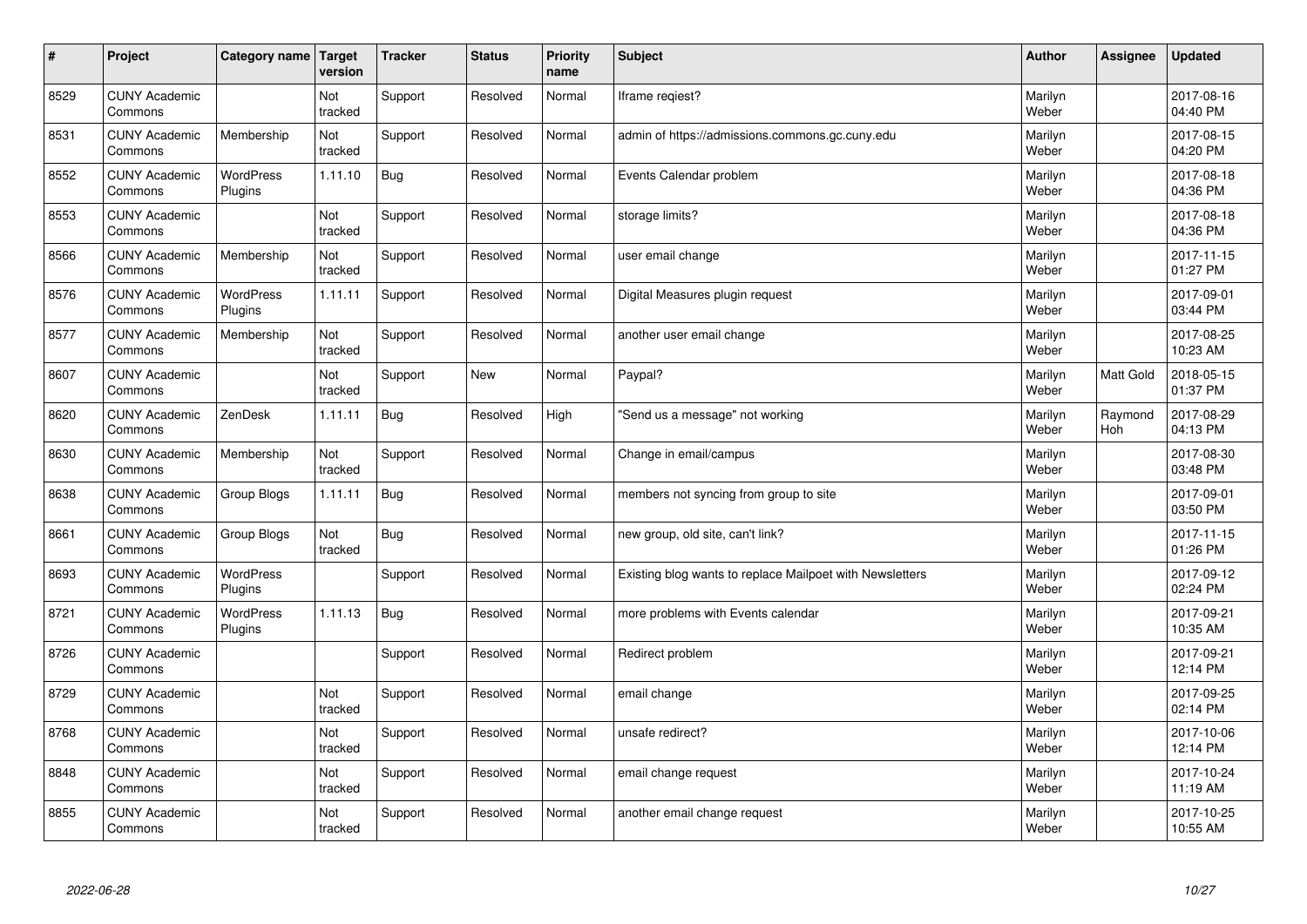| $\sharp$ | Project                         | Category name   Target             | version        | <b>Tracker</b> | <b>Status</b> | <b>Priority</b><br>name | <b>Subject</b>                                                              | <b>Author</b>    | Assignee         | <b>Updated</b>         |
|----------|---------------------------------|------------------------------------|----------------|----------------|---------------|-------------------------|-----------------------------------------------------------------------------|------------------|------------------|------------------------|
| 8873     | <b>CUNY Academic</b><br>Commons |                                    | Not<br>tracked | Support        | Resolved      | Normal                  | maximum file upload size?                                                   | Marilyn<br>Weber |                  | 2017-10-30<br>11:23 AM |
| 8878     | <b>CUNY Academic</b><br>Commons | cuny.is                            | Not<br>tracked | <b>Bug</b>     | Resolved      | Urgent                  | cuny.is site link won't work                                                | Marilyn<br>Weber | Boone<br>Gorges  | 2017-11-01<br>03:06 PM |
| 8882     | <b>CUNY Academic</b><br>Commons |                                    | Not<br>tracked | Support        | Resolved      | Normal                  | question about search engines                                               | Marilyn<br>Weber |                  | 2017-11-01<br>03:26 PM |
| 8893     | <b>CUNY Academic</b><br>Commons | Social Paper                       | 1.12.1         | Support        | Resolved      | Normal                  | Social paper won't connect to group?                                        | Marilyn<br>Weber |                  | 2017-12-11<br>01:16 PM |
| 8906     | <b>CUNY Academic</b><br>Commons | Redmine                            | Not<br>tracked | Support        | Resolved      | Normal                  | Redmine access?                                                             | Marilyn<br>Weber | <b>Matt Gold</b> | 2017-11-13<br>06:02 PM |
| 8908     | <b>CUNY Academic</b><br>Commons | <b>WordPress</b><br><b>Plugins</b> | 1.12.2         | Support        | Resolved      | Normal                  | Plugin request from Steve Brier                                             | Marilyn<br>Weber |                  | 2017-11-27<br>11:39 AM |
| 8917     | <b>CUNY Academic</b><br>Commons | <b>Group Files</b>                 | 1.12.3         | Bug            | Resolved      | High                    | Files not downloading from Groups properly                                  | Marilyn<br>Weber | Boone<br>Gorges  | 2017-11-29<br>10:04 PM |
| 8924     | <b>CUNY Academic</b><br>Commons | WordPress<br>Plugins               | 1.12.4         | Bug            | Resolved      | Normal                  | auto-remove feature on http://pcp.gc.cuny.edu                               | Marilyn<br>Weber | Matt Gold        | 2017-12-04<br>10:18 AM |
| 8934     | <b>CUNY Academic</b><br>Commons | Reply By Email                     | 1.12.4         | Support        | Resolved      | High                    | RBE "could not post" email should have info about attempted From<br>address | Marilyn<br>Weber | Raymond<br>Hoh   | 2017-12-12<br>11:25 AM |
| 8937     | <b>CUNY Academic</b><br>Commons |                                    | Not<br>tracked | <b>Bug</b>     | Resolved      | Normal                  | videos gone                                                                 | Marilyn<br>Weber |                  | 2017-12-01<br>11:27 AM |
| 8941     | <b>CUNY Academic</b><br>Commons | <b>WordPress</b><br><b>Themes</b>  | 1.13.1         | Support        | Resolved      | Normal                  | Theme request: ColorNews                                                    | Marilyn<br>Weber |                  | 2018-05-08<br>10:42 AM |
| 8978     | <b>CUNY Academic</b><br>Commons | Groups (misc)                      | Not<br>tracked | Support        | Resolved      | Normal                  | removing old groups                                                         | Marilyn<br>Weber |                  | 2018-12-10<br>03:52 PM |
| 9004     | <b>CUNY Academic</b><br>Commons | Membership                         | Not<br>tracked | Support        | Resolved      | Normal                  | email change request                                                        | Marilyn<br>Weber |                  | 2017-12-14<br>12:27 PM |
| 9026     | <b>CUNY Academic</b><br>Commons | WordPress<br>Plugins               | 1.12.6         | Support        | Resolved      | Normal                  | plugin request from Carlos Guevara                                          | Marilyn<br>Weber |                  | 2018-01-03<br>09:33 AM |
| 9033     | <b>CUNY Academic</b><br>Commons |                                    |                | Support        | Rejected      | Normal                  | Site search terms                                                           | Marilyn<br>Weber |                  | 2017-12-22<br>01:10 PM |
| 9062     | <b>CUNY Academic</b><br>Commons |                                    | Not<br>tracked | Bug            | Resolved      | Normal                  | re-add me as admin of https://commons.gc.cuny.edu/                          | Marilyn<br>Weber |                  | 2018-01-08<br>12:03 PM |
| 9078     | <b>CUNY Academic</b><br>Commons | WordPress<br>Plugins               | 1.12.7         | Support        | Resolved      | Normal                  | arcgis web maps?                                                            | Marilyn<br>Weber | Raymond<br>Hoh   | 2018-01-23<br>11:11 AM |
| 9087     | <b>CUNY Academic</b><br>Commons | <b>WordPress</b><br>Plugins        | 1.12.7         | Support        | Resolved      | Normal                  | request for WP Social Sharing                                               | Marilyn<br>Weber |                  | 2018-01-23<br>11:17 AM |
| 9130     | <b>CUNY Academic</b><br>Commons | Homepage<br>Slides                 | Not<br>tracked | Bug            | Resolved      | Normal                  | too many redirects                                                          | Marilyn<br>Weber |                  | 2018-01-29<br>10:27 AM |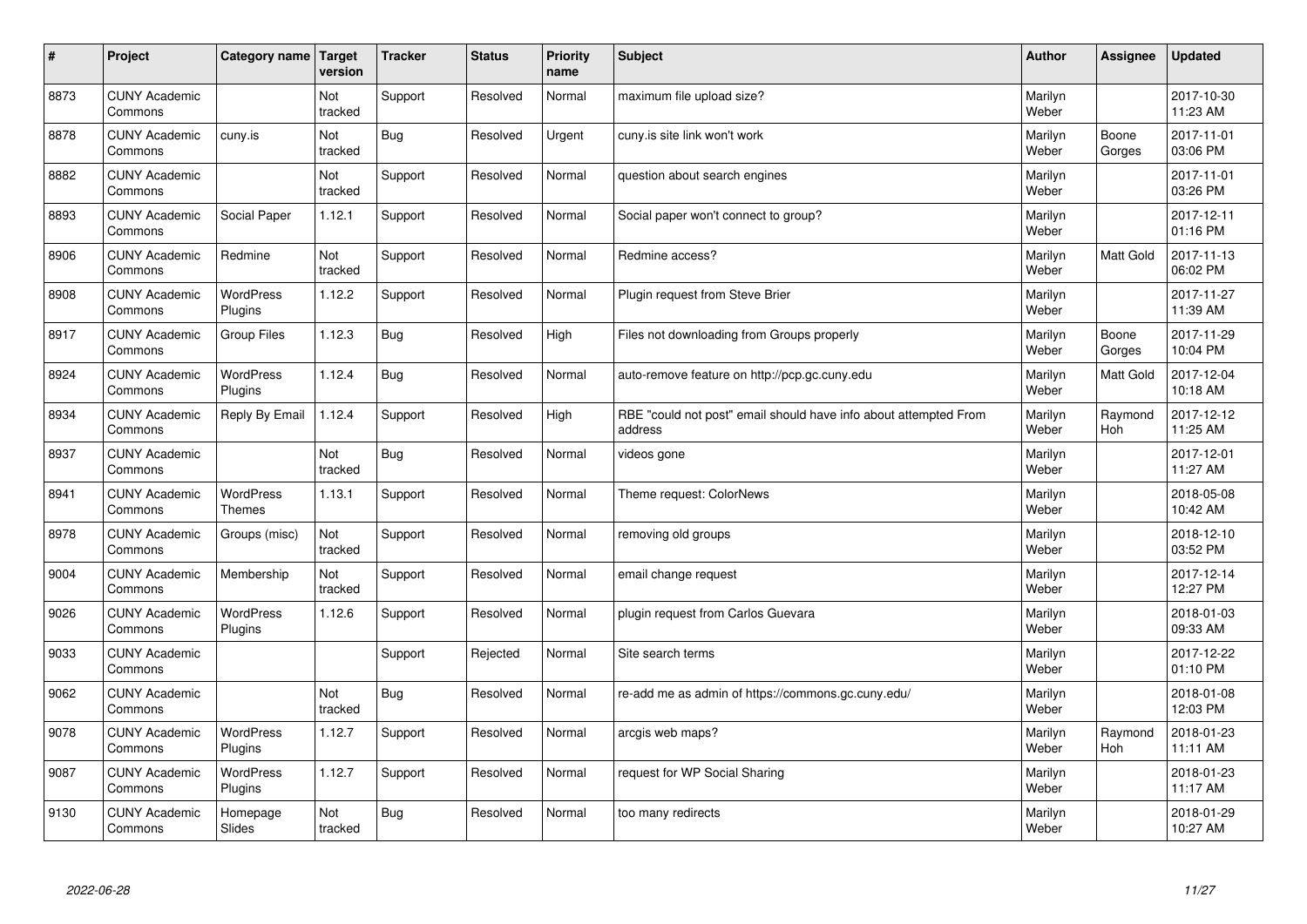| $\sharp$ | Project                         | Category name   Target      | version           | <b>Tracker</b> | <b>Status</b>        | <b>Priority</b><br>name | <b>Subject</b>                                       | <b>Author</b>    | Assignee              | <b>Updated</b>         |
|----------|---------------------------------|-----------------------------|-------------------|----------------|----------------------|-------------------------|------------------------------------------------------|------------------|-----------------------|------------------------|
| 9131     | <b>CUNY Academic</b><br>Commons |                             |                   | Support        | Resolved             | Normal                  | webrecorder.jo via Firefox                           | Marilyn<br>Weber |                       | 2018-01-29<br>11:11 AM |
| 9133     | <b>CUNY Academic</b><br>Commons |                             |                   | Support        | Duplicate            | Normal                  | webrecorder.io                                       | Marilyn<br>Weber |                       | 2018-01-29<br>10:34 AM |
| 9134     | <b>CUNY Academic</b><br>Commons | Membership                  | Not<br>tracked    | Support        | Abandoned            | Normal                  | former user                                          | Marilyn<br>Weber | Matt Gold             | 2019-09-18<br>10:26 AM |
| 9154     | <b>CUNY Academic</b><br>Commons | Events                      | 1.12.8            | Bug            | Resolved             | Normal                  | problem with group calendar                          | Marilyn<br>Weber | Raymond<br>Hoh        | 2018-02-13<br>10:49 AM |
| 9162     | <b>CUNY Academic</b><br>Commons | Registration                | Not<br>tracked    | Support        | Resolved             | Normal                  | email change due to user error                       | Marilyn<br>Weber | <b>Matt Gold</b>      | 2018-02-13<br>11:11 AM |
| 9163     | <b>CUNY Academic</b><br>Commons | Layout                      | 1.12.8            | Support        | Resolved             | Normal                  | Mobile responsiveness issues                         | Marilyn<br>Weber | Raymond<br>Hoh        | 2018-02-13<br>10:49 AM |
| 9192     | <b>CUNY Academic</b><br>Commons | <b>WordPress</b><br>Plugins | 1.12.8            | Bug            | Resolved             | Normal                  | problems with the Leaflet plug -in                   | Marilyn<br>Weber | Boone<br>Gorges       | 2018-02-13<br>11:07 AM |
| 9207     | <b>CUNY Academic</b><br>Commons |                             | Future<br>release | Support        | Reporter<br>Feedback | Normal                  | display dashboards made in Tableau?                  | Marilyn<br>Weber | Boone<br>Gorges       | 2018-04-10<br>10:42 AM |
| 9223     | <b>CUNY Academic</b><br>Commons |                             | Not<br>tracked    | Support        | Resolved             | Normal                  | moving wordpress sites                               | Marilyn<br>Weber |                       | 2018-02-18<br>08:44 PM |
| 9224     | <b>CUNY Academic</b><br>Commons | <b>Group Files</b>          | 1.13              | Feature        | Resolved             | Normal                  | attachments to forum posts clutter up Files area     | Marilyn<br>Weber | Boone<br>Gorges       | 2018-03-22<br>03:34 PM |
| 9275     | <b>CUNY Academic</b><br>Commons |                             |                   | Support        | Rejected             | Normal                  | soft chalk page?                                     | Marilyn<br>Weber | Boone<br>Gorges       | 2018-04-09<br>10:37 AM |
| 9276     | <b>CUNY Academic</b><br>Commons |                             |                   | Bug            | Resolved             | High                    | problem adding a member to a group - wrong username? | Marilyn<br>Weber |                       | 2018-02-25<br>12:47 PM |
| 9282     | <b>CUNY Academic</b><br>Commons | Group Forums                | 1.12.9            | Bug            | Resolved             | Normal                  | 'Forum ID is missing" error?                         | Marilyn<br>Weber |                       | 2018-02-27<br>10:32 AM |
| 9330     | <b>CUNY Academic</b><br>Commons | WordPress<br>Plugins        | 1.12.10           | Bug            | Resolved             | Normal                  | part 2 of problems with the Leaflet plug -in         | Marilyn<br>Weber |                       | 2018-03-04<br>05:58 PM |
| 9335     | <b>CUNY Academic</b><br>Commons | WordPress<br><b>Themes</b>  | 1.12.10           | Bug            | Resolved             | Normal                  | clone http://digitalscholarship.ccny.cuny.edu site?  | Marilyn<br>Weber | Boone<br>Gorges       | 2018-03-14<br>12:43 PM |
| 9340     | <b>CUNY Academic</b><br>Commons | <b>WordPress</b><br>Plugins | 1.12.10           | Bug            | Resolved             | Normal                  | change the web preview?                              | Marilyn<br>Weber | Raymond<br><b>Hoh</b> | 2018-03-13<br>11:50 AM |
| 9355     | <b>CUNY Academic</b><br>Commons |                             | Not<br>tracked    | Support        | Resolved             | Normal                  | 14gb of video?                                       | Marilyn<br>Weber |                       | 2018-03-13<br>11:56 AM |
| 9470     | <b>CUNY Academic</b><br>Commons |                             |                   | Bug            | Resolved             | Normal                  | Users not appearing via "Add New"                    | Marilyn<br>Weber |                       | 2018-03-22<br>07:44 PM |
| 9477     | <b>CUNY Academic</b><br>Commons | Account<br>settings         |                   | Support        | Resolved             | Normal                  | email change request                                 | Marilyn<br>Weber | <b>Matt Gold</b>      | 2018-03-24<br>08:53 AM |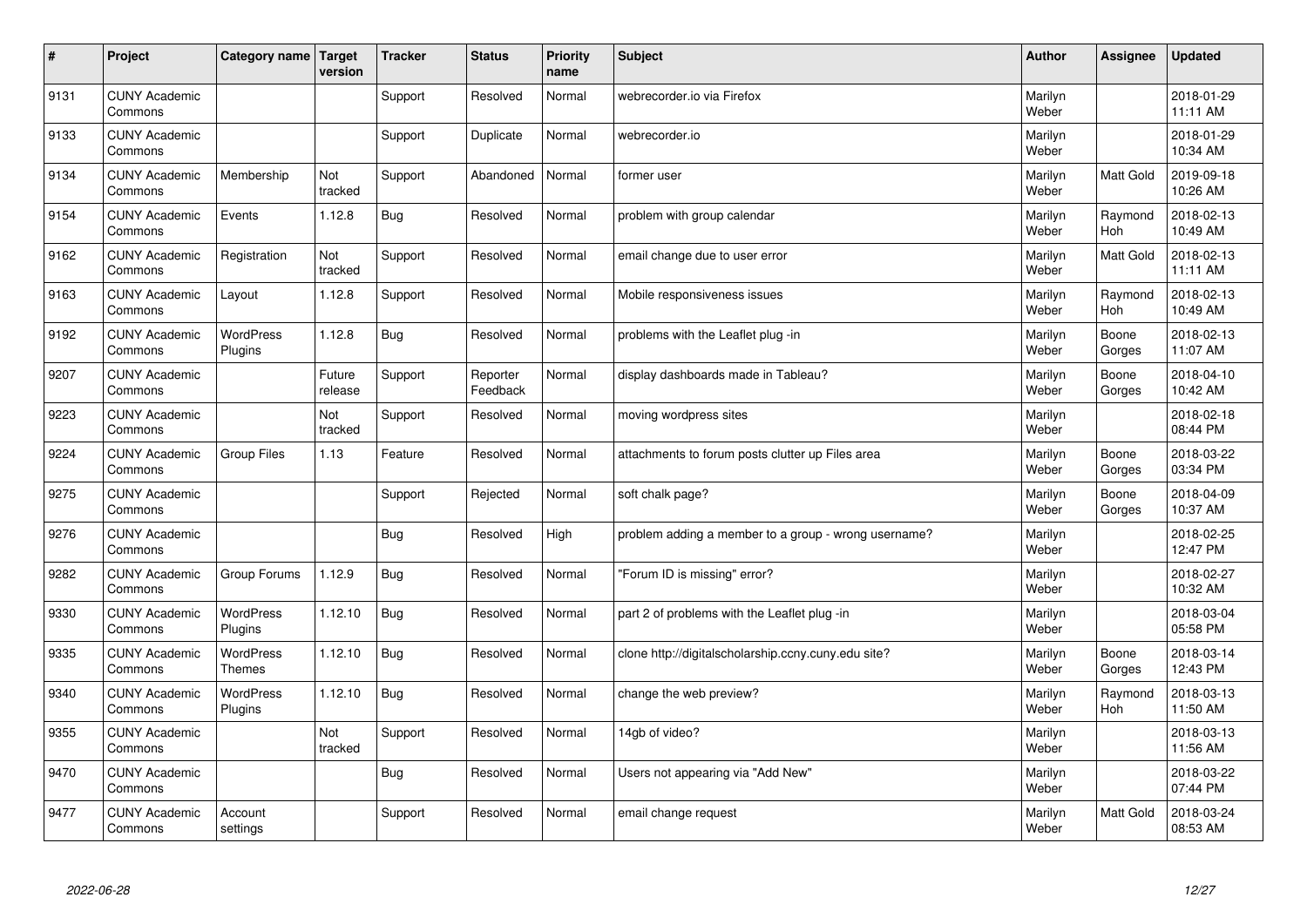| #    | Project                         | Category name   Target      | version        | <b>Tracker</b> | <b>Status</b> | <b>Priority</b><br>name | <b>Subject</b>                                    | <b>Author</b>    | <b>Assignee</b>       | <b>Updated</b>         |
|------|---------------------------------|-----------------------------|----------------|----------------|---------------|-------------------------|---------------------------------------------------|------------------|-----------------------|------------------------|
| 9499 | <b>CUNY Academic</b><br>Commons | <b>WordPress</b><br>(misc)  | Not<br>tracked | Support        | Resolved      | Normal                  | tiny question - preventing dates on posts?        | Marilyn<br>Weber | Raymond<br><b>Hoh</b> | 2018-04-04<br>03:55 PM |
| 9500 | <b>CUNY Academic</b><br>Commons | <b>WordPress</b><br>Plugins | 1.12.12        | Support        | Resolved      | Normal                  | PowerPoint in the media library?                  | Marilyn<br>Weber | Raymond<br>Hoh        | 2018-04-12<br>02:28 PM |
| 9518 | <b>CUNY Academic</b><br>Commons |                             | Not<br>tracked | Support        | Rejected      | Normal                  | problems with site on Internet Explorer           | Marilyn<br>Weber | Raymond<br><b>Hoh</b> | 2019-03-11<br>11:18 PM |
| 9535 | <b>CUNY Academic</b><br>Commons |                             | Not<br>tracked | Support        | Resolved      | Normal                  | admin for https://video.commons.gc.cuny.edu/?     | Marilyn<br>Weber | Matt Gold             | 2018-04-13<br>05:06 PM |
| 9541 | <b>CUNY Academic</b><br>Commons | <b>WordPress</b><br>(misc)  | Not<br>tracked | Support        | Resolved      | Normal                  | repeating header banner                           | Marilyn<br>Weber | Raymond<br><b>Hoh</b> | 2018-04-06<br>12:33 PM |
| 9587 | <b>CUNY Academic</b><br>Commons |                             |                | Support        | Rejected      | Normal                  | possible request for the "PDF Poster" plugin      | Marilyn<br>Weber |                       | 2018-04-24<br>10:52 AM |
| 9604 | <b>CUNY Academic</b><br>Commons |                             | Not<br>tracked | Support        | Resolved      | Normal                  | I (Marilyn) can only log into cdev as teststudent | Marilyn<br>Weber |                       | 2018-04-21<br>10:20 AM |
| 9659 | <b>CUNY Academic</b><br>Commons | Account<br>settings         |                | Support        | Resolved      | Normal                  | user email change                                 | Marilyn<br>Weber | Matt Gold             | 2018-04-24<br>12:08 PM |
| 9684 | <b>CUNY Academic</b><br>Commons |                             |                | Support        | Rejected      | Normal                  | SEO cleanup for newlaborforum.cuny.edu            | Marilyn<br>Weber |                       | 2018-04-30<br>10:29 AM |
| 9725 | <b>CUNY Academic</b><br>Commons |                             | Not<br>tracked | Support        | Resolved      | Normal                  | problems with deleting a site                     | Marilyn<br>Weber |                       | 2018-05-07<br>10:24 PM |
| 9726 | <b>CUNY Academic</b><br>Commons | <b>WordPress</b><br>Plugins | Not<br>tracked | Support        | Abandoned     | Normal                  | technical error on Contact page                   | Marilyn<br>Weber |                       | 2018-12-10<br>03:53 PM |
| 9767 | <b>CUNY Academic</b><br>Commons | Registration                | Not<br>tracked | Support        | Resolved      | Normal                  | user deleted account but now needs one            | Marilyn<br>Weber |                       | 2018-05-11<br>02:39 PM |
| 9768 | <b>CUNY Academic</b><br>Commons |                             | 1.13.2         | <b>Bug</b>     | Resolved      | High                    | search function on the Directory page             | Marilyn<br>Weber | Boone<br>Gorges       | 2018-05-14<br>08:45 PM |
| 9779 | <b>CUNY Academic</b><br>Commons | Membership                  | Not<br>tracked | Support        | Resolved      | Normal                  | user not sure if she is registered.               | Marilyn<br>Weber |                       | 2018-12-10<br>03:53 PM |
| 9780 | <b>CUNY Academic</b><br>Commons |                             | Not<br>tracked | Support        | Resolved      | Normal                  | remove the phone number on this profile?          | Marilyn<br>Weber |                       | 2018-05-15<br>10:35 AM |
| 9787 | <b>CUNY Academic</b><br>Commons | Registration                |                | Support        | Resolved      | Normal                  | email change request                              | Marilyn<br>Weber | Matt Gold             | 2018-05-16<br>09:55 PM |
| 9823 | <b>CUNY Academic</b><br>Commons | Account<br>settings         | Not<br>tracked | Support        | Resolved      | Normal                  | email change                                      | Marilyn<br>Weber | Matt Gold             | 2018-05-23<br>01:58 PM |
| 9828 | <b>CUNY Academic</b><br>Commons | Domain<br>Mapping           | 1.13.3         | Bug            | Resolved      | High                    | redirecting problem                               | Marilyn<br>Weber | Raymond<br><b>Hoh</b> | 2018-05-24<br>02:39 PM |
| 9834 | <b>CUNY Academic</b><br>Commons |                             |                | Support        | Duplicate     | Normal                  | add a "like" function                             | Marilyn<br>Weber |                       | 2018-05-25<br>10:38 AM |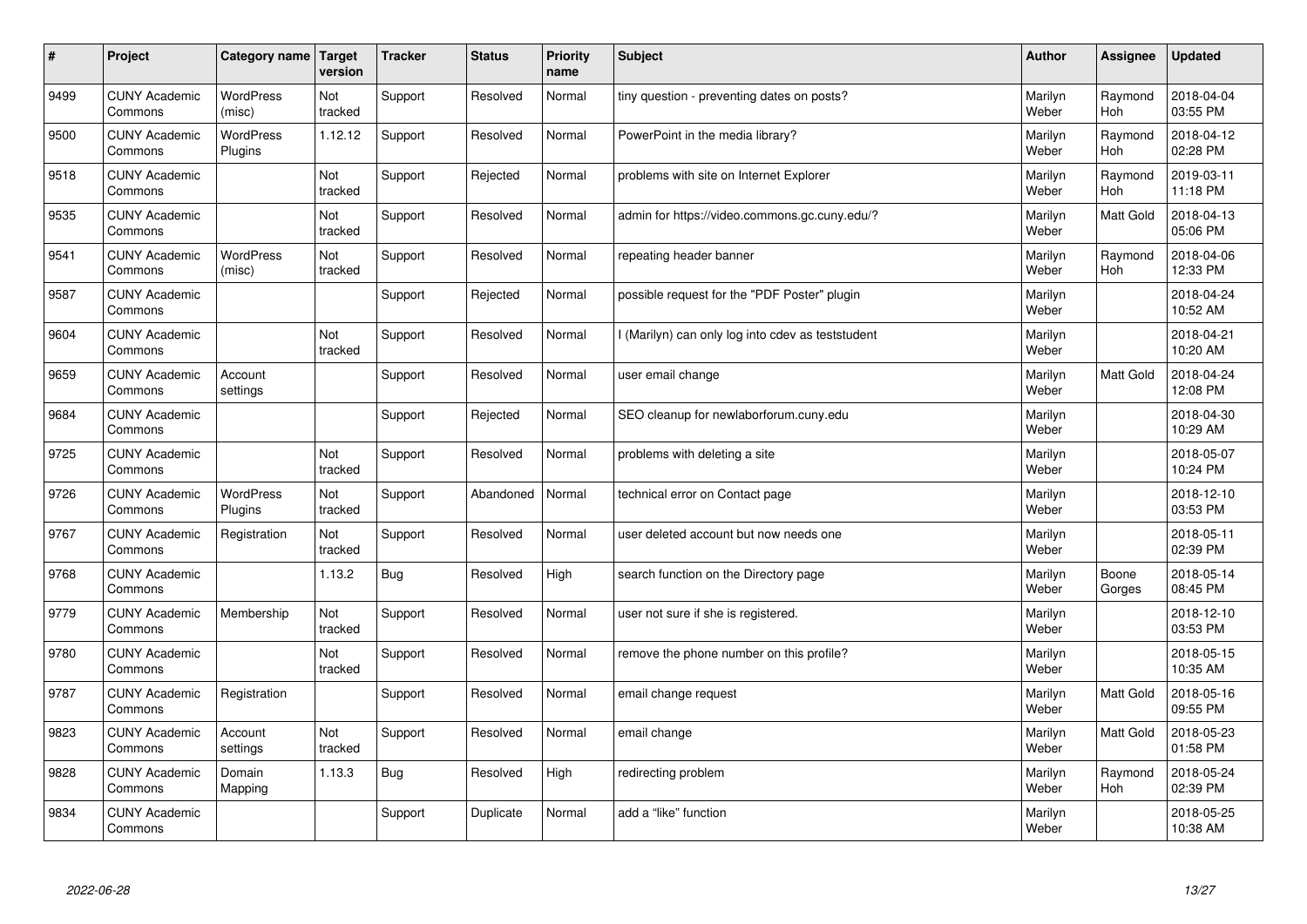| $\vert$ # | Project                         | Category name                     | Target<br>version | <b>Tracker</b> | <b>Status</b> | <b>Priority</b><br>name | <b>Subject</b>                                          | <b>Author</b>    | Assignee         | <b>Updated</b>         |
|-----------|---------------------------------|-----------------------------------|-------------------|----------------|---------------|-------------------------|---------------------------------------------------------|------------------|------------------|------------------------|
| 9835      | <b>CUNY Academic</b><br>Commons | Group Forums                      | Future<br>release | <b>Bug</b>     | Assigned      | Normal                  | add a "like" function?                                  | Marilyn<br>Weber | Erik<br>Trainer  | 2018-06-05<br>01:49 PM |
| 9885      | <b>CUNY Academic</b><br>Commons |                                   |                   | Support        | Rejected      | Normal                  | Publications field problem                              | Marilyn<br>Weber |                  | 2018-06-06<br>01:18 PM |
| 9886      | <b>CUNY Academic</b><br>Commons | cuny.is                           | Not<br>tracked    | Support        | Resolved      | Normal                  | cuny.is SSL                                             | Marilyn<br>Weber |                  | 2018-10-26<br>02:07 PM |
| 9888      | <b>CUNY Academic</b><br>Commons | <b>WordPress</b><br>Plugins       | 1.13.3            | Support        | Resolved      | Normal                  | Business directory Plug-in request                      | Marilyn<br>Weber |                  | 2018-06-12<br>11:52 AM |
| 9889      | <b>CUNY Academic</b><br>Commons |                                   | Not<br>tracked    | Support        | Resolved      | Normal                  | remove comments from activity feed?                     | Marilyn<br>Weber |                  | 2018-12-10<br>03:53 PM |
| 9919      | <b>CUNY Academic</b><br>Commons |                                   | Not<br>tracked    | Bug            | Resolved      | Normal                  | admin of https://sphcurriculum.commons.gc.cuny.edu      | Marilyn<br>Weber |                  | 2018-06-12<br>09:37 PM |
| 9927      | <b>CUNY Academic</b><br>Commons | Membership                        | Not<br>tracked    | Support        | Resolved      | Normal                  | wrong email used                                        | Marilyn<br>Weber | Matt Gold        | 2018-06-14<br>10:21 AM |
| 9928      | <b>CUNY Academic</b><br>Commons | Account<br>settings               |                   | Support        | Resolved      | Normal                  | email change request from former student                | Marilyn<br>Weber | <b>Matt Gold</b> | 2018-06-14<br>10:20 AM |
| 9949      | <b>CUNY Academic</b><br>Commons |                                   | 1.13.4            | Support        | Resolved      | Normal                  | raise storage space limit?                              | Marilyn<br>Weber | Boone<br>Gorges  | 2018-06-26<br>12:00 PM |
| 9955      | <b>CUNY Academic</b><br>Commons | WordPress<br>Plugins              | 1.13.4            | Support        | Rejected      | Normal                  | docx converter plugin?                                  | Marilyn<br>Weber |                  | 2018-06-26<br>11:39 AM |
| 9965      | <b>CUNY Academic</b><br>Commons | <b>WordPress</b><br>Plugins       | 1.13.4            | Support        | Resolved      | Normal                  | plug-in request for OneTone Companion                   | Marilyn<br>Weber | Raymond<br>Hoh   | 2018-06-26<br>12:00 PM |
| 9992      | <b>CUNY Academic</b><br>Commons |                                   | 1.13.6            | Bug            | Resolved      | Normal                  | ACERT website down again                                | Marilyn<br>Weber |                  | 2018-07-10<br>12:15 PM |
| 9996      | <b>CUNY Academic</b><br>Commons | Membership                        | Not<br>tracked    | Support        | Rejected      | Normal                  | user email change request                               | Marilyn<br>Weber |                  | 2018-07-16<br>10:49 AM |
| 10006     | <b>CUNY Academic</b><br>Commons | Membership                        | Not<br>tracked    | Support        | Resolved      | Normal                  | another email change request                            | Marilyn<br>Weber |                  | 2018-07-13<br>12:36 PM |
| 10035     | <b>CUNY Academic</b><br>Commons |                                   | Not<br>tracked    | Bug            | Resolved      | Normal                  | Reconnecting user to site                               | Marilyn<br>Weber |                  | 2018-07-23<br>11:55 AM |
| 10059     | <b>CUNY Academic</b><br>Commons | <b>WordPress</b><br><b>Themes</b> | Not<br>tracked    | Support        | Resolved      | Normal                  | Magazine Premium theme for new site                     | Marilyn<br>Weber |                  | 2020-02-17<br>03:39 PM |
| 10066     | <b>CUNY Academic</b><br>Commons | Membership                        | Not<br>tracked    | Support        | Resolved      | Normal                  | add me as an admin to https://pkms.commons.gc.cuny.edu/ | Marilyn<br>Weber |                  | 2018-07-26<br>11:54 AM |
| 10101     | <b>CUNY Academic</b><br>Commons |                                   | 1.13.7            | <b>Bug</b>     | Resolved      | Normal                  | URL changes within Manage section of groups             | Marilyn<br>Weber |                  | 2018-08-03<br>01:54 PM |
| 10133     | <b>CUNY Academic</b><br>Commons | <b>WordPress</b><br>(misc)        | Not<br>tracked    | Support        | Resolved      | Normal                  | two Commons sites to be migrated elsewhere              | Marilyn<br>Weber |                  | 2018-12-10<br>03:54 PM |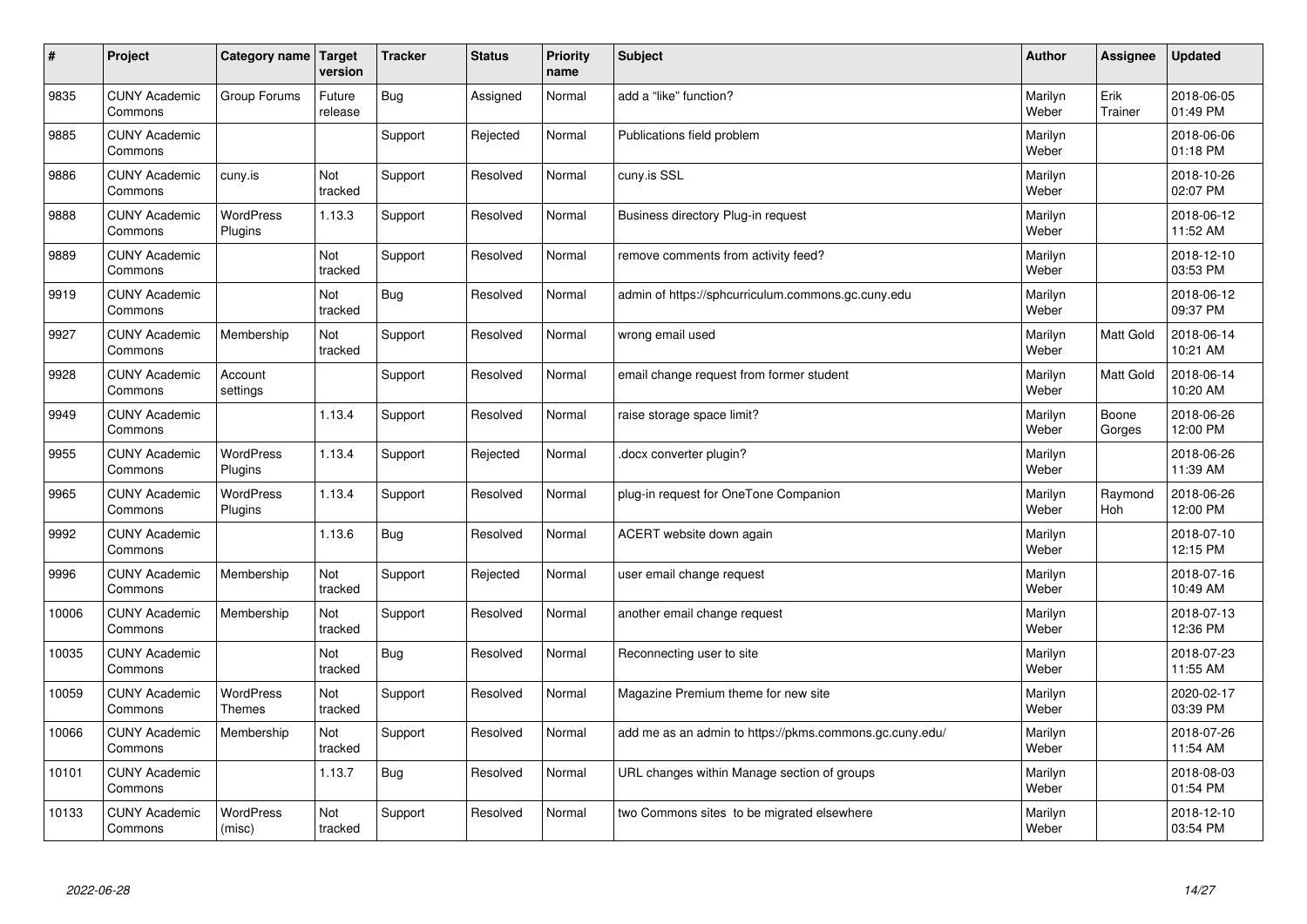| #     | Project                         | Category name                 | Target<br>version | <b>Tracker</b> | <b>Status</b>        | <b>Priority</b><br>name | <b>Subject</b>                                                                           | <b>Author</b>    | Assignee        | <b>Updated</b>         |
|-------|---------------------------------|-------------------------------|-------------------|----------------|----------------------|-------------------------|------------------------------------------------------------------------------------------|------------------|-----------------|------------------------|
| 10176 | <b>CUNY Academic</b><br>Commons | Documentation                 | Not<br>tracked    | <b>Bug</b>     | Resolved             | Normal                  | domain mapping requests                                                                  | Marilyn<br>Weber | scott voth      | 2018-08-29<br>05:30 PM |
| 10227 | <b>CUNY Academic</b><br>Commons |                               |                   | Support        | Resolved             | Normal                  | user incorrectly entered her email address                                               | Marilyn<br>Weber | Matt Gold       | 2018-08-26<br>08:55 PM |
| 10239 | <b>CUNY Academic</b><br>Commons |                               | Not<br>tracked    | Support        | Resolved             | Normal                  | musicroombooking.commons.gc.cuny.edu                                                     | Marilyn<br>Weber |                 | 2018-08-29<br>03:06 PM |
| 10240 | <b>CUNY Academic</b><br>Commons | <b>WordPress</b><br>Plugins   | 1.13.8            | Support        | Resolved             | Normal                  | require-featured-image plug-in request                                                   | Marilyn<br>Weber |                 | 2018-08-29<br>05:15 PM |
| 10245 | <b>CUNY Academic</b><br>Commons | Email<br><b>Notifications</b> | 1.13.8            | Support        | Resolved             | Urgent                  | Placeholders in action emails (activation, password reset) not being<br>properly swapped | Marilyn<br>Weber | Raymond<br>Hoh  | 2018-08-30<br>04:02 PM |
| 10256 | <b>CUNY Academic</b><br>Commons |                               |                   | Support        | Resolved             | Normal                  | email change requested                                                                   | Marilyn<br>Weber | Matt Gold       | 2018-08-29<br>02:52 PM |
| 10257 | <b>CUNY Academic</b><br>Commons | Membership                    | Not<br>tracked    | Support        | Resolved             | Normal                  | change the email from @login.cuny.edu to campu email                                     | Marilyn<br>Weber |                 | 2018-12-10<br>03:55 PM |
| 10260 | <b>CUNY Academic</b><br>Commons |                               |                   | Bug            | Rejected             | Normal                  | bad activation email                                                                     | Marilyn<br>Weber |                 | 2018-08-30<br>01:25 PM |
| 10266 | <b>CUNY Academic</b><br>Commons |                               |                   | Support        | Resolved             | Normal                  | GC email change requested                                                                | Marilyn<br>Weber | Matt Gold       | 2018-08-30<br>03:07 PM |
| 10273 | <b>CUNY Academic</b><br>Commons | Registration                  | Not<br>tracked    | Support        | Reporter<br>Feedback | Normal                  | users combining CF and campus address                                                    | Marilyn<br>Weber |                 | 2019-09-18<br>10:58 AM |
| 10298 | <b>CUNY Academic</b><br>Commons |                               | Not<br>tracked    | Support        | Resolved             | Normal                  | RSS feed to itunes problem                                                               | Marilyn<br>Weber |                 | 2018-12-10<br>03:57 PM |
| 10361 | <b>CUNY Academic</b><br>Commons | Group Forums                  | 1.13.10           | <b>Bug</b>     | Resolved             | Normal                  | forum post pending oddity                                                                | Marilyn<br>Weber |                 | 2018-09-25<br>10:45 AM |
| 10387 | <b>CUNY Academic</b><br>Commons | Membership                    | Not<br>tracked    | Support        | Resolved             | Normal                  | remove user page                                                                         | Marilyn<br>Weber |                 | 2018-09-28<br>02:26 PM |
| 10407 | <b>CUNY Academic</b><br>Commons |                               | Not<br>tracked    | Support        | Resolved             | Normal                  | toolbar problem                                                                          | Marilyn<br>Weber | Boone<br>Gorges | 2018-10-23<br>10:52 AM |
| 10440 | <b>CUNY Academic</b><br>Commons |                               | Not<br>tracked    | Support        | Resolved             | Normal                  | Acert post problem                                                                       | Marilyn<br>Weber |                 | 2018-12-10<br>03:57 PM |
| 10537 | <b>CUNY Academic</b><br>Commons |                               | Not<br>tracked    | <b>Bug</b>     | Resolved             | Normal                  | jpegs not showing                                                                        | Marilyn<br>Weber |                 | 2018-10-23<br>10:51 AM |
| 10562 | <b>CUNY Academic</b><br>Commons |                               |                   | Bug            | Rejected             | Normal                  | Commons is down                                                                          | Marilyn<br>Weber |                 | 2018-10-23<br>10:49 AM |
| 10571 | <b>CUNY Academic</b><br>Commons |                               | Not<br>tracked    | Support        | Abandoned            | Normal                  | newsletter queue problem                                                                 | Marilyn<br>Weber |                 | 2018-12-10<br>03:58 PM |
| 10606 | <b>CUNY Academic</b><br>Commons | cdev.gc.cuny.ed<br>u.         | Not<br>tracked    | Support        | Resolved             | Normal                  | problems with testing environment                                                        | Marilyn<br>Weber |                 | 2018-11-02<br>10:27 AM |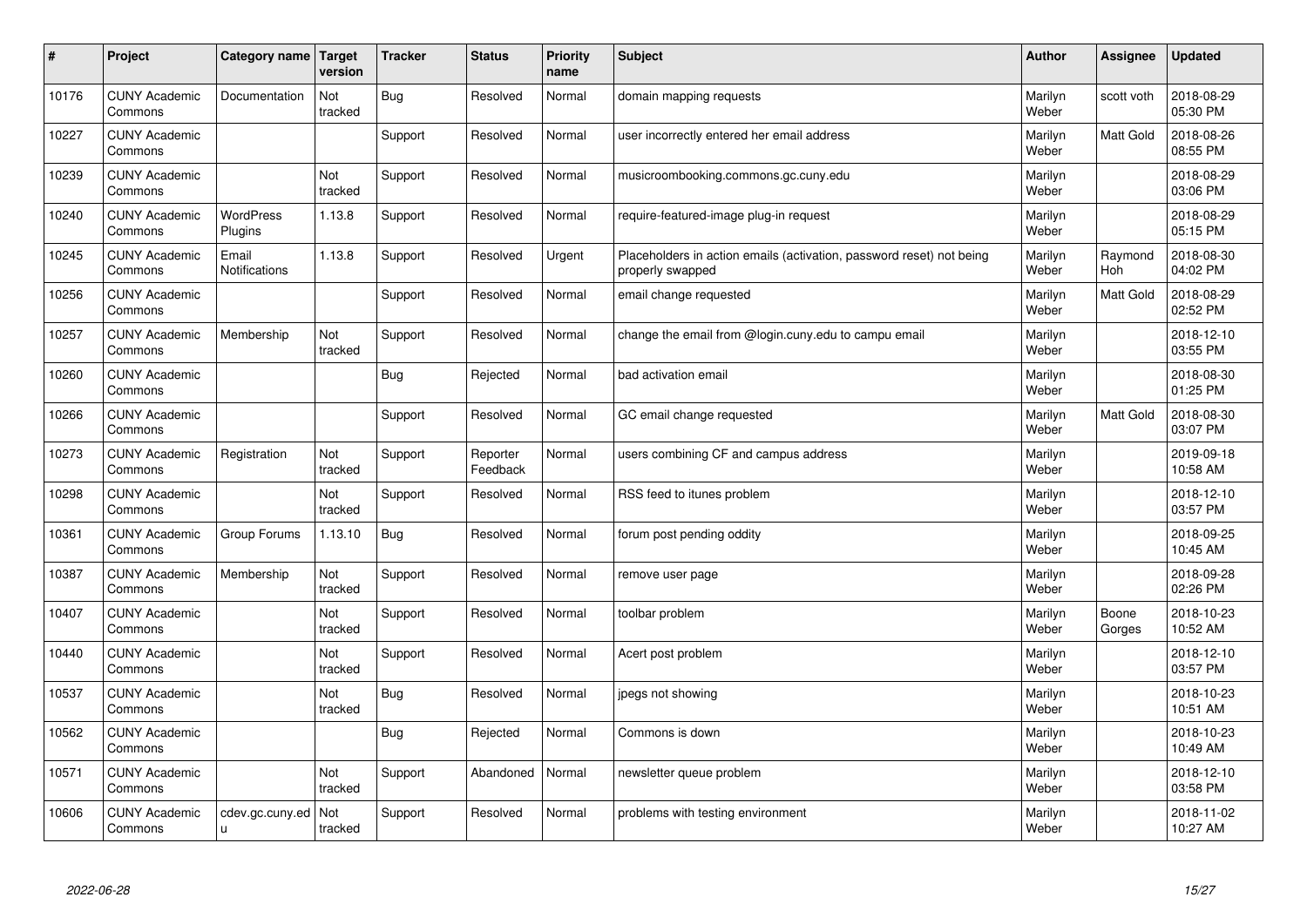| $\vert$ # | Project                         | Category name              | Target<br>version | <b>Tracker</b> | <b>Status</b>        | <b>Priority</b><br>name | <b>Subject</b>                                  | <b>Author</b>    | <b>Assignee</b> | <b>Updated</b>         |
|-----------|---------------------------------|----------------------------|-------------------|----------------|----------------------|-------------------------|-------------------------------------------------|------------------|-----------------|------------------------|
| 10657     | <b>CUNY Academic</b><br>Commons |                            | Not<br>tracked    | Support        | Reporter<br>Feedback | Normal                  | child theme problems                            | Marilyn<br>Weber |                 | 2018-11-08<br>01:19 PM |
| 10772     | <b>CUNY Academic</b><br>Commons | Groups (misc)              | 1.14.2            | Bug            | Resolved             | Normal                  | can't create groups                             | Marilyn<br>Weber |                 | 2018-12-04<br>10:42 AM |
| 10810     | <b>CUNY Academic</b><br>Commons | <b>WordPress</b><br>(misc) | 1.14.2            | <b>Bug</b>     | Resolved             | Normal                  | Sites set as public are becoming private        | Marilyn<br>Weber |                 | 2018-12-11<br>10:15 AM |
| 10820     | <b>CUNY Academic</b><br>Commons |                            | Not<br>tracked    | Support        | Resolved             | Normal                  | retrieve deleted pages/posts                    | Marilyn<br>Weber |                 | 2018-12-13<br>06:33 PM |
| 10838     | <b>CUNY Academic</b><br>Commons |                            | 1.15.3            | Support        | Rejected             | Normal                  | two plugin/theme requests from a digital fellow | Marilyn<br>Weber |                 | 2019-06-11<br>10:31 AM |
| 10850     | <b>CUNY Academic</b><br>Commons |                            |                   | Support        | Rejected             | Normal                  | Gravity form being resent                       | Marilyn<br>Weber |                 | 2018-12-20<br>10:18 PM |
| 10910     | <b>CUNY Academic</b><br>Commons | Membership                 | Not<br>tracked    | Support        | Resolved             | Normal                  | request to be an admin to a prof's site         | Marilyn<br>Weber |                 | 2019-01-04<br>10:45 AM |
| 10932     | <b>CUNY Academic</b><br>Commons |                            |                   | Support        | Resolved             | Normal                  | add me as admin to meenaalexander.com           | Marilyn<br>Weber | Matt Gold       | 2019-01-09<br>02:12 PM |
| 10941     | <b>CUNY Academic</b><br>Commons | Membership                 | Not<br>tracked    | Support        | Resolved             | Normal                  | update user email                               | Marilyn<br>Weber |                 | 2019-02-13<br>02:24 PM |
| 10986     | <b>CUNY Academic</b><br>Commons |                            | Not<br>tracked    | Support        | Resolved             | Normal                  | PDF embedder provoking error                    | Marilyn<br>Weber |                 | 2019-03-29<br>04:28 PM |
| 11002     | <b>CUNY Academic</b><br>Commons |                            | Not<br>tracked    | Support        | Resolved             | Normal                  | open link in a new tab not working              | Marilyn<br>Weber |                 | 2019-06-03<br>07:57 PM |
| 11003     | <b>CUNY Academic</b><br>Commons |                            | Not<br>tracked    | Support        | Resolved             | Normal                  | user email change                               | Marilyn<br>Weber |                 | 2019-01-24<br>02:50 PM |
| 11006     | <b>CUNY Academic</b><br>Commons | Groups (misc)              | 1.14.6            | Support        | Resolved             | Normal                  | removing members from a group isn't working     | Marilyn<br>Weber |                 | 2019-01-24<br>03:18 PM |
| 11017     | <b>CUNY Academic</b><br>Commons |                            | Not<br>tracked    | Support        | Resolved             | Normal                  | site didn't save?                               | Marilyn<br>Weber |                 | 2019-01-25<br>03:47 PM |
| 11029     | <b>CUNY Academic</b><br>Commons | Authentication             | 1.14.9            | Support        | Resolved             | Normal                  | Sujatha Fernandes cannot edit her site          | Marilyn<br>Weber | Raymond<br>Hoh  | 2019-03-26<br>12:10 PM |
| 11031     | <b>CUNY Academic</b><br>Commons |                            | Not<br>tracked    | Support        | Resolved             | Normal                  | new group with seemingly old topics             | Marilyn<br>Weber |                 | 2019-02-11<br>12:17 PM |
| 11088     | <b>CUNY Academic</b><br>Commons | Group Blogs                | Not<br>tracked    | <b>Bug</b>     | Resolved             | Normal                  | no notification for comments                    | Marilyn<br>Weber |                 | 2019-02-15<br>03:30 PM |
| 11091     | <b>CUNY Academic</b><br>Commons | <b>BuddyPress</b><br>Docs  | 1.14.7            | Support        | Resolved             | Normal                  | word limit for comments on a group doc?         | Marilyn<br>Weber |                 | 2019-02-26<br>02:04 PM |
| 11127     | <b>CUNY Academic</b><br>Commons | Membership                 | Not<br>tracked    | Support        | Resolved             | Normal                  | user with new campus affiliation                | Marilyn<br>Weber |                 | 2019-02-19<br>02:09 PM |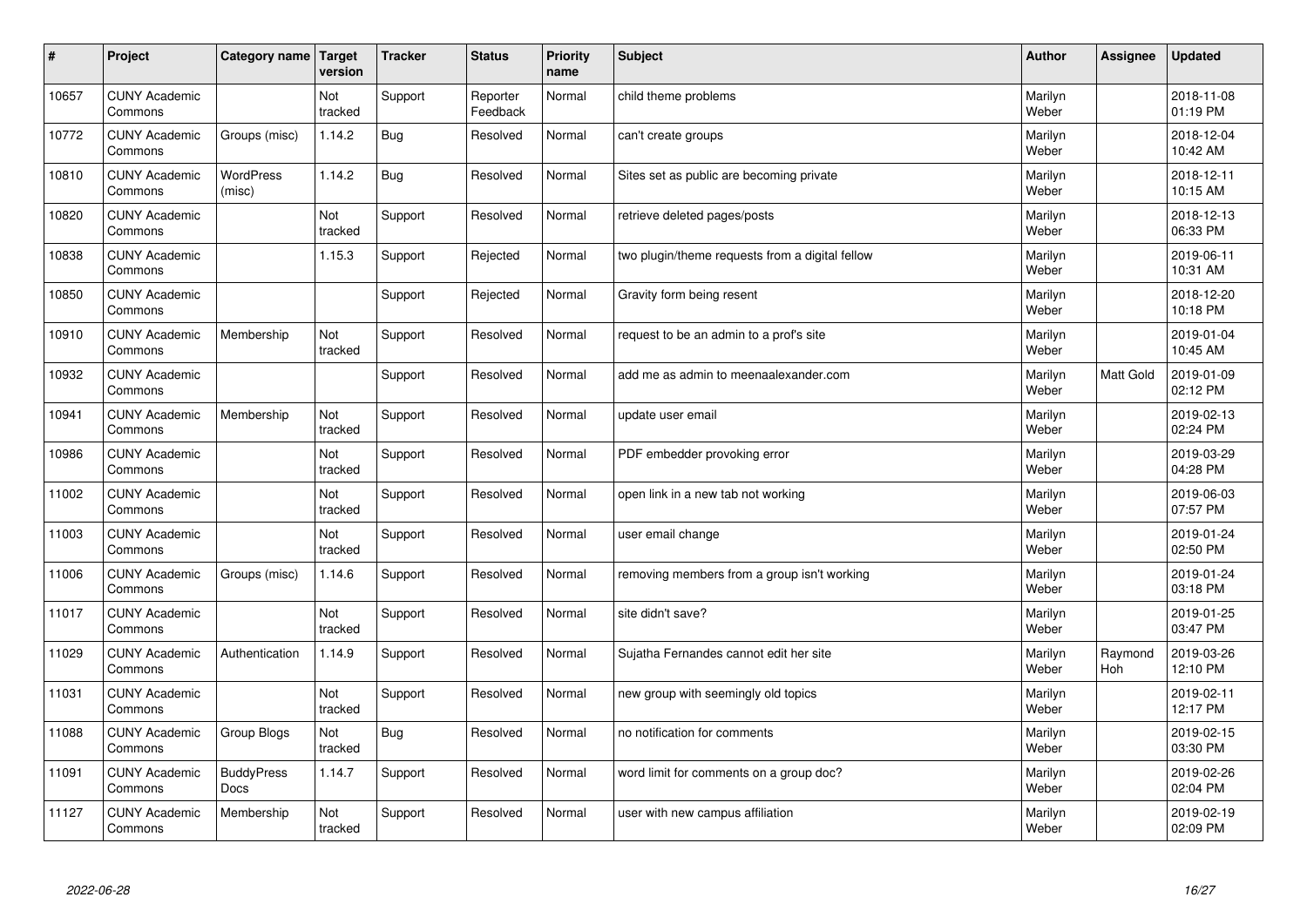| $\sharp$ | Project                         | Category name   Target            | version        | <b>Tracker</b> | <b>Status</b>        | <b>Priority</b><br>name | <b>Subject</b>                                               | <b>Author</b>    | <b>Assignee</b>       | <b>Updated</b>         |
|----------|---------------------------------|-----------------------------------|----------------|----------------|----------------------|-------------------------|--------------------------------------------------------------|------------------|-----------------------|------------------------|
| 11147    | <b>CUNY Academic</b><br>Commons | Membership                        | Not<br>tracked | Support        | Resolved             | Normal                  | employee email change                                        | Marilyn<br>Weber |                       | 2019-03-12<br>03:58 PM |
| 11149    | <b>CUNY Academic</b><br>Commons |                                   | Not<br>tracked | Support        | Reporter<br>Feedback | Normal                  | comments getting blocked                                     | Marilyn<br>Weber | Raymond<br><b>Hoh</b> | 2019-03-26<br>11:40 AM |
| 11198    | <b>CUNY Academic</b><br>Commons |                                   | Not<br>tracked | Support        | Resolved             | Normal                  | former CUNY employee                                         | Marilyn<br>Weber |                       | 2019-03-07<br>02:21 PM |
| 11205    | <b>CUNY Academic</b><br>Commons | <b>WordPress</b><br>Plugins       | Not<br>tracked | Support        | Resolved             | Normal                  | problems with Google calendar                                | Marilyn<br>Weber | Raymond<br>Hoh        | 2019-03-11<br>02:17 PM |
| 11210    | <b>CUNY Academic</b><br>Commons | Membership                        | Not<br>tracked | Support        | Resolved             | Normal                  | Please change the email                                      | Marilyn<br>Weber |                       | 2019-03-11<br>04:16 PM |
| 11211    | <b>CUNY Academic</b><br>Commons | <b>WordPress</b><br><b>Themes</b> | 1.14.8         | Support        | Resolved             | Normal                  | user needs to edit the HTML coding                           | Marilyn<br>Weber |                       | 2019-03-12<br>11:20 AM |
| 11217    | <b>CUNY Academic</b><br>Commons | Membership                        | Not<br>tracked | Support        | Resolved             | Normal                  | Another email update                                         | Marilyn<br>Weber |                       | 2019-03-12<br>03:37 PM |
| 11225    | <b>CUNY Academic</b><br>Commons |                                   | Not<br>tracked | Support        | Resolved             | Normal                  | bulk upload?                                                 | Marilyn<br>Weber |                       | 2019-09-18<br>10:31 AM |
| 11233    | <b>CUNY Academic</b><br>Commons |                                   | 1.14.9         | Support        | Resolved             | Normal                  | Hotjar?                                                      | Marilyn<br>Weber |                       | 2019-03-26<br>12:10 PM |
| 11267    | <b>CUNY Academic</b><br>Commons |                                   |                | Support        | Rejected             | Normal                  | signing up with a nonCUNY signup code from the Register page | Marilyn<br>Weber |                       | 2019-03-26<br>03:00 PM |
| 11294    | <b>CUNY Academic</b><br>Commons | Account<br>settings               | Not<br>tracked | Support        | Resolved             | Normal                  | student emgail change                                        | Marilyn<br>Weber | Matt Gold             | 2019-04-07<br>09:11 PM |
| 11448    | <b>CUNY Academic</b><br>Commons | <b>BuddyPress</b><br>(misc)       | 1.15.1         | Support        | Resolved             | Normal                  | sole administrator listed on sites is not an admin at all?   | Marilyn<br>Weber | Raymond<br><b>Hoh</b> | 2019-05-14<br>11:15 AM |
| 11453    | <b>CUNY Academic</b><br>Commons | <b>WordPress</b><br>(misc)        | 1.15.2         | Bug            | Resolved             | Normal                  | 403 error on Firefox                                         | Marilyn<br>Weber | Raymond<br>Hoh        | 2019-05-28<br>11:46 AM |
| 11483    | <b>CUNY Academic</b><br>Commons |                                   | 1.15.2         | Bug            | Resolved             | Normal                  | "Add New user" not working                                   | Marilyn<br>Weber |                       | 2019-05-21<br>02:26 PM |
| 11509    | <b>CUNY Academic</b><br>Commons |                                   | Not<br>tracked | Support        | Reporter<br>Feedback | Normal                  | deleted Page causing a Menu problem?                         | Marilyn<br>Weber |                       | 2019-06-04<br>09:54 AM |
| 11516    | <b>CUNY Academic</b><br>Commons | Membership                        | Not<br>tracked | Support        | Resolved             | Normal                  | request for email change                                     | Marilyn<br>Weber |                       | 2019-06-04<br>01:48 PM |
| 11519    | <b>CUNY Academic</b><br>Commons |                                   | Not<br>tracked | Support        | Assigned             | Normal                  | comment option not appearing                                 | Marilyn<br>Weber |                       | 2019-09-24<br>10:28 AM |
| 11567    | <b>CUNY Academic</b><br>Commons | Group Files                       | 1.15.4         | Bug            | Resolved             | Normal                  | Group files pagination doesn't work properly in folders      | Marilyn<br>Weber | Boone<br>Gorges       | 2019-06-25<br>04:22 PM |
| 11609    | <b>CUNY Academic</b><br>Commons |                                   | 1.15.5         | Support        | Resolved             | Normal                  | Mixed Content flag                                           | Marilyn<br>Weber |                       | 2019-06-27<br>06:54 PM |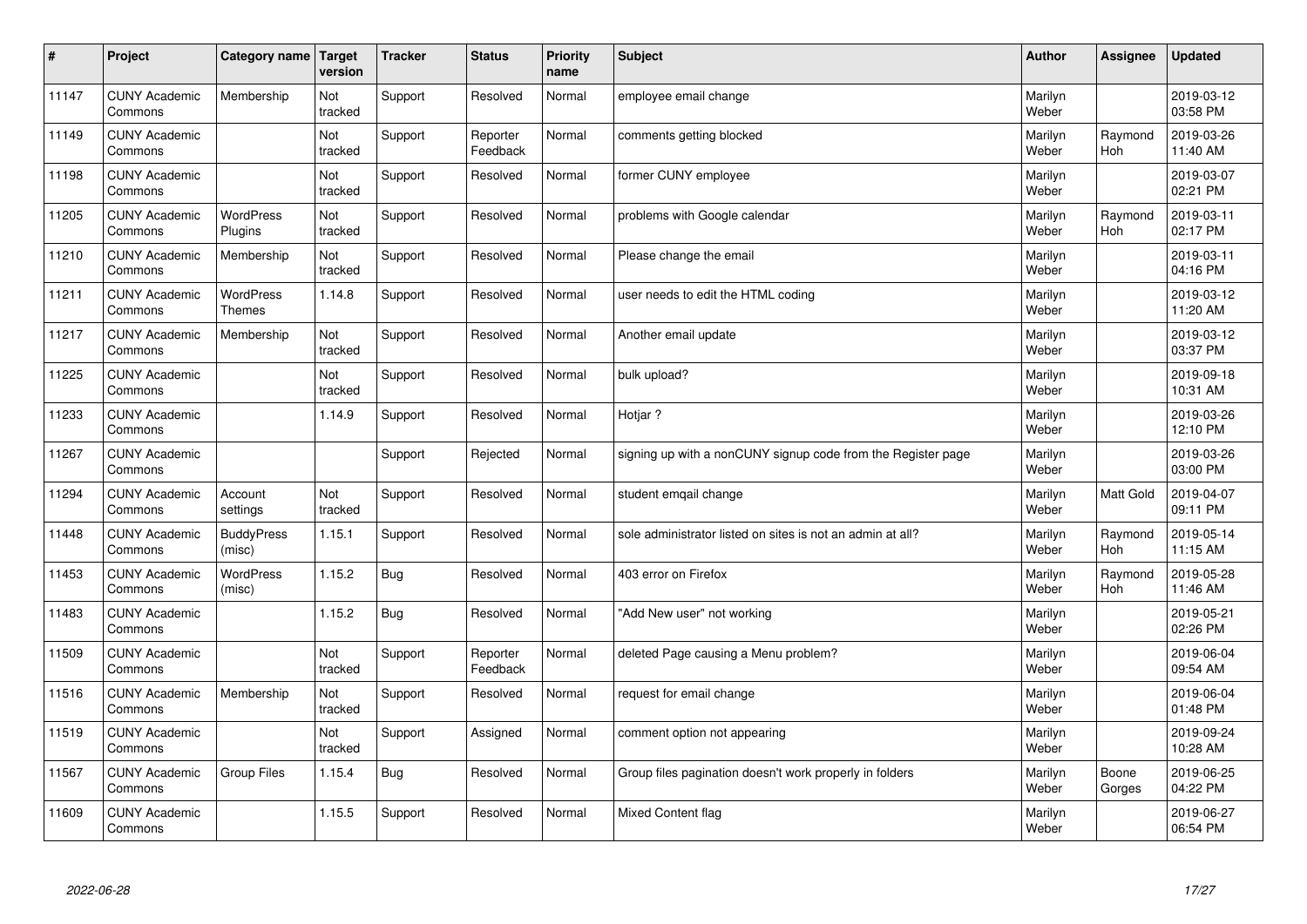| #     | Project                         | Category name               | <b>Target</b><br>version | <b>Tracker</b> | <b>Status</b>        | <b>Priority</b><br>name | <b>Subject</b>                                                                                        | <b>Author</b>    | Assignee              | <b>Updated</b>         |
|-------|---------------------------------|-----------------------------|--------------------------|----------------|----------------------|-------------------------|-------------------------------------------------------------------------------------------------------|------------------|-----------------------|------------------------|
| 11634 | <b>CUNY Academic</b><br>Commons | <b>WordPress</b><br>(misc)  | Not<br>tracked           | <b>Bug</b>     | Rejected             | Normal                  | 'Insert Read More Tag" working oddly                                                                  | Marilyn<br>Weber | Raymond<br>Hoh        | 2019-07-15<br>11:48 PM |
| 11647 | <b>CUNY Academic</b><br>Commons |                             | 1.15.6                   | Support        | Resolved             | Normal                  | <b>Tribulant Newsletters update</b>                                                                   | Marilyn<br>Weber |                       | 2019-07-18<br>02:27 PM |
| 11650 | <b>CUNY Academic</b><br>Commons |                             | Not<br>tracked           | Support        | Resolved             | Normal                  | https://commons.gc.cuny.edu/groups/introduction-to-literary-studies-eng<br>ish-252-at-hunter-college/ | Marilyn<br>Weber |                       | 2019-07-18<br>02:28 PM |
| 11665 | <b>CUNY Academic</b><br>Commons |                             |                          | Support        | Resolved             | Immediate               | 'My Groups" conflating two groups                                                                     | Marilyn<br>Weber |                       | 2019-07-24<br>10:43 PM |
| 11771 | <b>CUNY Academic</b><br>Commons |                             | Not<br>tracked           | Support        | Reporter<br>Feedback | Normal                  | post displays in sections                                                                             | Marilyn<br>Weber |                       | 2019-08-20<br>10:34 AM |
| 11787 | <b>CUNY Academic</b><br>Commons |                             | Not<br>tracked           | Support        | Reporter<br>Feedback | Normal                  | automated comments notifications on ZenDesk                                                           | Marilyn<br>Weber |                       | 2019-08-26<br>06:18 PM |
| 11811 | <b>CUNY Academic</b><br>Commons |                             | Not<br>tracked           | Support        | Duplicate            | Normal                  | Content of Publications widget on profile page being erased on save                                   | Marilyn<br>Weber |                       | 2019-10-08<br>11:16 AM |
| 11813 | <b>CUNY Academic</b><br>Commons | WordPress<br>Plugins        | 1.15.9                   | Support        | Resolved             | Normal                  | 'Change Password Protected Message" plugin requests                                                   | Marilyn<br>Weber |                       | 2019-09-10<br>05:57 PM |
| 11832 | <b>CUNY Academic</b><br>Commons | <b>WordPress</b><br>Plugins | 1.15.11                  | Support        | Resolved             | Normal                  | Yoast SEO premium for sexgenlab.org                                                                   | Marilyn<br>Weber |                       | 2019-10-08<br>11:22 AM |
| 11848 | <b>CUNY Academic</b><br>Commons |                             | Not<br>tracked           | Support        | Hold                 | Normal                  | a Dean of Faculty wants to share a large file                                                         | Marilyn<br>Weber |                       | 2019-09-24<br>08:44 AM |
| 11865 | <b>CUNY Academic</b><br>Commons | Onboarding                  | 1.15.10                  | Bug            | Resolved             | Normal                  | Site name not appearing in "Membership" lists of Invitation modal                                     | Marilyn<br>Weber | Boone<br>Gorges       | 2019-09-24<br>11:09 AM |
| 11866 | <b>CUNY Academic</b><br>Commons | WordPress<br><b>Themes</b>  | 1.15.10                  | Support        | Resolved             | Normal                  | problem with project widget and the 'skills' to generate tags                                         | Marilyn<br>Weber | Raymond<br><b>Hoh</b> | 2019-09-19<br>03:20 PM |
| 11896 | <b>CUNY Academic</b><br>Commons |                             | Not<br>tracked           | Support        | Resolved             | Normal                  | https://thenurseswritingproject.commons.gc.cuny.edu                                                   | Marilyn<br>Weber |                       | 2019-09-24<br>08:09 AM |
| 11907 | <b>CUNY Academic</b><br>Commons | Public Portfolio            | 1.15.13                  | Support        | Resolved             | Normal                  | more publications problems (in profile)                                                               | Marilyn<br>Weber |                       | 2019-11-04<br>11:16 AM |
| 11908 | <b>CUNY Academic</b><br>Commons | Spam/Spam<br>Prevention     | 1.17.7                   | Support        | Resolved             | Normal                  | overeager spam filter                                                                                 | Marilyn<br>Weber | Raymond<br>Hoh        | 2020-11-05<br>04:36 PM |
| 11912 | <b>CUNY Academic</b><br>Commons |                             |                          | Support        | Resolved             | Normal                  | influence search results?                                                                             | Marilyn<br>Weber |                       | 2020-02-11<br>10:51 AM |
| 11915 | <b>CUNY Academic</b><br>Commons |                             | Not<br>tracked           | Support        | Resolved             | Normal                  | User not in list                                                                                      | Marilyn<br>Weber |                       | 2019-10-28<br>10:13 AM |
| 11922 | <b>CUNY Academic</b><br>Commons | Membership                  | Not<br>tracked           | Support        | Resolved             | Normal                  | https://commons.gc.cuny.edu/members/cunyhealthequity/                                                 | Marilyn<br>Weber |                       | 2019-10-02<br>04:05 PM |
| 11961 | <b>CUNY Academic</b><br>Commons | Membership                  | Not<br>tracked           | Support        | Resolved             | Normal                  | switch email for student user                                                                         | Marilyn<br>Weber |                       | 2019-10-09<br>01:56 PM |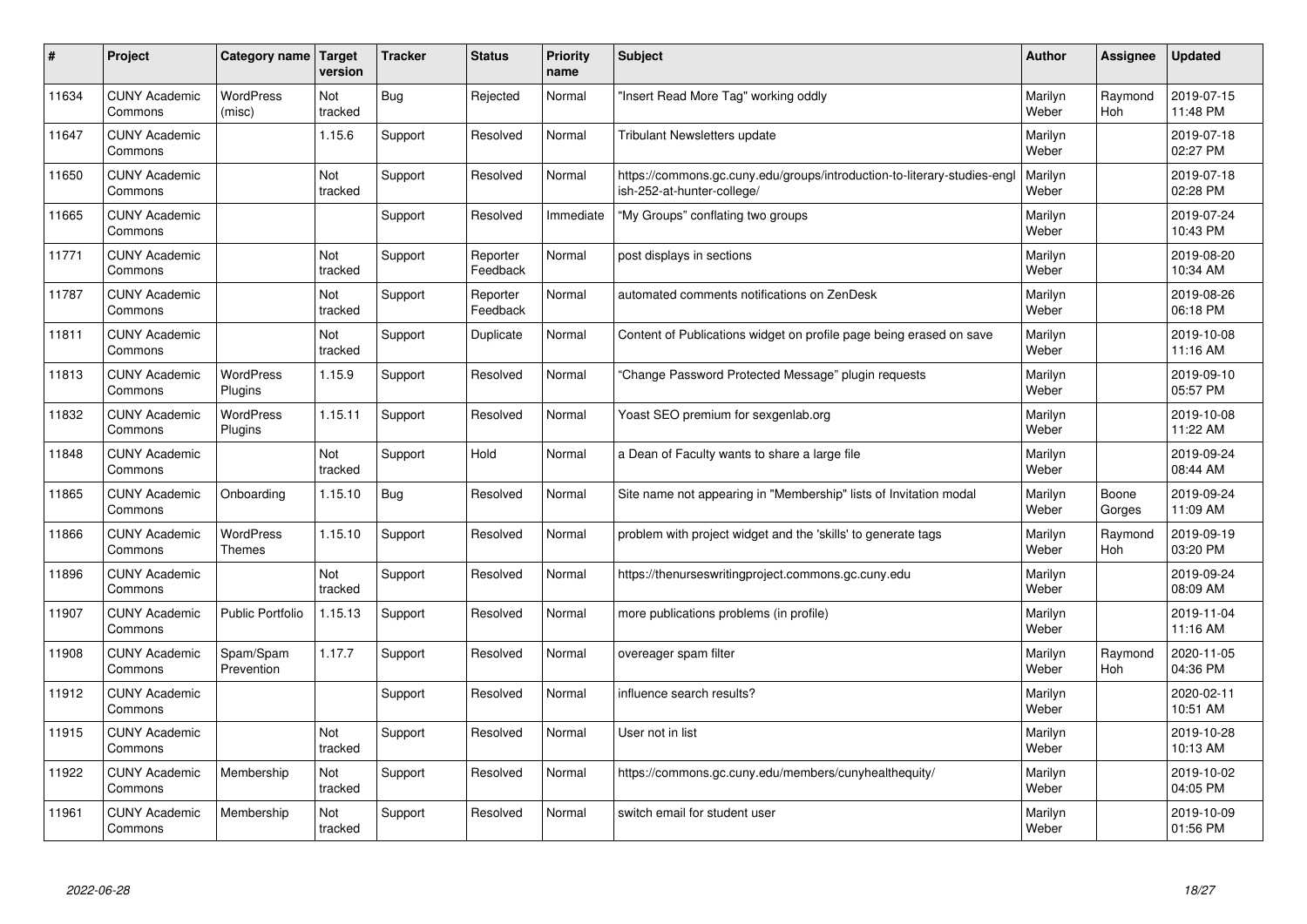| #     | Project                         | Category name   Target            | version           | <b>Tracker</b> | <b>Status</b>        | <b>Priority</b><br>name | <b>Subject</b>                                                                             | <b>Author</b>    | <b>Assignee</b>  | <b>Updated</b>         |
|-------|---------------------------------|-----------------------------------|-------------------|----------------|----------------------|-------------------------|--------------------------------------------------------------------------------------------|------------------|------------------|------------------------|
| 11964 | <b>CUNY Academic</b><br>Commons | Layout                            | 1.15.12           | <b>Bug</b>     | Resolved             | Normal                  | https://commons.gc.cuny.edu/create/ not displaying correctly in Edge                       | Marilyn<br>Weber | Raymond<br>Hoh   | 2019-10-22<br>11:54 AM |
| 11971 | <b>CUNY Academic</b><br>Commons | Email<br>Notifications            | Future<br>release | <b>Bug</b>     | Reporter<br>Feedback | Low                     | Pictures obscured in emailed post notifications                                            | Marilyn<br>Weber | Raymond<br>Hoh   | 2019-11-21<br>01:14 PM |
| 11976 | <b>CUNY Academic</b><br>Commons | WordPress<br><b>Themes</b>        | Not<br>tracked    | Support        | Resolved             | Normal                  | ColorMag request                                                                           | Marilyn<br>Weber |                  | 2021-02-01<br>10:25 AM |
| 11977 | <b>CUNY Academic</b><br>Commons |                                   | Not<br>tracked    | Support        | Resolved             | Normal                  | please remove me from many sites                                                           | Marilyn<br>Weber |                  | 2019-11-21<br>01:05 PM |
| 12006 | <b>CUNY Academic</b><br>Commons | Group<br>Invitations              | 1.15.13           | Bug            | Resolved             | Immediate               | Invite system is broken.                                                                   | Marilyn<br>Weber | Boone<br>Gorges  | 2019-10-23<br>10:16 AM |
| 12038 | <b>CUNY Academic</b><br>Commons |                                   | 1.15.13           | Bug            | Resolved             | Normal                  | admin visibility problem at careerplan.commons.gc.cuny.edu                                 | Marilyn<br>Weber |                  | 2019-11-12<br>10:20 AM |
| 12137 | <b>CUNY Academic</b><br>Commons | <b>WordPress</b><br><b>Themes</b> | Not<br>tracked    | Support        | Resolved             | Normal                  | media player problem                                                                       | Marilyn<br>Weber |                  | 2019-12-12<br>08:52 PM |
| 12156 | <b>CUNY Academic</b><br>Commons | <b>Blogs</b><br>(BuddyPress)      | Not<br>tracked    | Support        | Resolved             | Normal                  | My Sites list (Commons Profile or Sites directory) doesn't match toolbar<br>dropdown       | Marilyn<br>Weber |                  | 2019-12-11<br>10:20 AM |
| 12165 | <b>CUNY Academic</b><br>Commons | <b>BuddyPress</b><br>(misc)       | Not<br>tracked    | Support        | Resolved             | Normal                  | two reports of Profile problems                                                            | Marilyn<br>Weber | Boone<br>Gorges  | 2019-12-04<br>05:06 PM |
| 12176 | <b>CUNY Academic</b><br>Commons |                                   | Not<br>tracked    | Support        | Resolved             | Normal                  | Mp4s?                                                                                      | Marilyn<br>Weber |                  | 2019-12-05<br>11:04 AM |
| 12190 | <b>CUNY Academic</b><br>Commons | <b>Blogs</b><br>(BuddyPress)      | Not<br>tracked    | Support        | Resolved             | Normal                  | Site avatar in directory is not what user expects                                          | Marilyn<br>Weber |                  | 2019-12-12<br>08:51 PM |
| 12205 | <b>CUNY Academic</b><br>Commons |                                   |                   | Support        | Rejected             | Normal                  | possible update to the 2019 theme?                                                         | Marilyn<br>Weber |                  | 2020-01-14<br>12:08 PM |
| 12302 | <b>CUNY Academic</b><br>Commons | <b>WordPress</b><br><b>Themes</b> | 1.16.4            | Support        | Resolved             | Normal                  | Pictorio theme request                                                                     | Marilyn<br>Weber | Raymond<br>Hoh   | 2020-01-28<br>11:44 AM |
| 12334 | <b>CUNY Academic</b><br>Commons |                                   |                   | Support        | Resolved             | Normal                  | request for a Redmine account                                                              | Marilyn<br>Weber | <b>Matt Gold</b> | 2020-01-30<br>12:01 PM |
| 12346 | <b>CUNY Academic</b><br>Commons | Redmine                           |                   | Support        | Resolved             | Normal                  | another Redmine request                                                                    | Marilyn<br>Weber | Matt Gold        | 2020-01-30<br>08:20 PM |
| 12350 | <b>CUNY Academic</b><br>Commons | <b>Blogs</b><br>(BuddyPress)      | Not<br>tracked    | Support        | Reporter<br>Feedback | Normal                  | URL creation problem                                                                       | Marilyn<br>Weber |                  | 2020-02-03<br>11:27 AM |
| 12352 | <b>CUNY Academic</b><br>Commons |                                   | Not<br>tracked    | Support        | <b>New</b>           | Normal                  | 'posts list" page builder block option                                                     | Marilyn<br>Weber |                  | 2020-02-03<br>01:29 PM |
| 12354 | <b>CUNY Academic</b><br>Commons | WordPress<br>Plugins              | 1.16.5            | Bug            | Resolved             | Urgent                  | sites (including Net-Art) are reporting critical issues                                    | Marilyn<br>Weber | Raymond<br>Hoh   | 2020-02-02<br>03:16 PM |
| 12360 | <b>CUNY Academic</b><br>Commons | WordPress<br><b>Themes</b>        | Not<br>tracked    | <b>Bug</b>     | Reporter<br>Feedback | Normal                  | site just says "DANTE We are currently in maintenance mode, please<br>check back shortly." | Marilyn<br>Weber |                  | 2020-02-04<br>12:13 PM |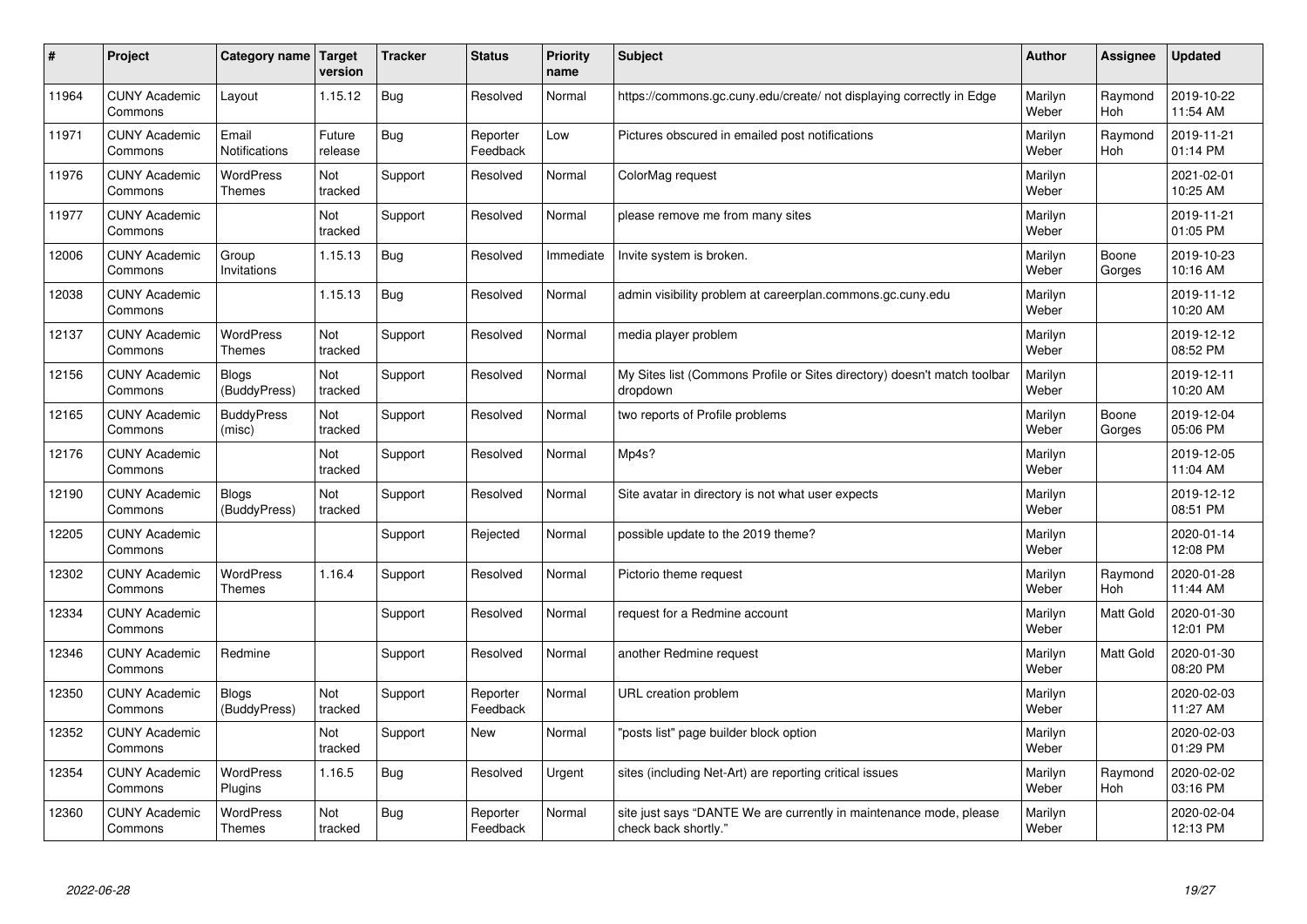| #     | Project                         | Category name   Target      | version        | <b>Tracker</b> | <b>Status</b>        | <b>Priority</b><br>name | <b>Subject</b>                                                                          | <b>Author</b>    | <b>Assignee</b>       | <b>Updated</b>         |
|-------|---------------------------------|-----------------------------|----------------|----------------|----------------------|-------------------------|-----------------------------------------------------------------------------------------|------------------|-----------------------|------------------------|
| 12363 | <b>CUNY Academic</b><br>Commons | <b>WordPress</b><br>Plugins | 1.16.5         | Bug            | Resolved             | Urgent                  | more bbPress problems - now students unable to post either a new<br>thread or a comment | Marilyn<br>Weber | Raymond<br>Hoh        | 2020-03-17<br>03:07 PM |
| 12382 | <b>CUNY Academic</b><br>Commons | Membership                  | Not<br>tracked | Support        | New                  | Normal                  | Email request change                                                                    | Marilyn<br>Weber | Marilyn<br>Weber      | 2020-02-06<br>12:56 PM |
| 12393 | <b>CUNY Academic</b><br>Commons | WordPress<br>(misc)         |                | Support        | Resolved             | High                    | size limit for files                                                                    | Marilyn<br>Weber |                       | 2020-02-18<br>10:13 AM |
| 12395 | <b>CUNY Academic</b><br>Commons | Spam/Spam<br>Prevention     | Not<br>tracked | Support        | Resolved             | Normal                  | comments again being blocked                                                            | Marilyn<br>Weber | Raymond<br>Hoh        | 2020-03-10<br>11:13 AM |
| 12427 | <b>CUNY Academic</b><br>Commons |                             | Not<br>tracked | Support        | Resolved             | Normal                  | organizing PDF on a site?                                                               | Marilyn<br>Weber | scott voth            | 2020-03-10<br>11:11 AM |
| 12483 | <b>CUNY Academic</b><br>Commons |                             | 1.16.7         | Bug            | Resolved             | High                    | post error                                                                              | Marilyn<br>Weber |                       | 2020-02-28<br>02:44 PM |
| 12487 | <b>CUNY Academic</b><br>Commons | Group Forums                | 1.16.7         | Bug            | Resolved             | Normal                  | group posting problems?                                                                 | Marilyn<br>Weber | Raymond<br><b>Hoh</b> | 2020-03-10<br>11:40 AM |
| 12515 | <b>CUNY Academic</b><br>Commons | cuny.is                     | 1.16.7         | Support        | Resolved             | Normal                  | AJAX actions on cuny.is admin page are failing                                          | Marilyn<br>Weber |                       | 2020-03-10<br>11:57 AM |
| 12543 | <b>CUNY Academic</b><br>Commons | <b>Public Portfolio</b>     | Not<br>tracked | Support        | Resolved             | Normal                  | User cannot find profile edit button                                                    | Marilyn<br>Weber | scott voth            | 2020-03-22<br>02:49 PM |
| 12584 | <b>CUNY Academic</b><br>Commons |                             | Not<br>tracked | Bug            | Resolved             | Urgent                  | No way to register                                                                      | Marilyn<br>Weber |                       | 2020-03-27<br>02:38 PM |
| 12676 | <b>CUNY Academic</b><br>Commons | <b>WordPress</b><br>Plugins | 1.16.10        | Support        | Resolved             | Normal                  | request for Require Post Category plug-in                                               | Marilyn<br>Weber |                       | 2020-04-28<br>11:03 AM |
| 12741 | <b>CUNY Academic</b><br>Commons | <b>WordPress</b><br>Plugins | Not<br>tracked | Support        | Reporter<br>Feedback | Normal                  | Tableau Public Viz Block                                                                | Marilyn<br>Weber | Raymond<br>Hoh        | 2020-05-12<br>11:00 AM |
| 12777 | <b>CUNY Academic</b><br>Commons |                             | 1.16.14        | Support        | Resolved             | Normal                  | request to include custom javascript into a Commons-hosted site                         | Marilyn<br>Weber |                       | 2020-06-16<br>04:03 PM |
| 12861 | <b>CUNY Academic</b><br>Commons |                             |                | Support        | Resolved             | Normal                  | trouble with YouTube                                                                    | Marilyn<br>Weber | Raymond<br>Hoh        | 2020-06-09<br>11:16 AM |
| 12905 | <b>CUNY Academic</b><br>Commons |                             | 1.16.14        | Support        | Resolved             | Normal                  | trouble embedding a flipbook from Flipsnack                                             | Marilyn<br>Weber | Boone<br>Gorges       | 2020-06-23<br>10:53 AM |
| 12960 | <b>CUNY Academic</b><br>Commons |                             | 1.16.14        | Support        | Resolved             | Normal                  | mutiple plugin in requests                                                              | Marilyn<br>Weber | Boone<br>Gorges       | 2020-06-23<br>10:53 AM |
| 12986 | <b>CUNY Academic</b><br>Commons |                             |                | Support        | Rejected             | Normal                  | Someone is trying to create accounts using random CUNY entity emails                    | Marilyn<br>Weber |                       | 2020-07-02<br>09:47 PM |
| 12999 | <b>CUNY Academic</b><br>Commons |                             | 1.18.1         | Support        | Resolved             | Normal                  | request for Dentist theme                                                               | Marilyn<br>Weber | Boone<br>Gorges       | 2020-12-22<br>03:31 PM |
| 13012 | <b>CUNY Academic</b><br>Commons | <b>WordPress</b><br>(misc)  |                | Support        | Rejected             | Normal                  | icon image associated with the teaching template's Creative Commons<br>License          | Marilyn<br>Weber | Raymond<br>Hoh        | 2020-08-25<br>10:56 AM |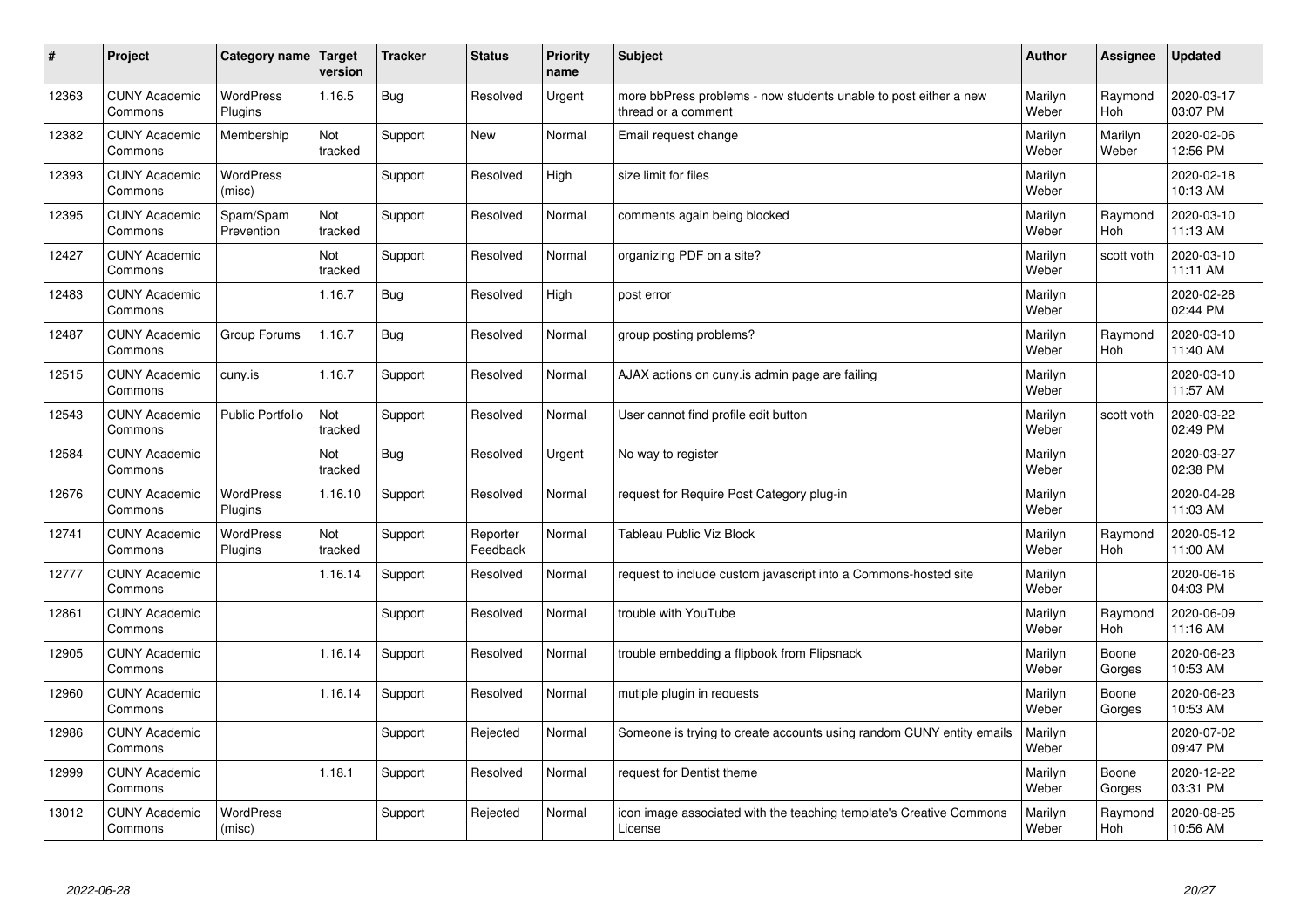| $\pmb{\sharp}$ | Project                         | Category name                     | Target<br>version | <b>Tracker</b> | <b>Status</b>        | <b>Priority</b><br>name | <b>Subject</b>                                                | <b>Author</b>    | Assignee        | <b>Updated</b>         |
|----------------|---------------------------------|-----------------------------------|-------------------|----------------|----------------------|-------------------------|---------------------------------------------------------------|------------------|-----------------|------------------------|
| 13013          | <b>CUNY Academic</b><br>Commons |                                   | Not<br>tracked    | <b>Bug</b>     | Resolved             | Normal                  | an invite to Group Admins from Brian Foote?!                  | Marilyn<br>Weber |                 | 2020-07-07<br>02:36 PM |
| 13016          | <b>CUNY Academic</b><br>Commons | Shortcodes and<br>embeds          | 1.16.15           | Support        | Resolved             | Normal                  | possible to run code examples, like in Jupyter Notebooks?     | Marilyn<br>Weber |                 | 2020-07-16<br>11:52 AM |
| 13034          | <b>CUNY Academic</b><br>Commons |                                   | Not<br>tracked    | Support        | Reporter<br>Feedback | Normal                  | a site is asking people to join the Commons to get a download | Marilyn<br>Weber |                 | 2020-07-12<br>07:23 AM |
| 13065          | <b>CUNY Academic</b><br>Commons |                                   | Not<br>tracked    | Support        | Resolved             | Normal                  | can't invite new user to group                                | Marilyn<br>Weber |                 | 2020-07-22<br>04:24 PM |
| 13085          | <b>CUNY Academic</b><br>Commons | Domain<br>Mapping                 | Not<br>tracked    | Support        | Resolved             | Normal                  | domain mapping request                                        | Marilyn<br>Weber | Matt Gold       | 2020-07-28<br>03:33 PM |
| 13091          | <b>CUNY Academic</b><br>Commons |                                   | 1.17.0            | Support        | Resolved             | Normal                  | problem with latex (math equations)                           | Marilyn<br>Weber |                 | 2020-07-28<br>11:09 AM |
| 13116          | <b>CUNY Academic</b><br>Commons | ZenDesk                           | 1.17.1            | Support        | Resolved             | Normal                  | support/send us a message link obscured                       | Marilyn<br>Weber | Raymond<br>Hoh  | 2020-07-29<br>09:33 PM |
| 13121          | <b>CUNY Academic</b><br>Commons |                                   |                   | Support        | Rejected             | Normal                  | embed a DropBox Paper file                                    | Marilyn<br>Weber |                 | 2020-08-25<br>10:56 AM |
| 13134          | <b>CUNY Academic</b><br>Commons | Site cloning                      | 1.17.1            | Support        | Resolved             | Normal                  | New site (a clone) point to old dashboard                     | Marilyn<br>Weber |                 | 2020-08-12<br>03:22 PM |
| 13138          | <b>CUNY Academic</b><br>Commons | Group Library                     | Not<br>tracked    | Support        | Resolved             | Normal                  | moving Library contents for Steve Brier                       | Marilyn<br>Weber |                 | 2020-08-03<br>04:00 PM |
| 13159          | <b>CUNY Academic</b><br>Commons | Group Library                     | Not<br>tracked    | Support        | Resolved             | Normal                  | changing folder names?                                        | Marilyn<br>Weber | Boone<br>Gorges | 2020-08-27<br>08:59 AM |
| 13160          | <b>CUNY Academic</b><br>Commons |                                   |                   | Support        | Rejected             | Normal                  | site not working on iphone                                    | Marilyn<br>Weber |                 | 2020-08-25<br>10:58 AM |
| 13169          | <b>CUNY Academic</b><br>Commons |                                   | 1.17.4            | Support        | Rejected             | Normal                  | footer logo image has no alt-text                             | Marilyn<br>Weber |                 | 2020-09-22<br>10:18 AM |
| 13173          | <b>CUNY Academic</b><br>Commons | Group Library                     | 1.17.1            | Support        | Resolved             | High                    | all uploads to the library are silent                         | Marilyn<br>Weber |                 | 2020-08-10<br>04:12 PM |
| 13184          | <b>CUNY Academic</b><br>Commons | <b>WordPress</b><br>Plugins       | 1.17.2            | Support        | Resolved             | Normal                  | google translate plugin                                       | Marilyn<br>Weber |                 | 2020-08-25<br>11:36 AM |
| 13185          | <b>CUNY Academic</b><br>Commons | <b>WordPress</b><br><b>Themes</b> | 1.17.2            | Support        | Resolved             | Normal                  | Less theme?                                                   | Marilyn<br>Weber |                 | 2020-08-25<br>11:26 AM |
| 13201          | <b>CUNY Academic</b><br>Commons |                                   |                   | Support        | Rejected             | Low                     | <b>PDF</b> embedder                                           | Marilyn<br>Weber |                 | 2020-09-29<br>11:37 AM |
| 13217          | <b>CUNY Academic</b><br>Commons |                                   |                   | Support        | Rejected             | Normal                  | upload recordings of our past webinars?                       | Marilyn<br>Weber |                 | 2020-08-25<br>07:56 AM |
| 13227          | <b>CUNY Academic</b><br>Commons | Group Library                     | 1.17.2            | Bug            | Resolved             | High                    | folder not appearing in library                               | Marilyn<br>Weber |                 | 2020-08-21<br>04:22 PM |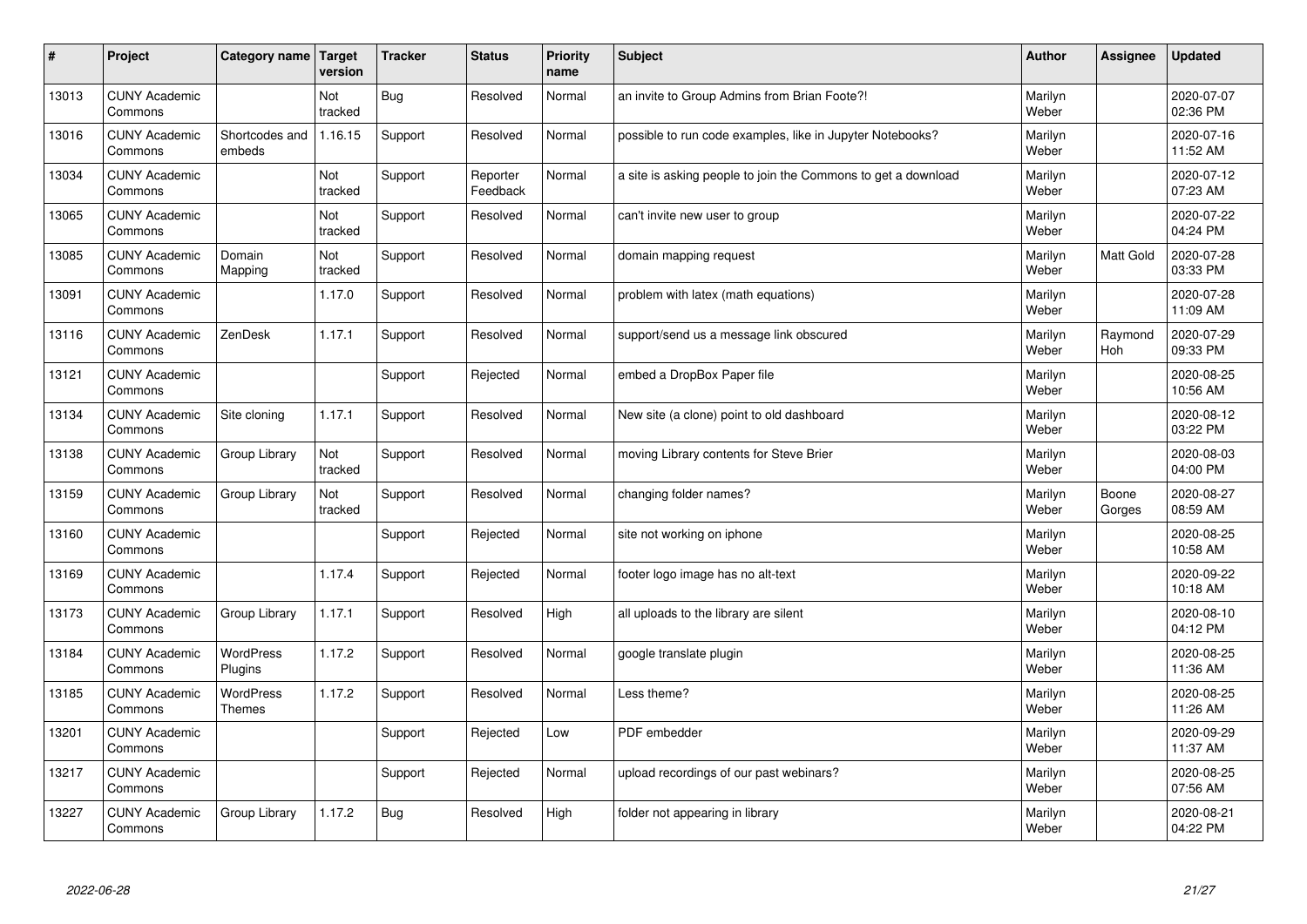| $\sharp$ | Project                         | Category name   Target     | version        | <b>Tracker</b> | <b>Status</b>        | <b>Priority</b><br>name | <b>Subject</b>                            | <b>Author</b>    | Assignee              | <b>Updated</b>         |
|----------|---------------------------------|----------------------------|----------------|----------------|----------------------|-------------------------|-------------------------------------------|------------------|-----------------------|------------------------|
| 13238    | <b>CUNY Academic</b><br>Commons | WordPress -<br>Media       | 1.17.3         | Support        | Resolved             | Normal                  | allow ppsx file?                          | Marilyn<br>Weber | Raymond<br><b>Hoh</b> | 2020-09-10<br>11:46 AM |
| 13255    | <b>CUNY Academic</b><br>Commons |                            | Not<br>tracked | Support        | Reporter<br>Feedback | Normal                  | Accessibility problems                    | Marilyn<br>Weber |                       | 2020-09-01<br>05:48 PM |
| 13286    | <b>CUNY Academic</b><br>Commons |                            | Not<br>tracked | Support        | <b>New</b>           | Normal                  | problem connecting with WordPress app     | Marilyn<br>Weber | Raymond<br><b>Hoh</b> | 2020-09-08<br>11:16 AM |
| 13288    | <b>CUNY Academic</b><br>Commons |                            |                | Support        | Abandoned            | Normal                  | log in problems on iPhone 6               | Marilyn<br>Weber |                       | 2020-10-27<br>10:26 AM |
| 13295    | <b>CUNY Academic</b><br>Commons |                            | Not<br>tracked | Support        | Resolved             | Normal                  | can't find new user                       | Marilyn<br>Weber |                       | 2020-09-08<br>10:18 AM |
| 13328    | <b>CUNY Academic</b><br>Commons | Group Forums               | Not<br>tracked | Bug            | Reporter<br>Feedback | Normal                  | cross-posting in two related groups       | Marilyn<br>Weber | Raymond<br>Hoh        | 2020-09-15<br>10:39 PM |
| 13341    | <b>CUNY Academic</b><br>Commons | Group Forums               | 1.17.4         | <b>Bug</b>     | Resolved             | Normal                  | Forum reply problems                      | Marilyn<br>Weber | Raymond<br>Hoh        | 2020-09-22<br>12:08 PM |
| 13378    | <b>CUNY Academic</b><br>Commons |                            | 1.17.5         | Bug            | Resolved             | Normal                  | problem on one of my sites                | Marilyn<br>Weber |                       | 2020-09-24<br>05:27 PM |
| 13441    | <b>CUNY Academic</b><br>Commons |                            | 1.17.5         | Support        | Resolved             | Normal                  | ongoing user problems with daily digests  | Marilyn<br>Weber |                       | 2020-10-13<br>10:02 AM |
| 13512    | <b>CUNY Academic</b><br>Commons | WordPress<br><b>Themes</b> | 1.17.7         | Support        | Resolved             | Normal                  | theme update                              | Marilyn<br>Weber |                       | 2020-11-16<br>04:46 PM |
| 13521    | <b>CUNY Academic</b><br>Commons | Onboarding                 | 1.17.7         | Support        | Resolved             | Normal                  | sent invitations page                     | Marilyn<br>Weber | Raymond<br>Hoh        | 2020-11-10<br>10:31 AM |
| 13541    | <b>CUNY Academic</b><br>Commons |                            | Not<br>tracked | Support        | Resolved             | Normal                  | add a page template to OER site.          | Marilyn<br>Weber |                       | 2020-11-11<br>11:12 AM |
| 13584    | <b>CUNY Academic</b><br>Commons |                            |                | Support        | Abandoned            | Normal                  | Graphy theme question                     | Marilyn<br>Weber |                       | 2021-09-14<br>10:41 AM |
| 13596    | <b>CUNY Academic</b><br>Commons |                            |                | Support        | Abandoned            | Normal                  | invited as Author but show as Contributor | Marilyn<br>Weber |                       | 2021-09-14<br>10:41 AM |
| 13633    | <b>CUNY Academic</b><br>Commons |                            | Not<br>tracked | Bug            | Resolved             | High                    | PublicsLab site down                      | Marilyn<br>Weber |                       | 2020-11-30<br>02:01 PM |
| 13637    | <b>CUNY Academic</b><br>Commons |                            |                | Support        | Abandoned            | Normal                  | All-in-One Migration plugin request       | Marilyn<br>Weber |                       | 2020-12-08<br>10:46 AM |
| 13641    | <b>CUNY Academic</b><br>Commons |                            | 1.18.2         | Support        | Resolved             | Normal                  | follow up to migration request            | Marilyn<br>Weber | Boone<br>Gorges       | 2021-01-12<br>10:59 AM |
| 13656    | <b>CUNY Academic</b><br>Commons |                            |                | <b>Bug</b>     | Resolved             | High                    | site down                                 | Marilyn<br>Weber |                       | 2020-12-11<br>12:50 PM |
| 13675    | <b>CUNY Academic</b><br>Commons | Group Library              | 1.18.1         | Bug            | Resolved             | High                    | broken Library                            | Marilyn<br>Weber |                       | 2020-12-09<br>05:02 PM |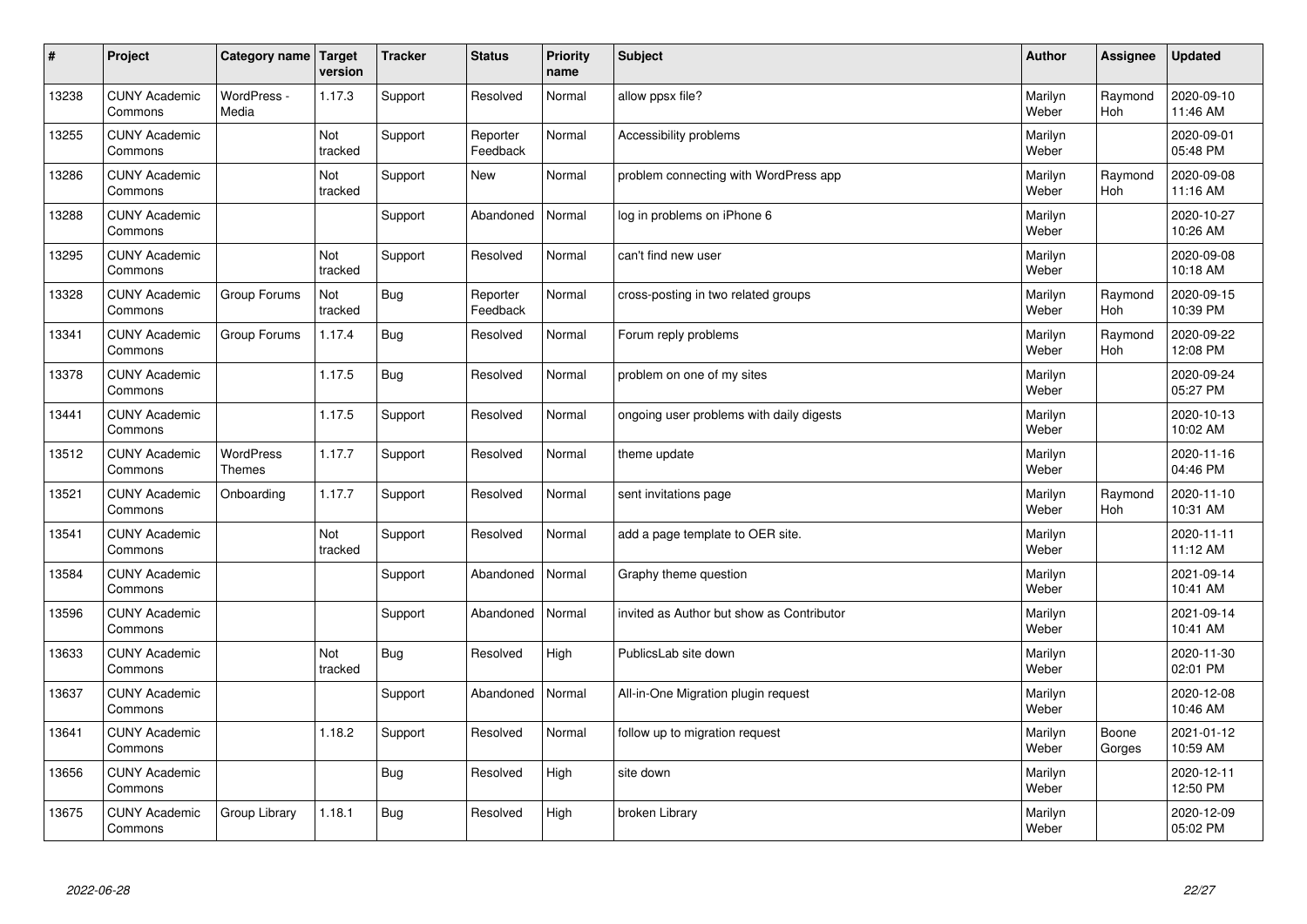| $\pmb{\sharp}$ | Project                         | Category name               | Target<br>version | <b>Tracker</b> | <b>Status</b> | <b>Priority</b><br>name | <b>Subject</b>                                                                        | <b>Author</b>    | Assignee        | <b>Updated</b>         |
|----------------|---------------------------------|-----------------------------|-------------------|----------------|---------------|-------------------------|---------------------------------------------------------------------------------------|------------------|-----------------|------------------------|
| 13699          | <b>CUNY Academic</b><br>Commons |                             | Not<br>tracked    | Support        | Resolved      | Normal                  | Martin Segal Center site down                                                         | Marilyn<br>Weber | Raymond<br>Hoh  | 2020-12-22<br>03:03 PM |
| 13710          | <b>CUNY Academic</b><br>Commons |                             | Not<br>tracked    | Support        | Resolved      | Normal                  | small change to Hosting Partner Handbook                                              | Marilyn<br>Weber |                 | 2020-12-16<br>04:29 PM |
| 13715          | <b>CUNY Academic</b><br>Commons |                             | Not<br>tracked    | <b>Bug</b>     | Resolved      | High                    | https://ulysses.commons.gc.cuny.edu down                                              | Marilyn<br>Weber |                 | 2020-12-22<br>03:02 PM |
| 13738          | <b>CUNY Academic</b><br>Commons |                             | 1.18.1            | Support        | Resolved      | Normal                  | theme requests from a non-CUY person                                                  | Marilyn<br>Weber |                 | 2020-12-23<br>11:34 AM |
| 13741          | <b>CUNY Academic</b><br>Commons | <b>WordPress</b><br>Plugins | 1.18.3            | Support        | Resolved      | Normal                  | Ensemble Video Plugin                                                                 | Marilyn<br>Weber |                 | 2021-01-26<br>04:43 PM |
| 13768          | <b>CUNY Academic</b><br>Commons | Domain<br>Mapping           | Not<br>tracked    | <b>Bug</b>     | Resolved      | Normal                  | patricksweeney.commons.gc.cuny.edu down                                               | Marilyn<br>Weber | Raymond<br>Hoh  | 2021-01-12<br>10:47 AM |
| 13783          | <b>CUNY Academic</b><br>Commons |                             | 1.18.2            | Support        | Resolved      | Normal                  | new CUNY OneSearch url                                                                | Marilyn<br>Weber |                 | 2021-01-14<br>04:53 PM |
| 13826          | <b>CUNY Academic</b><br>Commons |                             |                   | Support        | Resolved      | Normal                  | January 14th                                                                          | Marilyn<br>Weber |                 | 2021-01-26<br>04:26 PM |
| 13827          | <b>CUNY Academic</b><br>Commons | Group Forums                | 1.18.3            | Bug            | Resolved      | Normal                  | more forum post problems                                                              | Marilyn<br>Weber | Raymond<br>Hoh  | 2021-01-22<br>08:19 PM |
| 13841          | <b>CUNY Academic</b><br>Commons | WordPress<br>Plugins        | 1.18.3            | Support        | Resolved      | Normal                  | Folders plugin request                                                                | Marilyn<br>Weber | Boone<br>Gorges | 2021-01-26<br>04:43 PM |
| 13846          | <b>CUNY Academic</b><br>Commons | WordPress<br>Plugins        | 1.18.3            | Support        | Resolved      | Normal                  | Yoast SEO plugin problem                                                              | Marilyn<br>Weber |                 | 2021-01-19<br>05:34 PM |
| 13878          | <b>CUNY Academic</b><br>Commons | Group cloning               | 1.18.4            | Support        | Resolved      | High                    | When creating Group + Site and choosing 'Clone existing', cannot<br>advance to step 2 | Marilyn<br>Weber | Jeremy<br>Felt  | 2021-02-02<br>11:02 AM |
| 13912          | <b>CUNY Academic</b><br>Commons |                             | Not<br>tracked    | Feature        | Hold          | Low                     | posting "missed schedule"                                                             | Marilyn<br>Weber |                 | 2021-02-23<br>10:46 AM |
| 13916          | <b>CUNY Academic</b><br>Commons |                             |                   | Support        | Rejected      | Normal                  | <b>Custom Sidebars</b>                                                                | Marilyn<br>Weber |                 | 2021-02-23<br>10:45 AM |
| 13918          | <b>CUNY Academic</b><br>Commons |                             | Not<br>tracked    | Support        | Rejected      | Normal                  | MailPoet Newsletters Premium plugin                                                   | Marilyn<br>Weber |                 | 2021-02-09<br>11:01 AM |
| 13929          | <b>CUNY Academic</b><br>Commons |                             | 1.18.4            | Support        | Resolved      | Normal                  | update error message                                                                  | Marilyn<br>Weber | Boone<br>Gorges | 2021-02-09<br>11:05 AM |
| 13935          | <b>CUNY Academic</b><br>Commons | WordPress<br>Plugins        | 1.18.4            | Support        | Resolved      | Low                     | Add Users sidebar widget not working                                                  | Marilyn<br>Weber |                 | 2021-02-09<br>11:05 AM |
| 13944          | <b>CUNY Academic</b><br>Commons | WordPress<br>Plugins        | 1.18.4            | Support        | Resolved      | Normal                  | 3D FlipBook request                                                                   | Marilyn<br>Weber |                 | 2021-02-09<br>11:05 AM |
| 13947          | <b>CUNY Academic</b><br>Commons | <b>WordPress</b><br>Plugins | 1.18.4            | Bug            | Resolved      | Normal                  | Elementor plugin problem                                                              | Marilyn<br>Weber | Raymond<br>Hoh  | 2021-02-08<br>09:34 PM |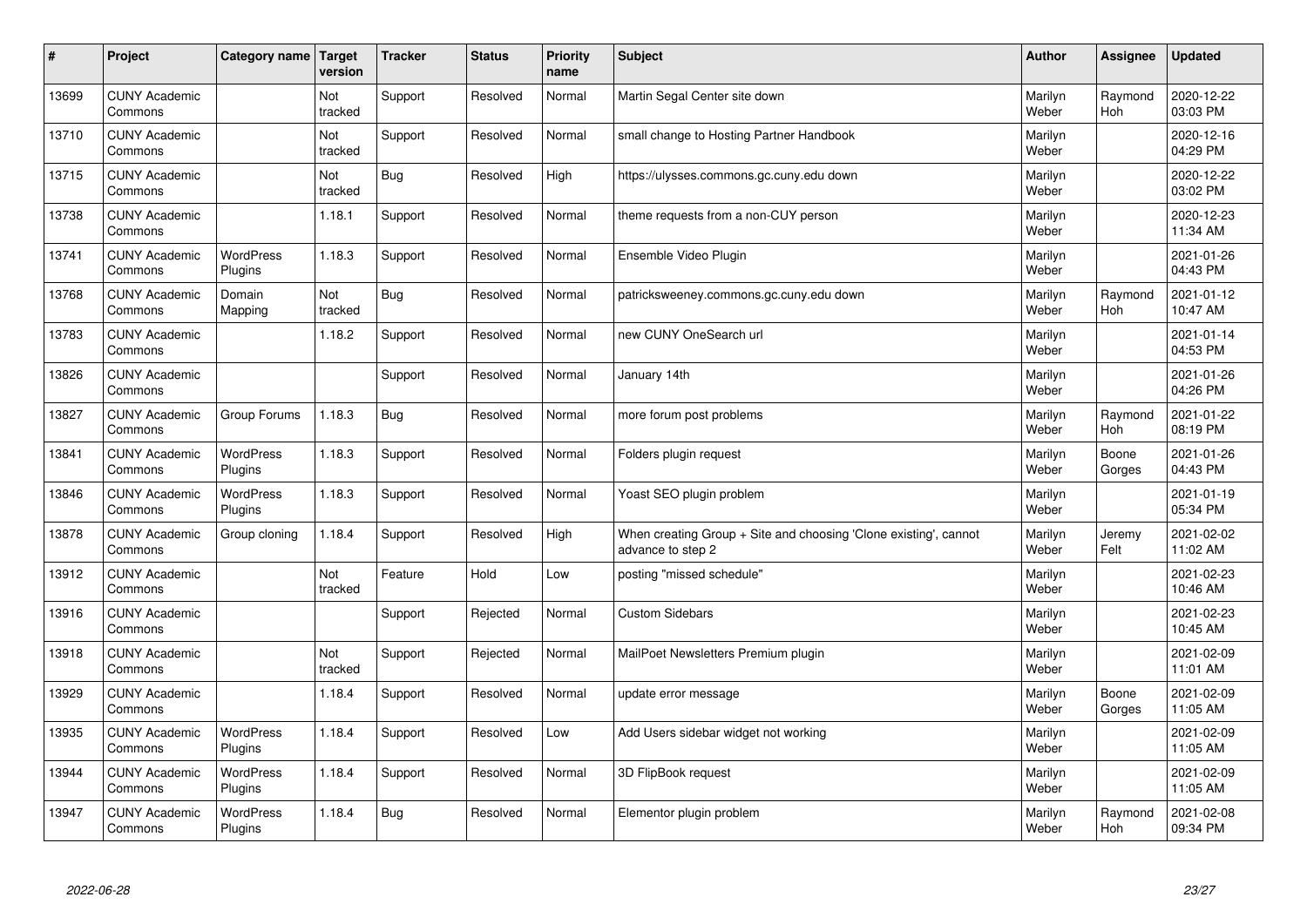| $\sharp$ | Project                         | Category name   Target             | version        | <b>Tracker</b> | <b>Status</b>        | <b>Priority</b><br>name | <b>Subject</b>                                                              | <b>Author</b>    | Assignee              | <b>Updated</b>         |
|----------|---------------------------------|------------------------------------|----------------|----------------|----------------------|-------------------------|-----------------------------------------------------------------------------|------------------|-----------------------|------------------------|
| 13958    | <b>CUNY Academic</b><br>Commons |                                    | 1.18.4         | Support        | Resolved             | Normal                  | calendar widget problem                                                     | Marilyn<br>Weber |                       | 2021-02-09<br>11:05 AM |
| 13975    | <b>CUNY Academic</b><br>Commons | Social Paper                       | Not<br>tracked | Support        | Reporter<br>Feedback | Normal                  | can't approve comments on Social Paper paper                                | Marilyn<br>Weber |                       | 2021-02-12<br>09:33 AM |
| 14008    | <b>CUNY Academic</b><br>Commons |                                    |                | <b>Bug</b>     | Resolved             | High                    | invisible user                                                              | Marilyn<br>Weber |                       | 2021-02-18<br>05:53 PM |
| 14012    | <b>CUNY Academic</b><br>Commons | <b>WordPress</b><br>Plugins        | 1.18.5         | Support        | Resolved             | Normal                  | Open External Links in a New Window plugin?                                 | Marilyn<br>Weber | Boone<br>Gorges       | 2021-03-02<br>02:07 PM |
| 14016    | <b>CUNY Academic</b><br>Commons |                                    |                | Support        | Rejected             | Normal                  | PDFs not downloading                                                        | Marilyn<br>Weber |                       | 2021-02-22<br>11:00 AM |
| 14019    | <b>CUNY Academic</b><br>Commons | <b>WordPress</b><br><b>Plugins</b> | 1.18.5         | Bug            | Resolved             | Normal                  | smorales.commons.gc.cuny.edu                                                | Marilyn<br>Weber | Boone<br>Gorges       | 2021-02-23<br>11:06 AM |
| 14074    | <b>CUNY Academic</b><br>Commons | <b>WordPress</b><br>(misc)         | Not<br>tracked | Support        | Reporter<br>Feedback | Normal                  | page password protection problem                                            | Marilyn<br>Weber |                       | 2021-03-02<br>11:03 AM |
| 14075    | <b>CUNY Academic</b><br>Commons | WordPress<br>Plugins               | Not<br>tracked | <b>Bug</b>     | Resolved             | Normal                  | sludigitalportfolios.commons.gc.cuny.edu                                    | Marilyn<br>Weber | Boone<br>Gorges       | 2021-03-01<br>10:46 AM |
| 14077    | <b>CUNY Academic</b><br>Commons | WordPress<br>Plugins               | 1.18.7         | Support        | Resolved             | Normal                  | Elementor Pro plugin for the slider                                         | Marilyn<br>Weber | Raymond<br>Hoh        | 2021-03-23<br>11:43 AM |
| 14129    | <b>CUNY Academic</b><br>Commons | Onboarding                         | 1.18.6         | Support        | Resolved             | Normal                  | can only see some invites sent                                              | Marilyn<br>Weber | Raymond<br><b>Hoh</b> | 2021-04-09<br>09:00 AM |
| 14148    | <b>CUNY Academic</b><br>Commons |                                    |                | Support        | Abandoned            | Normal                  | post notification problem                                                   | Marilyn<br>Weber |                       | 2021-09-14<br>10:43 AM |
| 14242    | <b>CUNY Academic</b><br>Commons |                                    |                | Support        | Resolved             | Normal                  | LAILAC site missing content                                                 | Marilyn<br>Weber |                       | 2021-03-27<br>08:40 AM |
| 14246    | <b>CUNY Academic</b><br>Commons |                                    | 1.18.8         | Support        | Resolved             | Normal                  | 'Weekly jQuery Migrate Status Update"                                       | Marilyn<br>Weber |                       | 2021-04-13<br>11:08 AM |
| 14265    | <b>CUNY Academic</b><br>Commons | WordPress<br>Plugins               | 1.18.10        | Support        | Resolved             | Normal                  | separate the tag cloud in the blog sidebar                                  | Marilyn<br>Weber | Boone<br>Gorges       | 2021-05-12<br>05:19 PM |
| 14270    | <b>CUNY Academic</b><br>Commons | WordPress<br><b>Themes</b>         | 1.18.8         | Support        | Resolved             | Normal                  | grid theme?                                                                 | Marilyn<br>Weber |                       | 2021-04-13<br>11:20 AM |
| 14304    | <b>CUNY Academic</b><br>Commons | Group Library                      | 1.18.8         | Bug            | Resolved             | Normal                  | Library items change folders when adding subsequent items in new<br>folders | Marilyn<br>Weber | Boone<br>Gorges       | 2021-04-13<br>11:21 AM |
| 14344    | <b>CUNY Academic</b><br>Commons | Domain<br>Mapping                  | Not<br>tracked | Support        | Resolved             | Normal                  | arabstages.org site down                                                    | Marilyn<br>Weber | Raymond<br><b>Hoh</b> | 2021-04-19<br>01:42 PM |
| 14360    | <b>CUNY Academic</b><br>Commons |                                    |                | Support        | Rejected             | Normal                  | danielgerouldarchives.org?                                                  | Marilyn<br>Weber |                       | 2021-04-27<br>10:42 AM |
| 14369    | <b>CUNY Academic</b><br>Commons | WordPress -<br>Media               | Not<br>tracked | Support        | Resolved             | Normal                  | renewed problem with ppsx files                                             | Marilyn<br>Weber |                       | 2021-04-27<br>12:44 PM |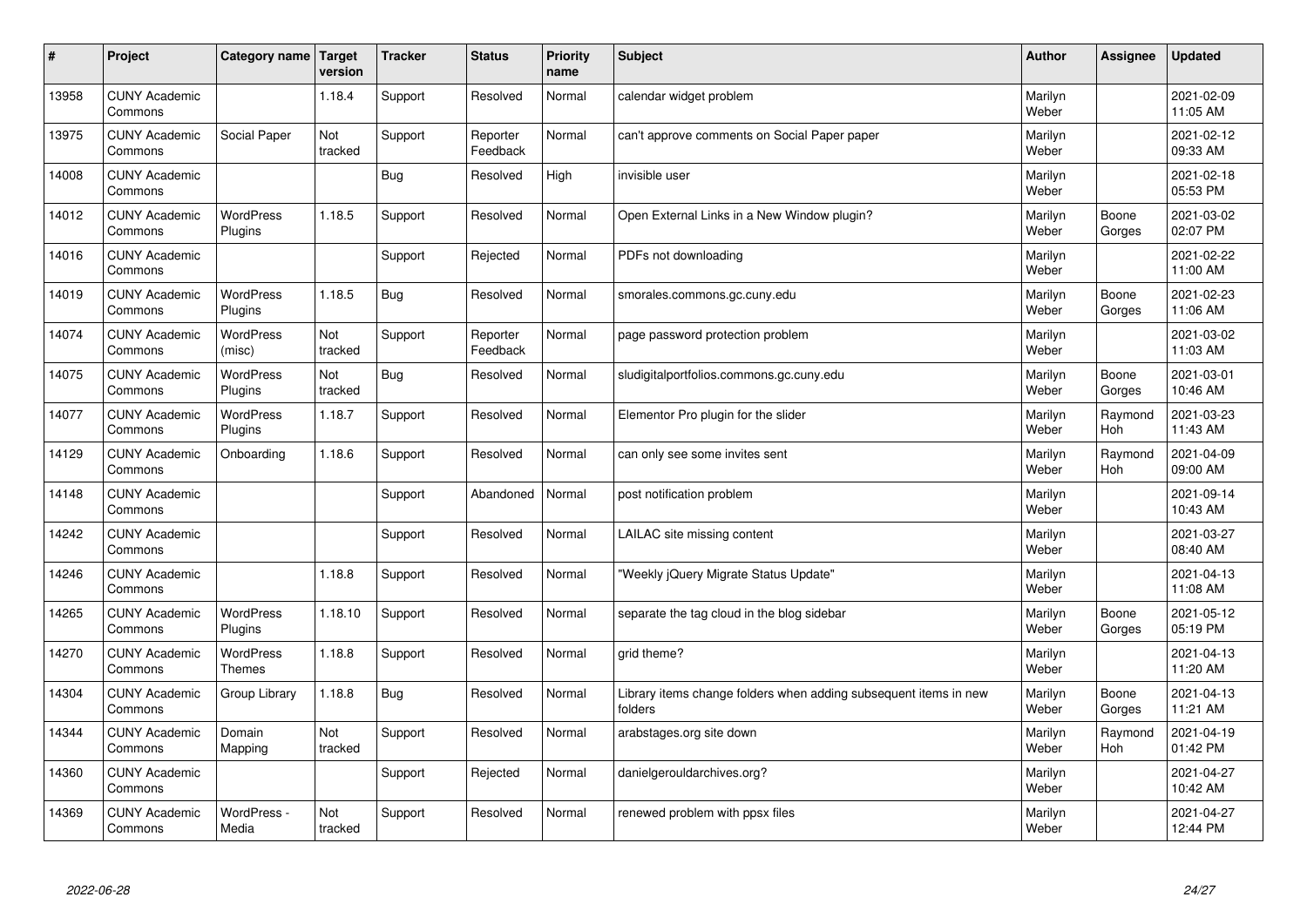| #     | Project                         | Category name   Target            | version        | <b>Tracker</b> | <b>Status</b>        | <b>Priority</b><br>name | <b>Subject</b>                                                  | <b>Author</b>    | Assignee       | <b>Updated</b>         |
|-------|---------------------------------|-----------------------------------|----------------|----------------|----------------------|-------------------------|-----------------------------------------------------------------|------------------|----------------|------------------------|
| 14378 | <b>CUNY Academic</b><br>Commons |                                   | Not<br>tracked | Support        | Resolved             | Normal                  | <b>PPTX</b> files unfetchable                                   | Marilyn<br>Weber |                | 2021-05-11<br>11:25 AM |
| 14389 | <b>CUNY Academic</b><br>Commons |                                   |                | Support        | Abandoned            | Normal                  | WebflowIO?                                                      | Marilyn<br>Weber |                | 2021-09-14<br>10:45 AM |
| 14398 | <b>CUNY Academic</b><br>Commons |                                   | Not<br>tracked | Support        | Reporter<br>Feedback | Normal                  | Events plug-in notification problem                             | Marilyn<br>Weber |                | 2021-05-11<br>11:21 AM |
| 14404 | <b>CUNY Academic</b><br>Commons |                                   | Not<br>tracked | Support        | Resolved             | Normal                  | blocked IP of user?                                             | Marilyn<br>Weber |                | 2021-05-10<br>01:00 PM |
| 14410 | <b>CUNY Academic</b><br>Commons |                                   | 1.18.10        | Bug            | Resolved             | Normal                  | events calendar problem?                                        | Marilyn<br>Weber |                | 2021-05-10<br>04:45 PM |
| 14411 | <b>CUNY Academic</b><br>Commons | <b>WordPress</b><br><b>Themes</b> | 1.18.10        | <b>Bug</b>     | Resolved             | Normal                  | logo problems                                                   | Marilyn<br>Weber |                | 2021-05-03<br>04:37 PM |
| 14448 | <b>CUNY Academic</b><br>Commons | Password<br>Reset                 | Not<br>tracked | <b>Bug</b>     | Rejected             | Normal                  | password reset weirdness                                        | Marilyn<br>Weber | Raymond<br>Hoh | 2021-05-12<br>01:34 PM |
| 14509 | <b>CUNY Academic</b><br>Commons | WordPress<br>Plugins              | 1.18.12        | <b>Bug</b>     | Resolved             | Normal                  | Elementor Editor problem                                        | Marilyn<br>Weber |                | 2021-06-08<br>09:55 AM |
| 14526 | <b>CUNY Academic</b><br>Commons | Registration                      | 1.18.12        | Bug            | Resolved             | High                    | registration interface won't show a space to enter nonCUNY code | Marilyn<br>Weber |                | 2021-06-03<br>04:02 PM |
| 14534 | <b>CUNY Academic</b><br>Commons | WordPress<br>Plugins              | 1.18.12        | Support        | Resolved             | Normal                  | Share This Image plugin?                                        | Marilyn<br>Weber |                | 2021-06-08<br>11:50 AM |
| 14594 | <b>CUNY Academic</b><br>Commons |                                   | Not<br>tracked | Support        | Resolved             | Normal                  | Administration email verification?                              | Marilyn<br>Weber |                | 2021-07-12<br>11:40 AM |
| 14606 | <b>CUNY Academic</b><br>Commons | WordPress<br>(misc)               | Not<br>tracked | Support        | Rejected             | Normal                  | calendar wrong month                                            | Marilyn<br>Weber |                | 2021-07-23<br>12:11 PM |
| 14625 | <b>CUNY Academic</b><br>Commons |                                   | Not<br>tracked | Support        | Rejected             | Normal                  | image won't appear in slideshow.                                | Marilyn<br>Weber |                | 2021-07-27<br>10:33 AM |
| 14711 | <b>CUNY Academic</b><br>Commons |                                   |                | Support        | Rejected             | Normal                  | Custom Facebook Feed plugin problem                             | Marilyn<br>Weber |                | 2022-04-27<br>04:29 PM |
| 14718 | <b>CUNY Academic</b><br>Commons |                                   | Not<br>tracked | Support        | Resolved             | Normal                  | User wants to recover deleted account                           | Marilyn<br>Weber |                | 2021-08-30<br>02:46 PM |
| 14734 | <b>CUNY Academic</b><br>Commons | <b>WordPress</b><br><b>Themes</b> | 1.18.18        | Support        | Resolved             | Normal                  | missing section of Sujatha Fernandes' site                      | Marilyn<br>Weber | Raymond<br>Hoh | 2021-09-06<br>04:15 PM |
| 14784 | <b>CUNY Academic</b><br>Commons |                                   |                | Support        | Reporter<br>Feedback | Normal                  | User report of logo problem when using Customizer theme         | Marilyn<br>Weber |                | 2021-09-17<br>10:25 AM |
| 14799 | <b>CUNY Academic</b><br>Commons |                                   | 1.18.19        | Support        | Resolved             | High                    | install the official Classic Widgets?                           | Marilyn<br>Weber |                | 2021-09-22<br>02:17 PM |
| 14812 | <b>CUNY Academic</b><br>Commons |                                   | Not<br>tracked | Support        | Resolved             | Normal                  | Custom Sidebars and Wordpress 5.6                               | Marilyn<br>Weber |                | 2021-09-30<br>10:43 AM |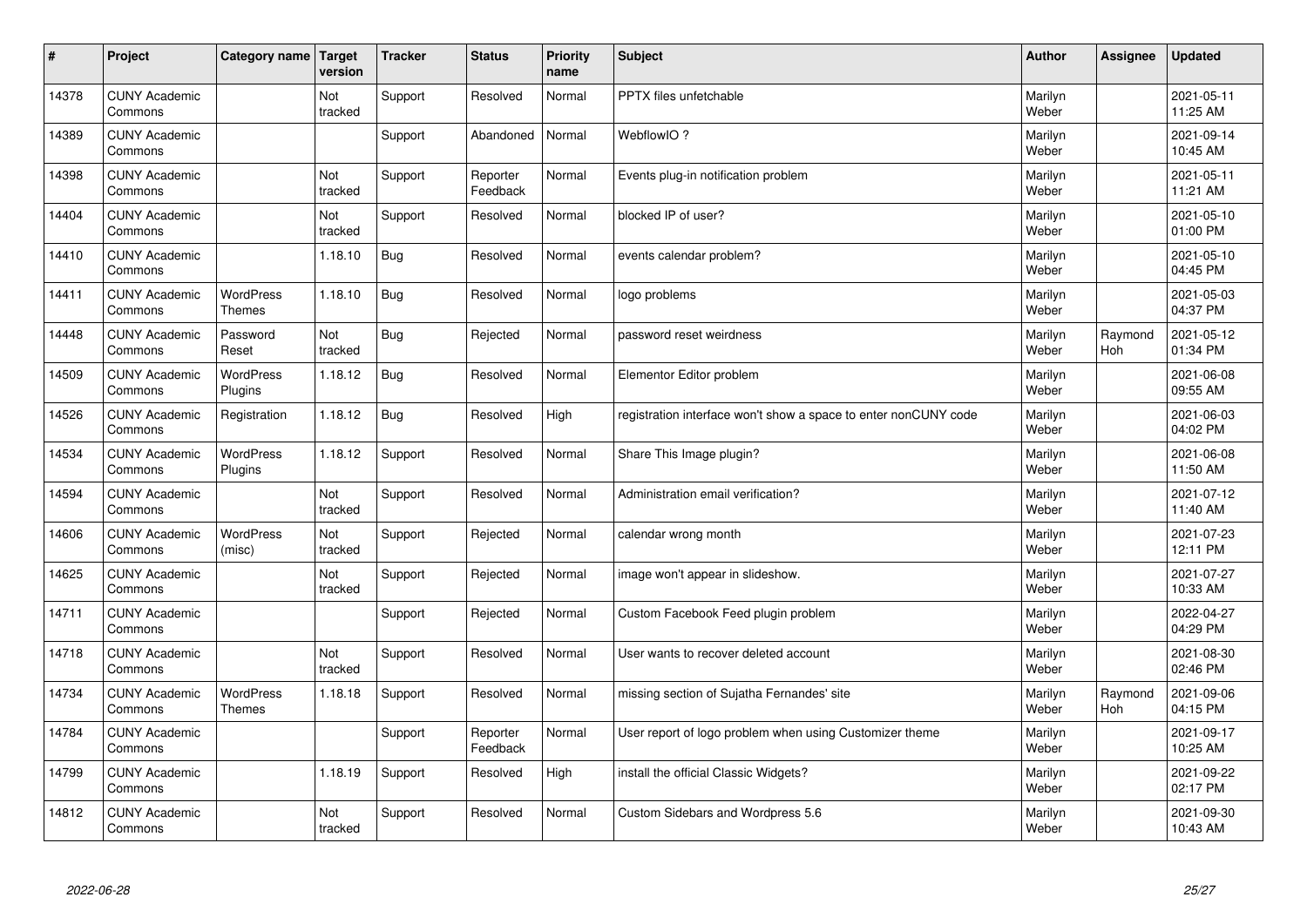| $\sharp$ | Project                         | Category name   Target            | version        | <b>Tracker</b> | <b>Status</b>        | <b>Priority</b><br>name | <b>Subject</b>                                                                          | <b>Author</b>    | Assignee              | <b>Updated</b>         |
|----------|---------------------------------|-----------------------------------|----------------|----------------|----------------------|-------------------------|-----------------------------------------------------------------------------------------|------------------|-----------------------|------------------------|
| 14813    | <b>CUNY Academic</b><br>Commons |                                   | Not<br>tracked | Support        | Resolved             | Normal                  | raise the file size limit                                                               | Marilyn<br>Weber |                       | 2021-09-30<br>12:02 PM |
| 14850    | <b>CUNY Academic</b><br>Commons |                                   |                | Support        | Abandoned            | Normal                  | brooklyn waterfront site "connection not secure"                                        | Marilyn<br>Weber |                       | 2022-04-27<br>04:56 PM |
| 14885    | <b>CUNY Academic</b><br>Commons | <b>WordPress</b><br>Plugins       | 1.18.22        | Bug            | Resolved             | Normal                  | Long Loading Times -- Wordpress Admin Site                                              | Marilyn<br>Weber | Raymond<br>Hoh        | 2021-10-26<br>12:28 PM |
| 14889    | <b>CUNY Academic</b><br>Commons | Events                            | 1.19.0         | Support        | Resolved             | Normal                  | events in group - can they be edited by all admins?                                     | Marilyn<br>Weber | Raymond<br>Hoh        | 2021-12-13<br>03:31 PM |
| 14891    | <b>CUNY Academic</b><br>Commons |                                   | Not<br>tracked | Support        | Resolved             | Normal                  | changing site template after creation?                                                  | Marilyn<br>Weber |                       | 2022-04-27<br>04:58 PM |
| 14900    | <b>CUNY Academic</b><br>Commons |                                   | Not<br>tracked | Support        | Reporter<br>Feedback | Normal                  | previous theme?                                                                         | Marilyn<br>Weber |                       | 2021-10-25<br>10:31 AM |
| 14911    | <b>CUNY Academic</b><br>Commons | <b>WordPress</b><br><b>Themes</b> | Not<br>tracked | Support        | <b>New</b>           | Normal                  | Twentytwentyone theme                                                                   | Marilyn<br>Weber |                       | 2021-10-28<br>10:37 AM |
| 14972    | <b>CUNY Academic</b><br>Commons |                                   |                | Support        | Rejected             | Normal                  | Mailchimp plugin                                                                        | Marilyn<br>Weber |                       | 2021-11-17<br>02:13 PM |
| 14973    | <b>CUNY Academic</b><br>Commons |                                   |                | Support        | Resolved             | Normal                  | <b>Mail Poet</b>                                                                        | Marilyn<br>Weber |                       | 2021-12-06<br>10:20 AM |
| 15022    | <b>CUNY Academic</b><br>Commons |                                   |                | Support        | Rejected             | High                    | ArabStages                                                                              | Marilyn<br>Weber |                       | 2021-12-06<br>10:16 AM |
| 15025    | <b>CUNY Academic</b><br>Commons |                                   |                | Support        | Duplicate            | Normal                  | emails for all the papers on the commons that have been changed                         | Marilyn<br>Weber |                       | 2021-12-02<br>11:57 AM |
| 15045    | <b>CUNY Academic</b><br>Commons |                                   |                | Support        | New                  | Normal                  | no result for KCeL in the search box on the commons                                     | Marilyn<br>Weber |                       | 2021-12-10<br>11:29 AM |
| 15120    | <b>CUNY Academic</b><br>Commons |                                   |                | Support        | Resolved             | Normal                  | embed Zoom recordings in a post?                                                        | Marilyn<br>Weber |                       | 2021-12-29<br>08:15 AM |
| 15169    | <b>CUNY Academic</b><br>Commons |                                   | 2.0.2          | Support        | Reporter<br>Feedback | Normal                  | new Prelude website zipfiles for custom theme and other files.                          | Marilyn<br>Weber |                       | 2022-06-14<br>11:36 AM |
| 15211    | <b>CUNY Academic</b><br>Commons | <b>Blogs</b><br>(BuddyPress)      | 1.19.2         | Support        | Resolved             | Normal                  | No good error reporting for already-used domain name when creating a<br>site in Firefox | Marilyn<br>Weber | Boone<br>Gorges       | 2022-01-25<br>11:33 AM |
| 15241    | <b>CUNY Academic</b><br>Commons | Onboarding                        | 1.19.3         | Design/UX      | Resolved             | Normal                  | white on gray                                                                           | Marilyn<br>Weber | Boone<br>Gorges       | 2022-02-08<br>02:38 PM |
| 15252    | <b>CUNY Academic</b><br>Commons | Layout                            | Not<br>tracked | Bug            | Resolved             | Normal                  | visual glitch with the Segal Center webpage                                             | Marilyn<br>Weber | Raymond<br><b>Hoh</b> | 2022-02-03<br>04:56 PM |
| 15260    | <b>CUNY Academic</b><br>Commons |                                   |                | Support        | Reporter<br>Feedback | Normal                  | Diacritical markings   European Stages                                                  | Marilyn<br>Weber |                       | 2022-02-04<br>08:16 AM |
| 15266    | <b>CUNY Academic</b><br>Commons |                                   |                | Support        | Resolved             | Normal                  | Just an appreciation                                                                    | Marilyn<br>Weber |                       | 2022-02-07<br>10:42 AM |